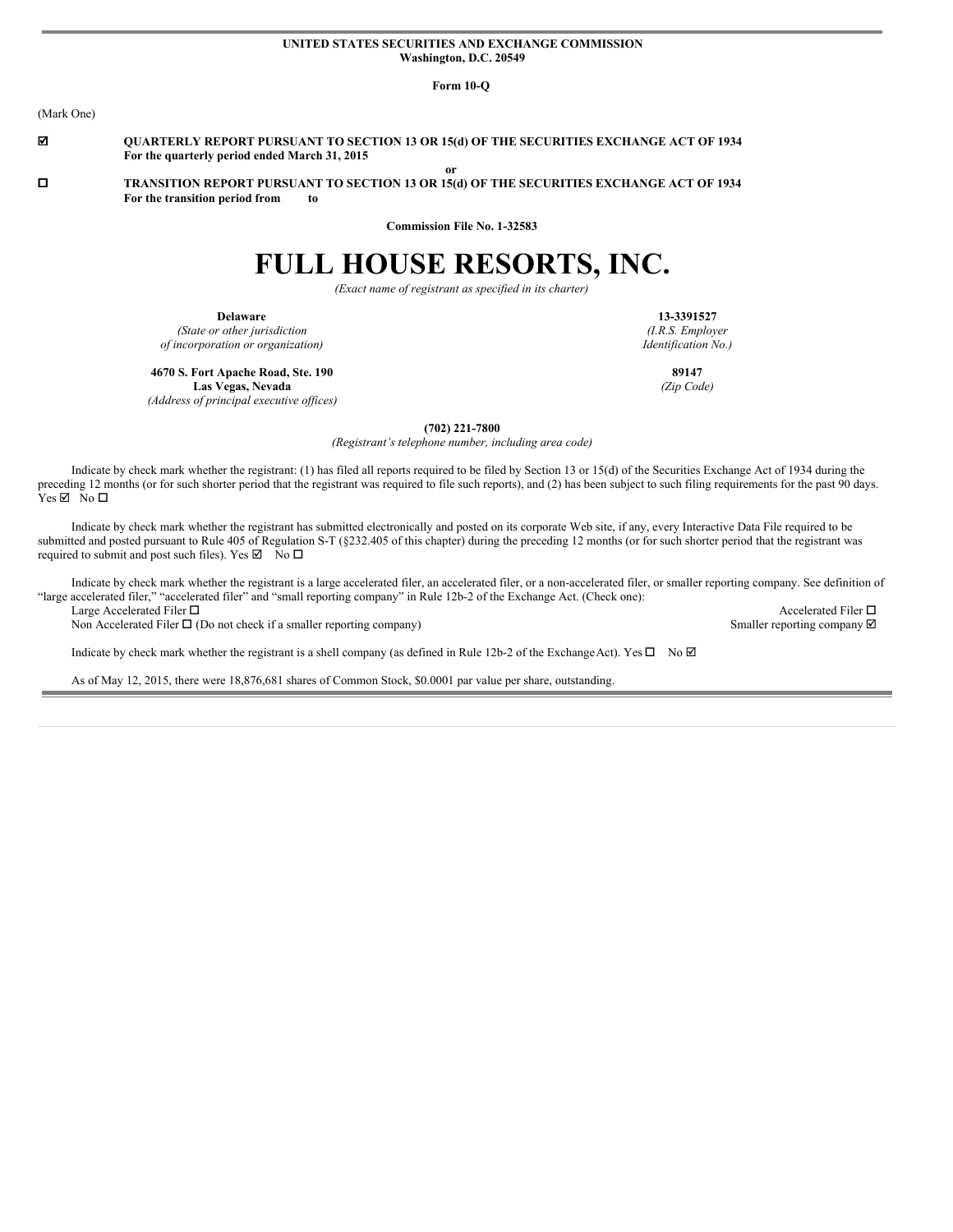#### **FULL HOUSE RESORTS, INC. FORM 10-Q INDEX**

|          |                              |                                                                                      | Page   |
|----------|------------------------------|--------------------------------------------------------------------------------------|--------|
| PART I.  | <b>Financial Information</b> |                                                                                      |        |
|          | Item 1.                      | Financial Statements (Unaudited)                                                     | 3      |
|          |                              | Consolidated Statements of Operations                                                | 3      |
|          |                              | <b>Consolidated Balance Sheets</b>                                                   | 4      |
|          |                              | Consolidated Statements of Stockholders' Equity                                      | 5      |
|          |                              | Consolidated Statements of Cash Flows                                                | 6      |
|          |                              | Condensed Notes to Consolidated Financial Statements                                 | $\tau$ |
|          | Item 2.                      | Management's Discussion and Analysis of Financial Condition and Results of Operation | 17     |
|          | Item 3.                      | Quantitative and Qualitative Disclosures about Market Risk                           | 31     |
|          | Item 4.                      | <b>Controls and Procedures</b>                                                       | 31     |
| PART II. | <b>Other Information</b>     |                                                                                      |        |
|          | Item 1.                      | Legal Proceedings                                                                    | 33     |
|          | Item 1A.                     | <b>Risk Factors</b>                                                                  | 33     |
|          | Item 6.                      | Exhibits                                                                             | 33     |
|          | Signatures                   |                                                                                      | 34     |
|          |                              |                                                                                      |        |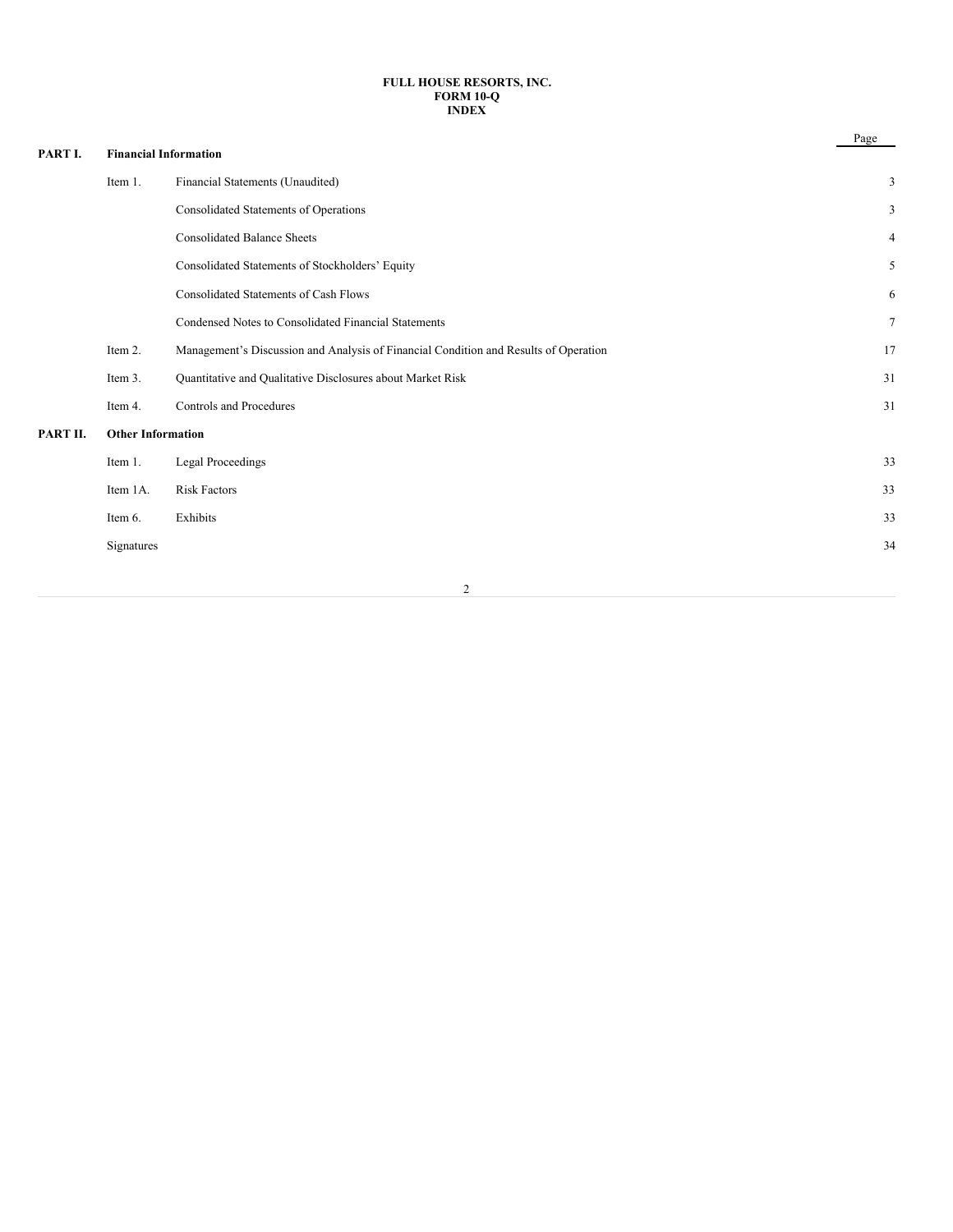# **PART I – FINANCIAL INFORMATION**

# **Item 1. Financial Statements**

#### **FULL HOUSE RESORTS, INC. AND SUBSIDIARIES CONSOLIDATED STATEMENTS OF OPERATIONS (Unaudited) (In thousands, except shares and per share data)**

|                                                                        |                          | <b>Three months</b><br>ended March 31. |
|------------------------------------------------------------------------|--------------------------|----------------------------------------|
|                                                                        | 2015                     | 2014                                   |
| <b>Revenues</b>                                                        |                          |                                        |
| Casino                                                                 | \$<br>26,354             | \$<br>27,481                           |
| Food and beverage                                                      | 5,849                    | 5,024                                  |
| Hotel                                                                  | 1,279                    | 1,195                                  |
| Management fees                                                        | $\overline{\phantom{a}}$ | 494                                    |
| Other operations                                                       | 638                      | 611                                    |
| <b>Gross revenues</b>                                                  | 34,120                   | 34,805                                 |
| Less promotional allowances                                            | (5,036)                  | (4,356)                                |
| Net revenues                                                           | 29,084                   | 30,449                                 |
| <b>Operating costs and expenses</b>                                    |                          |                                        |
| Casino                                                                 | 13,732                   | 14,461                                 |
| Food and beverage                                                      | 2,100                    | 2,099                                  |
| Hotel                                                                  | 120                      | 108                                    |
| Other operations                                                       | 268                      | 228                                    |
| Selling, general and administrative                                    | 10,844                   | 11,133                                 |
| Preopening and other                                                   | 42                       | 56                                     |
| Depreciation and amortization                                          | 1,992                    | 2,455                                  |
|                                                                        | 29,098                   | 30,540                                 |
| <b>Operating loss</b>                                                  | (14)                     | (91)                                   |
| Other (expense) income                                                 |                          |                                        |
| Interest expense, net of \$0.2 million and \$0.08 million, capitalized | (1, 525)                 | (1,517)                                |
| Other                                                                  | 12                       |                                        |
|                                                                        | (1, 513)                 | (1,517)                                |
| Loss before income taxes                                               | (1,527)                  | (1,608)                                |
| Provision (benefit) for income taxes                                   | 228                      | (526)                                  |
| <b>Net loss</b>                                                        | (1,755)                  | (1,082)                                |
| Basic and diluted loss per share                                       | (0.09)                   | (0.06)                                 |
| Basic and diluted weighted average number of common shares outstanding | 18,876,681               | 18,870,681                             |
|                                                                        |                          |                                        |
| See condensed notes to consolidated financial statements.              |                          |                                        |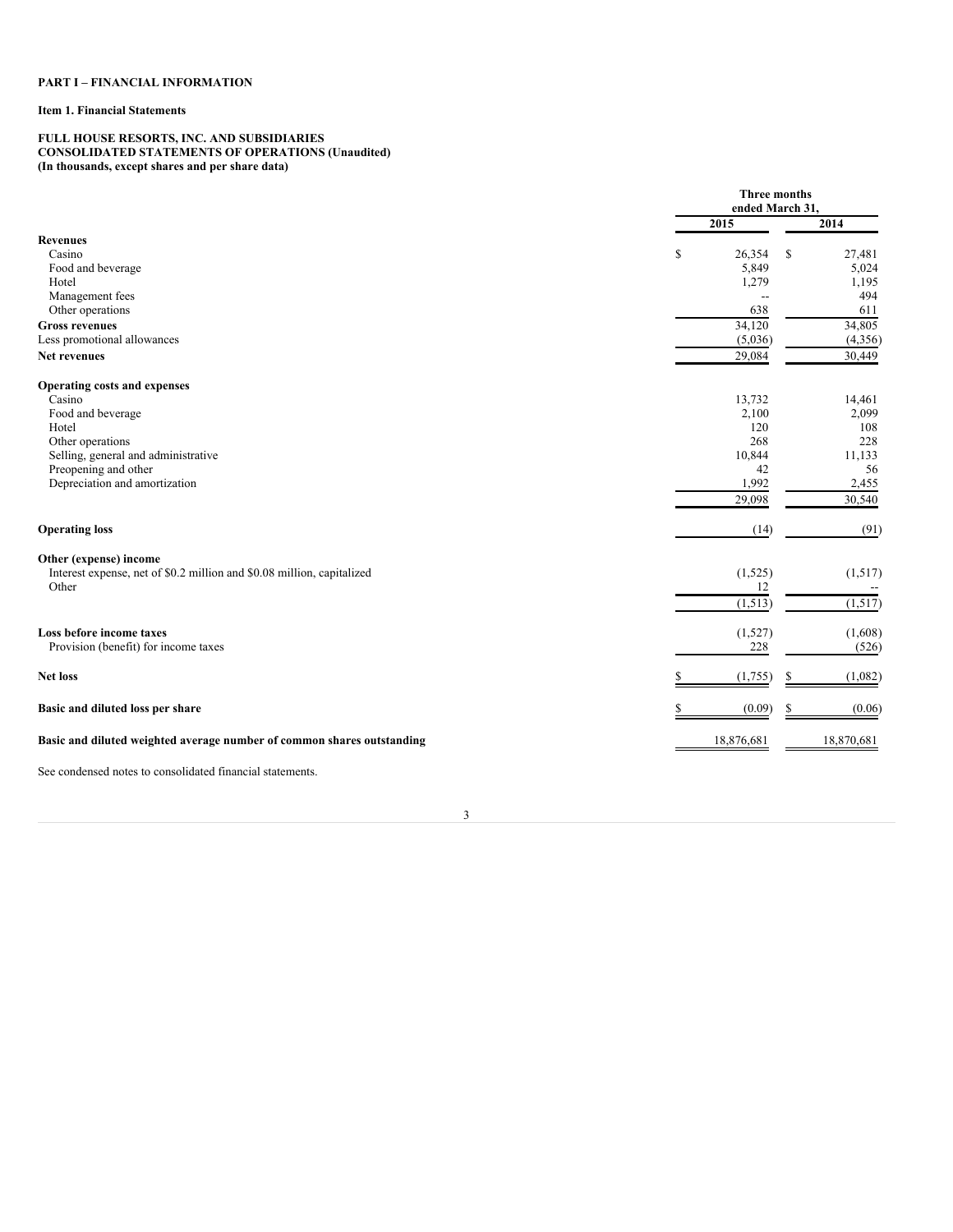# **FULL HOUSE RESORTS, INC. AND SUBSIDIARIES CONSOLIDATED BALANCE SHEETS (In thousands, except share data)**

|                                                                                |    | March 31, 2015<br>(Unaudited) |              | December 31, 2014   |
|--------------------------------------------------------------------------------|----|-------------------------------|--------------|---------------------|
| <b>ASSETS</b>                                                                  |    |                               |              |                     |
| Current assets                                                                 |    |                               |              |                     |
| Cash and equivalents                                                           | S  | 14.337                        | <sup>S</sup> | 15,639              |
| Accounts receivable, net of allowance for doubtful accounts of \$341 and \$513 |    | 1,316                         |              | 1,573               |
| Income tax receivable                                                          |    | $\overline{\phantom{a}}$      |              | 3,095               |
| Prepaid expenses                                                               |    | 2,951                         |              | 2,105               |
| Other                                                                          |    | 649                           |              | 728                 |
|                                                                                |    | 19,253                        |              | $\overline{23,140}$ |
| Property and equipment, net                                                    |    | 98,141                        |              | 95,040              |
| Other long-term assets                                                         |    |                               |              |                     |
| Goodwill                                                                       |    | 16,480                        |              | 16,480              |
| Intangible assets, net of accumulated amortization of \$6,695 and \$6,195      |    | 2,818                         |              | 3,382               |
| Deposits                                                                       |    | 393                           |              | 178                 |
| Loan fees, net of accumulated amortization of \$4,231 and \$3,827              |    | 2,271                         |              | 2,650               |
| Deferred tax asset                                                             |    | 74                            |              | 74                  |
|                                                                                |    | 22,036                        |              | 22,764              |
|                                                                                |    | 139,430                       | S.           | 140,944             |
| <b>LIABILITIES AND STOCKHOLDERS' EQUITY</b>                                    |    |                               |              |                     |
| <b>Current liabilities</b>                                                     |    |                               |              |                     |
| Accounts payable                                                               | \$ | 4,092                         | $\mathbb{S}$ | 4,102               |
| Construction contracts payable                                                 |    | 1,280                         |              | 1,638               |
| Accrued player club points and progressive jackpots                            |    | 1,932                         |              | 1,709               |
| Accrued payroll and related                                                    |    | 2,402                         |              | 3,743               |
| Other accrued expenses                                                         |    | 2,895                         |              | 3,704               |
| Deferred tax liability                                                         |    | 901                           |              | 901                 |
| Current portion of capital lease obligation                                    |    | 679                           |              | 690                 |
| Current portion of long-term debt                                              |    | 3,059                         |              | 1,337               |
|                                                                                |    | 17,240                        |              | 17,824              |
| Long-term debt, net of current portion                                         |    | 60,033                        |              | 59,294              |
| Deferred tax liability                                                         |    | 327                           |              | 99                  |
| Capital lease obligation, net of current portion                               |    | 6,051                         |              | 6,230               |
|                                                                                |    | 83,651                        |              | 83,447              |

#### Commitments and contingencies (Note 10)

Stockholders' equity Common stock, \$0.0001 par value, 100,000,000 shares authorized; 20,233,276 shares issued; 18,876,681 shares outstanding 2 2 Additional paid-in capital 45,878 45,878 (1,654) 45,878 45,878 (1,654) 46,915 45,878 46,915 45,878 45,878 (1,654) 45,878 and the control of the control of the control of the control of the control of the control of the con Treasury stock, 1,356,595 common shares (1,654) (1,654) (1,654) (1,654) (1,654) (1,654) (1,654) (1,654) (1,654 Retained earnings

See condensed notes to consolidated financial statements.

4

55,779 57,497 \$ 139,430 \$ 140,944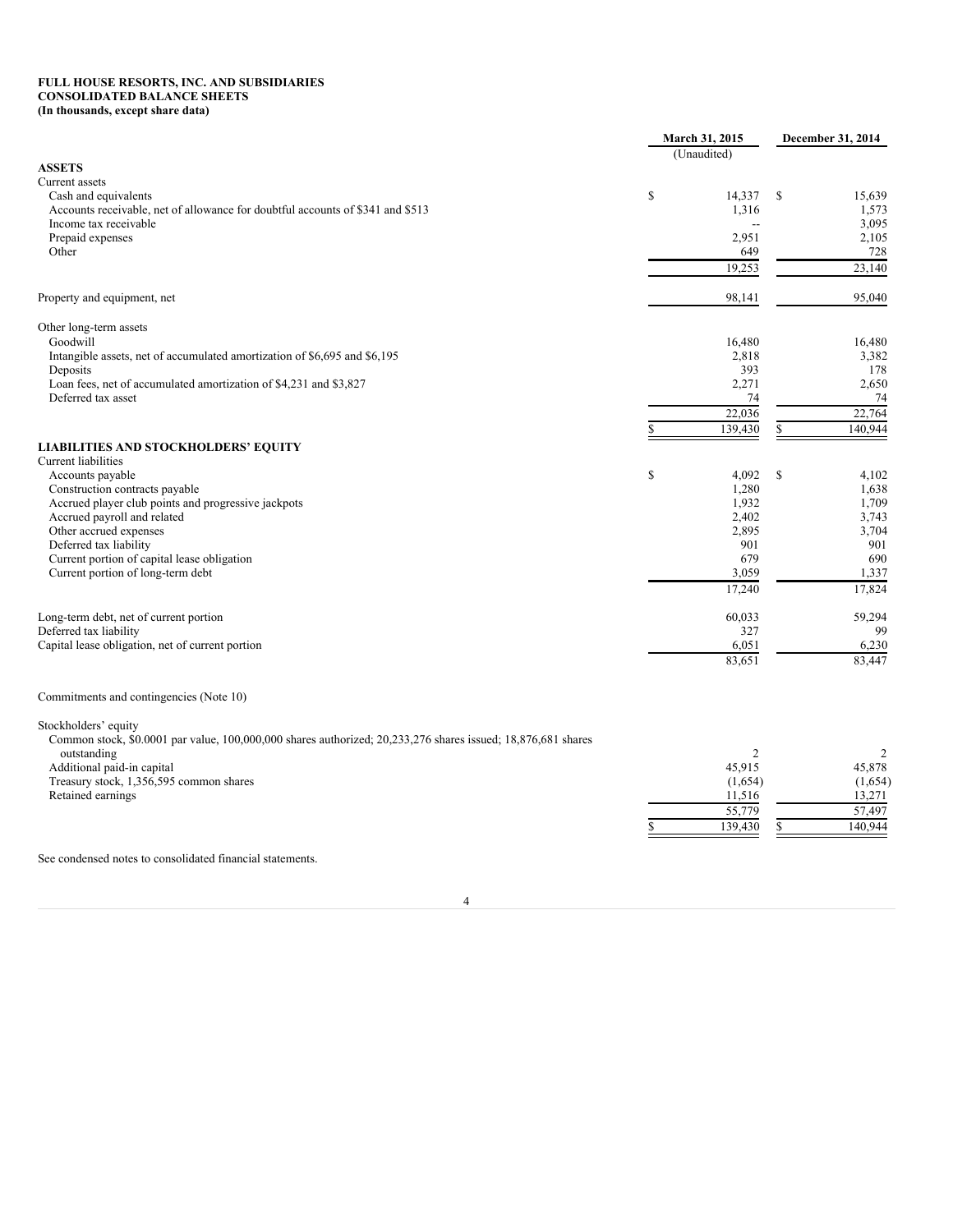# **FULL HOUSE RESORTS, INC. AND SUBSIDIARIES**

**CONSOLIDATED STATEMENTS OF STOCKHOLDERS' EQUITY (Unaudited)**

**(In thousands)**

| <b>Additional</b>                    |                               |  |                |  |                                |                                        | Total                             |                                     |                                |
|--------------------------------------|-------------------------------|--|----------------|--|--------------------------------|----------------------------------------|-----------------------------------|-------------------------------------|--------------------------------|
| Three months ended March 31, 2015    | Common stock<br><b>Shares</b> |  | <b>Dollars</b> |  | paid-in<br>capital             | <b>Treasury stock</b><br><b>Shares</b> | <b>Dollars</b>                    | Retained<br>Earnings                | Stockholders'<br><b>Equity</b> |
| <b>Beginning balances</b>            | 20,233                        |  |                |  | 45,878                         | 1,357                                  | (1,654)                           | 13.271                              | 57,497                         |
| Stock-based compensation<br>Net loss | $- -$<br>$- -$                |  | $- -$<br>$- -$ |  | 37<br>$\overline{\phantom{a}}$ | $- -$<br>$- -$                         | $\overline{\phantom{a}}$<br>$- -$ | $\overline{\phantom{a}}$<br>(1.755) | 37<br>(1,755)                  |
| <b>Ending balances</b>               | 20,233                        |  |                |  | 45.915                         | 1,357                                  | (1,654)                           | 11,516                              | 55,779                         |

See condensed notes to consolidated financial statements.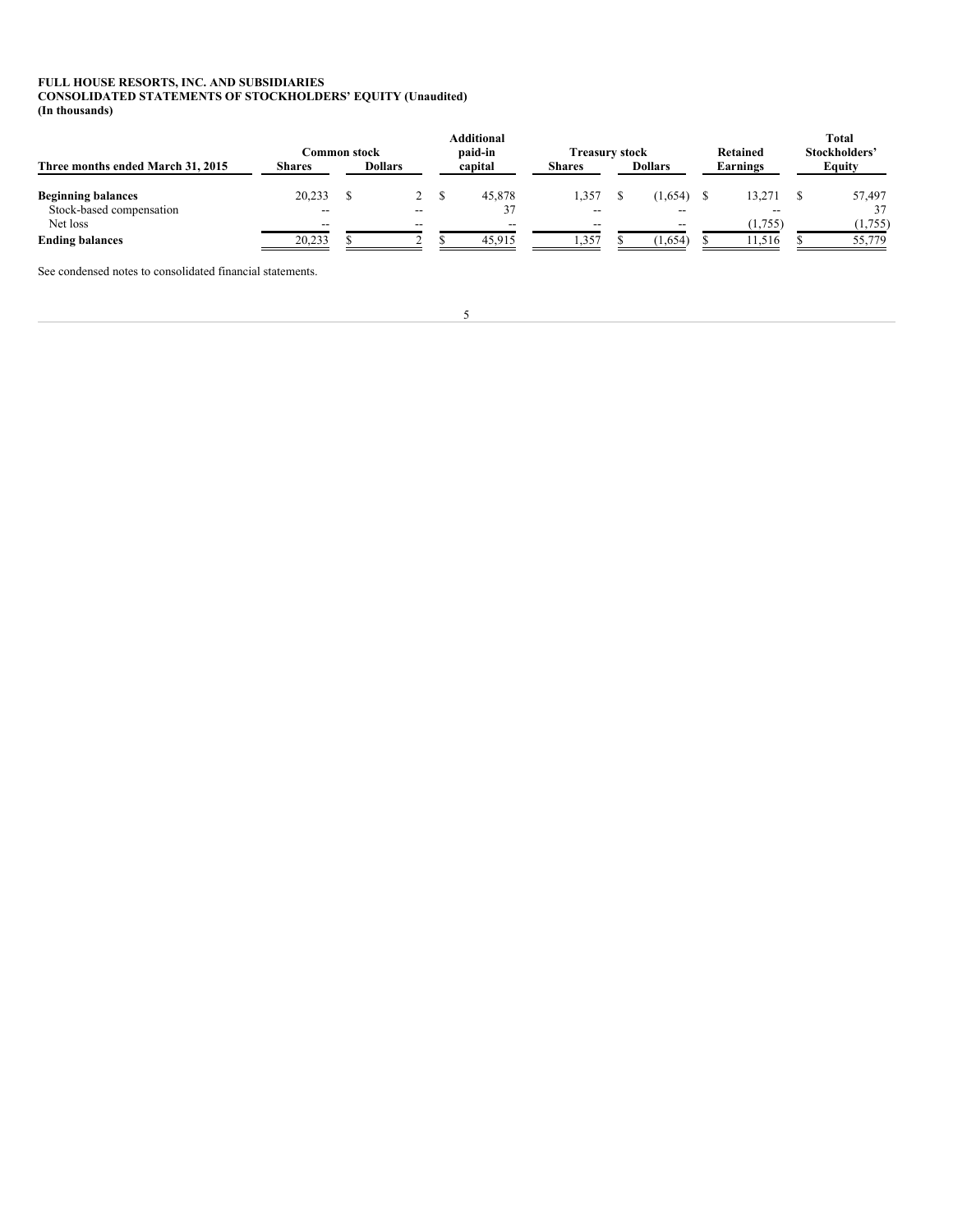## **FULL HOUSE RESORTS, INC. AND SUBSIDIARIES CONSOLIDATED STATEMENTS OF CASH FLOWS (Unaudited)**

**(In thousands)**

|                                                                                                    | <b>Three months</b><br>ended March 31. |                |      |         |
|----------------------------------------------------------------------------------------------------|----------------------------------------|----------------|------|---------|
|                                                                                                    |                                        | 2015           | 2014 |         |
| Cash flows from operating activities:                                                              |                                        |                |      |         |
| Net loss                                                                                           | \$                                     | (1,755)        | - \$ | (1,082) |
| Adjustments to reconcile net loss to net cash provided by operating activities:                    |                                        |                |      |         |
| Depreciation                                                                                       |                                        | 1,492          |      | 1,814   |
| Amortization of loan fees                                                                          |                                        | 404            |      | 370     |
| Amortization of player loyalty program, land lease and water rights                                |                                        | 500            |      | 641     |
| Loss on disposals                                                                                  |                                        | $\overline{a}$ |      | 1       |
| Stock-based compensation                                                                           |                                        | 37             |      | 79      |
| Increases and decreases in operating assets and liabilities:                                       |                                        |                |      |         |
| Accounts receivable, net                                                                           |                                        | 257            |      | 134     |
| Income tax receivable                                                                              |                                        | 3,095          |      | 1,970   |
| Prepaid expenses                                                                                   |                                        | (846)          |      | (440)   |
| Other assets                                                                                       |                                        | 162            |      | (9)     |
| Deferred tax                                                                                       |                                        | 228            |      |         |
| Accounts payable and accrued expenses                                                              |                                        | (1,988)        |      | (1,664) |
| Net cash provided by operating activities                                                          |                                        | 1,586          |      | 1,814   |
| Cash flows from investing activities:                                                              |                                        |                |      |         |
| Purchase of property and equipment, net of construction contracts payable                          |                                        | (4,900)        |      | (2,019) |
| Deposits                                                                                           |                                        | (234)          |      | (1,964) |
| Other                                                                                              |                                        |                |      | (10)    |
| Net cash used in investing activities                                                              |                                        | (5, 134)       |      | (3,993) |
| Cash flows from financing activities:                                                              |                                        |                |      |         |
| First Term loan borrowings                                                                         |                                        | 4,461          |      |         |
| Revolving loan (repayment)/borrowings                                                              |                                        | (2,000)        |      | 2,000   |
| Repayment of long-term debt on capital lease obligation                                            |                                        | (190)          |      | (237)   |
| Other                                                                                              |                                        | (25)           |      | (1)     |
| Net cash provided by financing activities                                                          |                                        | 2,246          |      | 1.762   |
| Net decrease in cash and equivalents                                                               |                                        | (1,302)        |      | (417)   |
| Cash and equivalents, beginning of period                                                          |                                        | 15,639         |      | 14,936  |
| Cash and equivalents, end of period                                                                |                                        | 14,337         | \$   | 14,519  |
| SUPPLEMENTAL CASH FLOW INFORMATION:                                                                |                                        |                |      |         |
| Cash paid for interest                                                                             |                                        | 1,113          |      | 1,212   |
| Cash received from income tax refunds, net of cash paid of \$0.05 million for income taxes in 2014 |                                        | (3,095)        | S    | (1,915) |
| NON-CASH INVESTING AND FINANCING ACTIVITIES:                                                       |                                        |                |      |         |
| Accrued property and equipment capital expenditures                                                |                                        | 1,331          |      | 648     |
| See condensed notes to consolidated financial statements.                                          |                                        |                |      |         |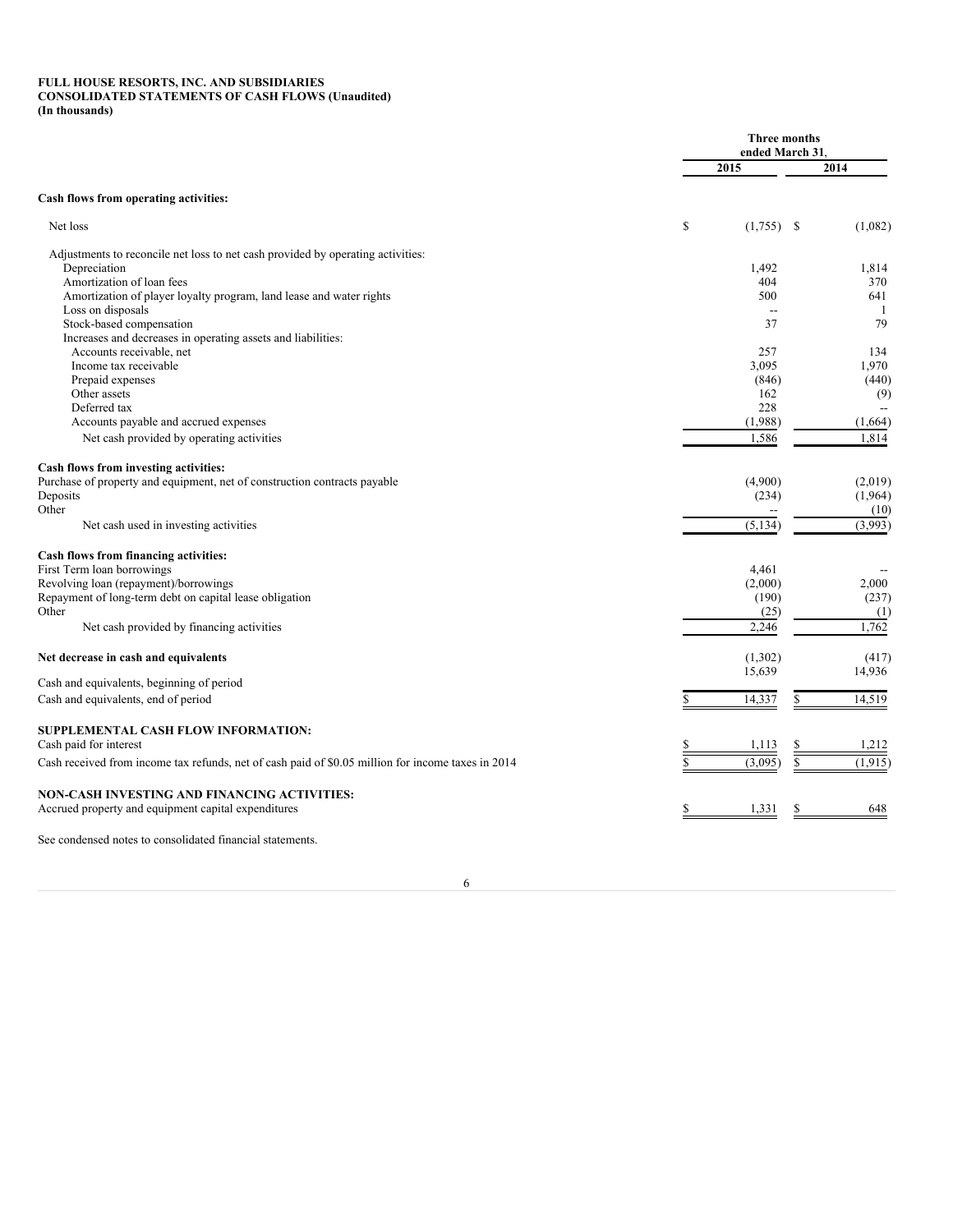# **FULL HOUSE RESORTS, INC. AND SUBSIDIARIES CONDENSED NOTES TO CONSOLIDATED FINANCIAL STATEMENTS (Unaudited)**

# *1. ORGANIZATION*

**Organization.** Formed as a Delaware corporation in 1987, Full House Resorts, Inc., owns, operates, develops, manages, and/or invests in casinos and related hospitality and entertainment facilities. References in this document to "Full House," the "Company", "we", "our," or "us" refer to Full House Resorts, Inc. and its subsidiaries, except where stated or the context otherwise indicates.

We currently own three casino properties and operate a fourth casino subject to a lease, as follows:

|                                                               | Acquisition |                                           |
|---------------------------------------------------------------|-------------|-------------------------------------------|
| Property                                                      | Date        | Location                                  |
| Silver Slipper Casino (Owned)                                 | 2012        | Bay St. Louis, MS (near New Orleans)      |
| Rising Star Casino Resort (Owned)                             | 2011        | Rising Sun, IN (near Cincinnati)          |
| Stockman's Casino (Owned)                                     | 2007        | Fallon, NV (one hour east of Reno)        |
| Grand Lodge Casino (leased and part of the Hyatt Regency Lake | 2011        | Incline Village, NV (North Shore of Lake) |
| Tahoe Resort)                                                 |             | Tahoe)                                    |

# *2. BASIS OF PRESENTATION AND SIGNIFICANT ACCOUNTING POLICIES*

**Basis of Presentation.** As permitted by the rules and regulations of the Securities and Exchange Commission, certain information and footnote disclosures normally included in financial statements prepared in accordance with U.S. generally accepted accounting principles ("GAAP") have been condensed or omitted. These consolidated financial statements should be read in conjunction with the Company's 2014 annual consolidated financial statements and notes thereto included in the Company's Annual Report on Form 10-K for the year ended December 31, 2014.

The interim consolidated financial statements of the Company and its subsidiaries included herein reflect all adjustments (consisting of normal recurring adjustments) that are, in the opinion of management, necessary to present fairly the financial position and results of operations for the interim periods presented. The results of operations for the interim periods are not necessarily indicative of the results that may be expected for the entire year.

The consolidated financial statements include our accounts and the accounts of our wholly-owned subsidiaries. All material intercompany accounts and transactions have been eliminated. Certain minor reclassifications have been made to prior-period amounts to conform to the current period presentation. These reclassifications had no effect on the previously reported net loss.

Preopening expenses. Preopening expenses are expensed as incurred and include payroll, outside services, advertising, and other expenses related to new or start-up operations.

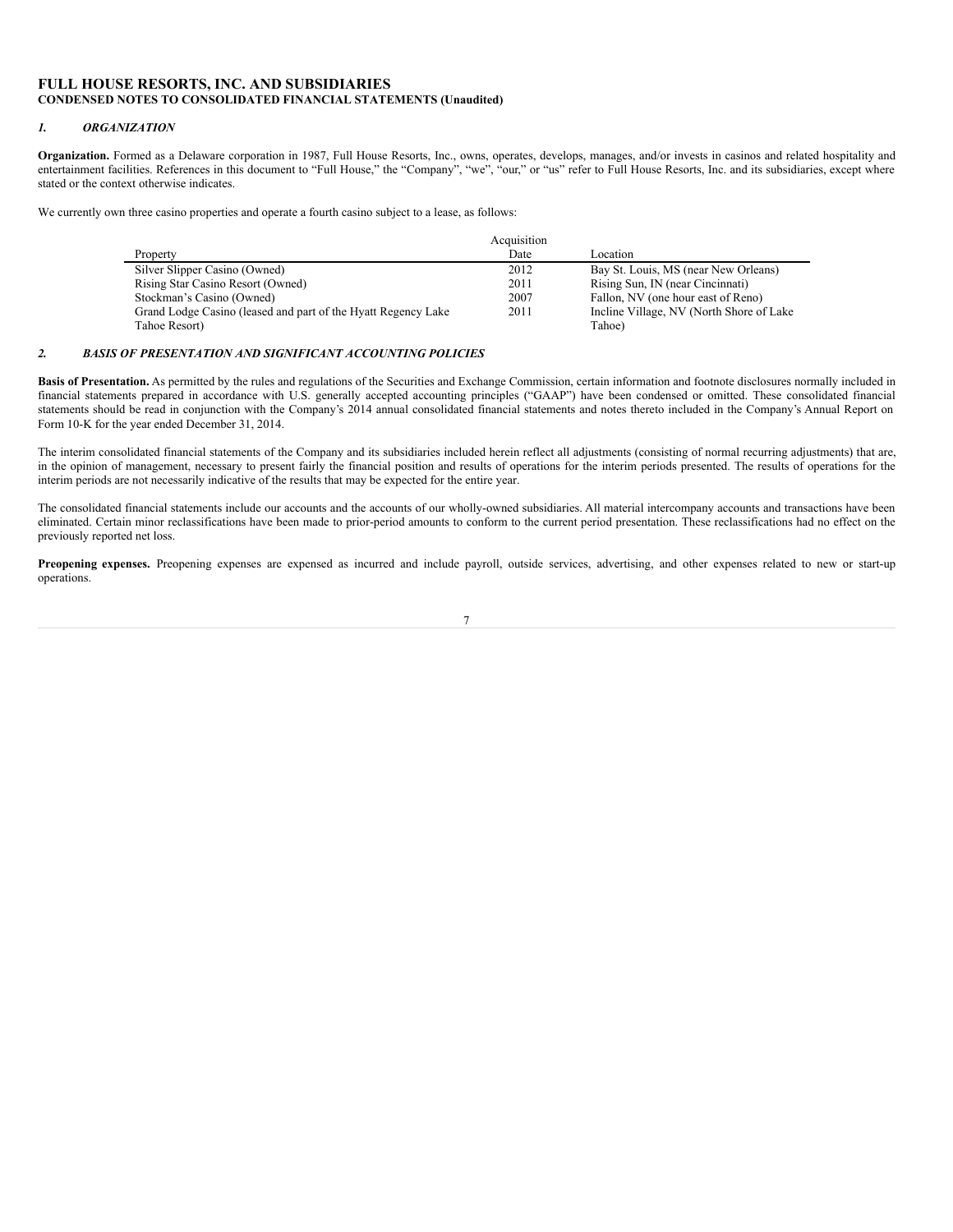**Recently issued accounting standards.** Recently issued authoritative standards issued after January 1, 2015 have been reviewed. The new guidance currently is not expected to have a material impact on our financial statements.

# **3.** *INCOME TAX RECEIVABLE*

In March 2015, we received a \$3.1 million refund related to tax losses incurred during 2014 which we elected to carryback to taxable income earned during 2012.

# **4.** *PROPERTY AND EQUIPMENT*

Property and equipment, including capital lease assets, consisted of the following (in thousands):

|                               | March 31, 2015 |           |                   |
|-------------------------------|----------------|-----------|-------------------|
|                               | (Unaudited)    |           | December 31, 2014 |
| Land and improvements         |                | 11,670    | 11,670            |
| Buildings and improvements    |                | 73.997    | 73,997            |
| Furniture and equipment       |                | 28,097    | 27,951            |
| Construction in progress      |                | 15,712    | 11,264            |
|                               |                | 129,476   | 124,882           |
| Less accumulated depreciation |                | (31, 335) | (29, 842)         |
|                               |                | 98,141    | 95,040            |

Construction in progress amounts primarily related to construction of the hotel at Silver Slipper Casino, and included capitalized interest of \$0.6 million and \$0.4 million for inprogress projects at March 31, 2015 and December 31, 2014, respectively.

# *5. ACCRUED LIABILITIES*

Other accrued expenses consisted of the following (in thousands):

|                                         |   | March 31, 2015<br>(Unaudited) | December 31, 2014 |
|-----------------------------------------|---|-------------------------------|-------------------|
| Real estate and personal property taxes | S | 979                           | 1,172             |
| Gaming taxes                            |   | 206                           | 294               |
| Other taxes                             |   | 468                           | 495               |
| Gaming related accruals                 |   | 400                           | 490               |
| Other                                   |   | 842                           | 1,253             |
|                                         |   | 2,895                         | 3,704             |
|                                         |   |                               |                   |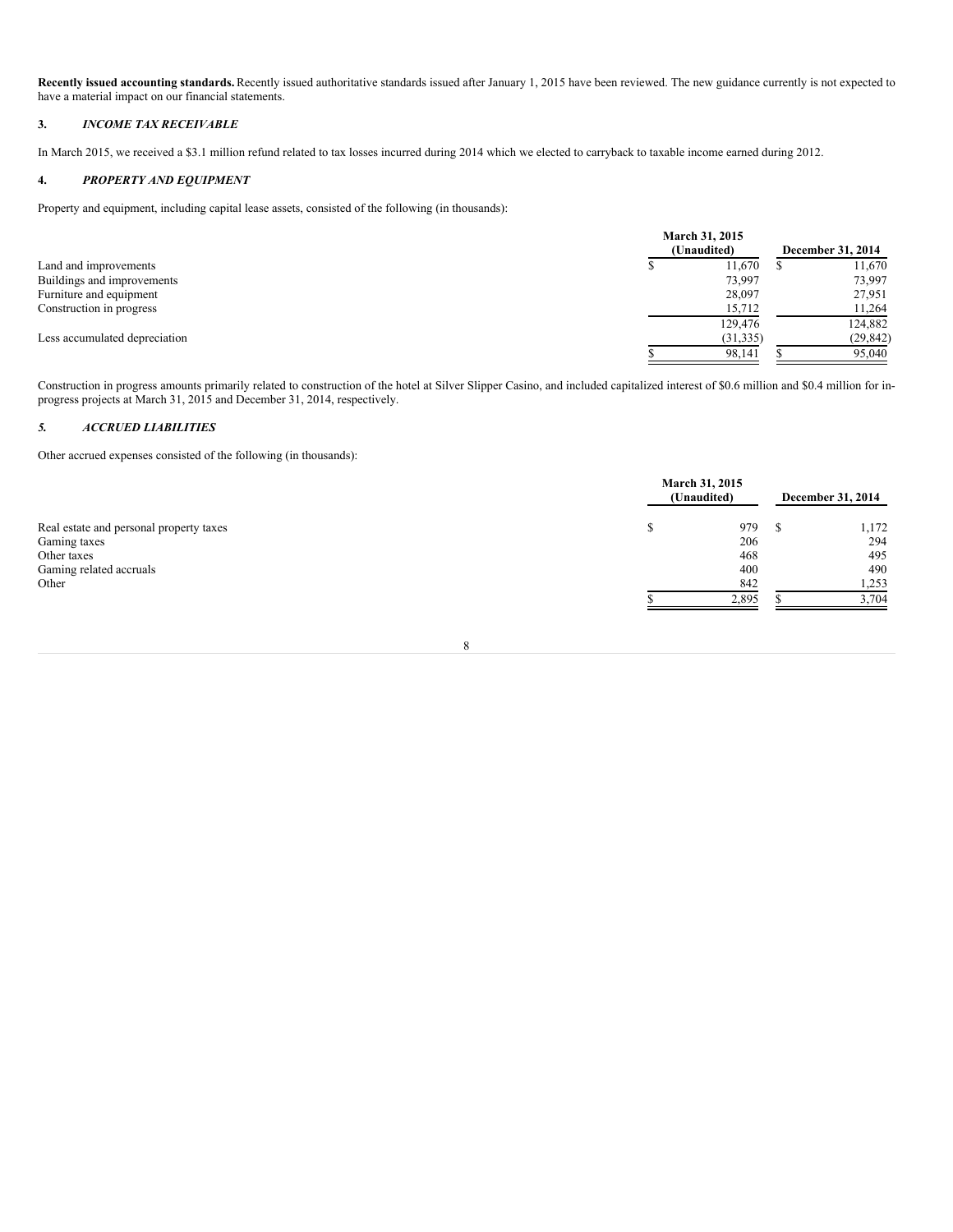## *6. GOODWILL AND OTHER INTANGIBLES*

At least annually during the fourth quarter or more frequently when there is a material change in circumstances that could have a negative effect, the Company performs an assessment of its goodwill and other indefinite-lived intangible assets to determine if the carrying value of such assets exceeds the fair value. No change in circumstances that would trigger an evaluation were observed during the three months ended March 31, 2015 or subsequently, and no impairment charges were recorded during the March 31, 2015 and 2014 quarters. We evaluate these assets using the market (comparable transactions) and income (discounted cash flow) approaches to value, both of which use Level 3 inputs as defined by GAAP.

We amortize our definite-lived intangible assets, including our player loyalty programs, loan fees, land leases and water rights, over their estimated useful lives. For the three months ended March 31, 2015, the aggregate amortization expense was \$0.9 million, which includes \$0.4 million for loan fees. For the three months ended March 31, 2014, such amount was \$1.0 million, including \$0.4 million for loan fees. Loan fees are amortized to interest expense.

# *7. CAPITAL LEASE*

Our Indiana subsidiary, Gaming Entertainment (Indiana) LLC, leases a 104-room hotel at Rising Star Casino Resort pursuant to a capital lease agreement (the "Rising Star Lease Agreement") with Rising Sun/Ohio County First, Inc., an Indiana non-profit corporation (the "Landlord") for \$77,537 per month and an annual interest rate varying between 2.5% and 4.5% during the term of the lease. The Rising Star Lease Agreement is not guaranteed by the parent company or any subsidiary other than Gaming Entertainment (Indiana), LLC. The term is for 10 years with the Landlord having a right to sell the hotel to us at the end of the term for \$1 plus closing costs on the terms set forth in the Rising Star Lease Agreement. During the term, we also have the exclusive option to purchase the hotel at any time at a price based upon the project's actual cost of \$7.7 million, reduced by the cumulative principal payments made by the Company during the lease term. Upon expiration of the term of the lease, if we have not exercised our option to purchase the hotel tower, we have the option to purchase the hotel for \$1 plus closing costs. In the event of a default on the lease agreement, the Landlord's recourse allows for them to take possession of the property; collection of rents as defined; the right to seek remediation for any attorneys' fees and litigation expenses; and the costs of retaking and re-leasing the property.

#### *8. LONG-TERM DEBT*

Long-term debt consisted of the following (in thousands):

|                                                                                                                                                                                                                                                                         | <b>March 31, 2015</b><br>(Unaudited) |         | December 31, 2014 |          |
|-------------------------------------------------------------------------------------------------------------------------------------------------------------------------------------------------------------------------------------------------------------------------|--------------------------------------|---------|-------------------|----------|
| Long-term debt, net of current portion:                                                                                                                                                                                                                                 |                                      |         |                   |          |
| First Term Loan, maturing June 29, 2016, quarterly payments of \$0.25 million beginning June 1, 2015; quarterly payments<br>of \$1.25 million beginning October 1, 2015; interest payable monthly at a variable rate which averaged 4.75% for both<br>periods presented |                                      | 43,092  | S                 | 38.631   |
| Revolving Loan, maturing June 29, 2016, interest payable monthly at a variable rate which averaged 4.75% for both<br>periods presented                                                                                                                                  |                                      |         |                   | 2.000    |
| Second Term Loan, maturing April 1, 2017, interest payable monthly at 14.25% per annum (13.25% prior to July 18,<br>2014)                                                                                                                                               |                                      | 20,000  |                   | 20,000   |
| Less current portion                                                                                                                                                                                                                                                    |                                      | (3,059) |                   | (1, 337) |
|                                                                                                                                                                                                                                                                         |                                      | 60,033  |                   | 59,294   |
|                                                                                                                                                                                                                                                                         |                                      |         |                   |          |

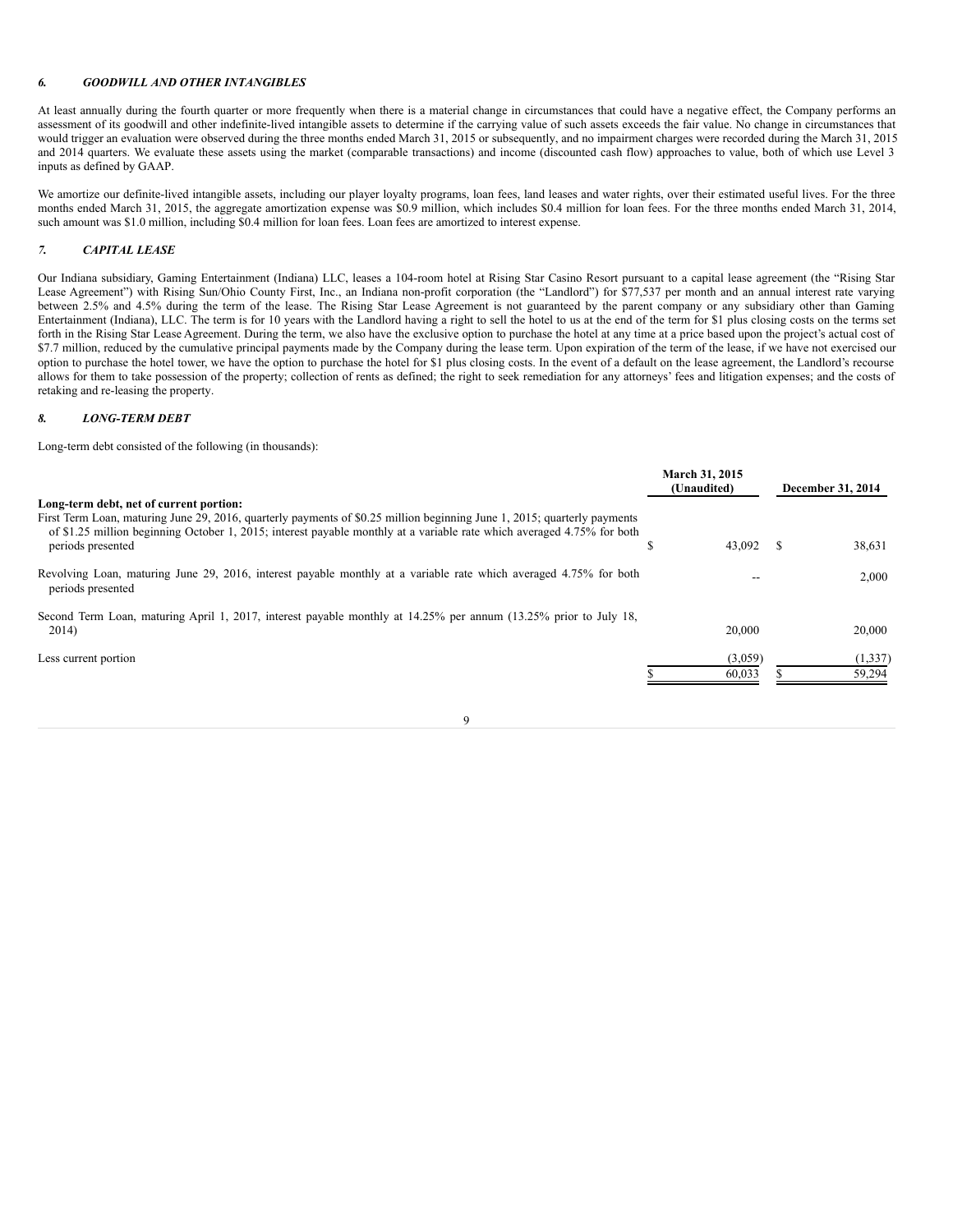**First and Second Lien Credit Facilities.** The First Lien Credit Facility, including the Revolving Loan, and Second Lien Credit Facility are secured by substantially all of our assets, and our wholly owned subsidiaries guarantee our obligations under the agreements. As of March 31, 2015, we had drawn \$5.6 million of the \$10 million term loan under the First Lien Credit Facility. The remaining \$4.4 million of funding availability under the term loan will be used to fund a portion of the construction costs of the 129 room hotel addition to the Silver Slipper Casino, which is scheduled to open in phases during the second quarter of 2015.

During March 2015, we paid down \$2.0 million previously drawn on our \$5.0 million Revolving Loan under the First Lien Credit Facility.

We have elected to pay interest on the First Lien Credit Facility based on the greater of the elected London Interbank Offered Rate ("LIBOR") rate or 1.0%, plus a margin rate. As of March 31, 2015, the interest rate was 4.75% on the balance outstanding on the First Lien Credit Facility, based on the 1.0% minimum plus a 3.75% margin.

The First and Second Lien Credit Facilities contain customary covenants, including a maximum total leverage ratio, maximum first lien leverage ratio, and a fixed charge coverage ratio, as indicated in the tables below: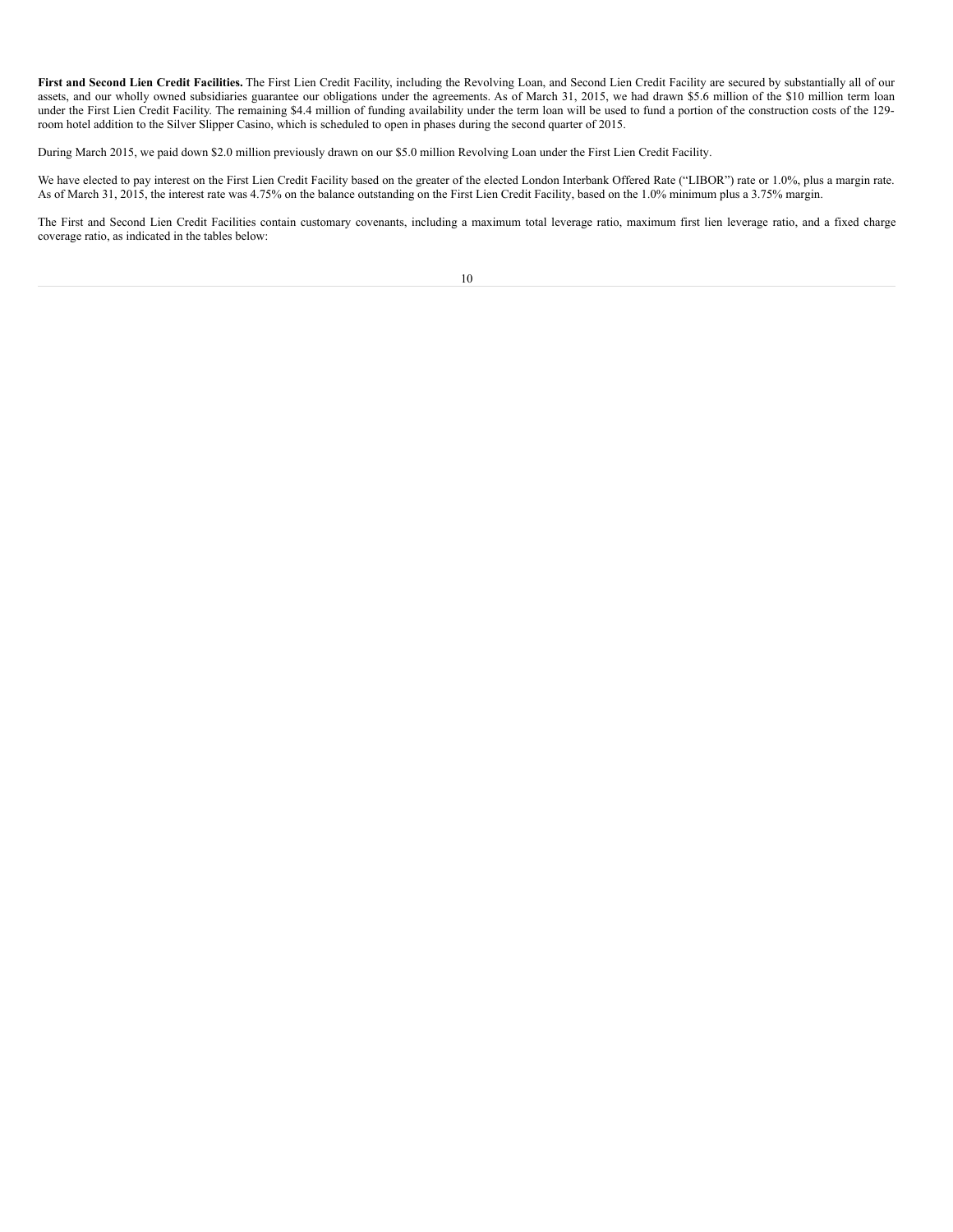| <b>First Lien Credit Facility</b>                          |                       |                            |                       |  |  |
|------------------------------------------------------------|-----------------------|----------------------------|-----------------------|--|--|
|                                                            | <b>Maximum</b>        | <b>Maximum</b>             | <b>Minimum</b>        |  |  |
|                                                            | <b>Total Leverage</b> | <b>First Lien Leverage</b> | <b>Fixed Charge</b>   |  |  |
| <b>Applicable Period</b>                                   | Ratio                 | Ratio                      | <b>Coverage Ratio</b> |  |  |
| June 30, 2014 through and including September 29, 2014     | 4.75x                 | 3.50x                      | 1.10x                 |  |  |
| September 30, 2014 through and including December 30, 2014 | 5.50x                 | 3.50x                      | 1.10x                 |  |  |
| December 31, 2014 through and including June 29, 2015      | 5.50x                 | 4.00x                      | 1.10x                 |  |  |
| June 30, 2015 through and including September 29, 2015     | 4.75x                 | 3.50x                      | 1.10x                 |  |  |
| September 30, 2015 through and including December 30, 2015 | 4.50x                 | 3.25x                      | 1.10x                 |  |  |
| December 31, 2015 through and including March 30, 2016     | 4.25x                 | 3.00x                      | 1.10x                 |  |  |
| March 31, 2016 and thereafter                              | 4.25x                 | 3.00x                      | 1.10x                 |  |  |

| <b>Second Lien Credit Facility</b>                         |                                                  |                                                       |                                                                |  |  |
|------------------------------------------------------------|--------------------------------------------------|-------------------------------------------------------|----------------------------------------------------------------|--|--|
| <b>Applicable Period</b>                                   | <b>Maximum</b><br><b>Total Leverage</b><br>Ratio | <b>Maximum</b><br><b>First Lien Leverage</b><br>Ratio | <b>Minimum</b><br><b>Fixed Charge</b><br><b>Coverage Ratio</b> |  |  |
| June 30, 2014 through and including September 29, 2014     | 5.00x                                            | 3.75x                                                 | 1.00x                                                          |  |  |
| September 30, 2014 through and including December 30, 2014 | 5.75x                                            | 3.75x                                                 | 1.00x                                                          |  |  |
| December 31, 2014 through and including March 30, 2015     | 5.75x                                            | 4.25x                                                 | 1.00x                                                          |  |  |
| March 31, 2015 through and including June 29, 2015         | 5.75x                                            | 4.25x                                                 | 1.00x                                                          |  |  |
| June 30, 2015 through and including September 29, 2015     | 5.00x                                            | 3.75x                                                 | 1.00x                                                          |  |  |
| September 30, 2015 through and including December 30, 2015 | 4.75x                                            | 3.50x                                                 | 1.00x                                                          |  |  |
| December 31, 2015 through and including March 30, 2016     | 4.50x                                            | 3.25x                                                 | 1.00x                                                          |  |  |
| March 31, 2016 and thereafter                              | 4.50x                                            | 3.25x                                                 | 1.00x                                                          |  |  |

We were in compliance with our covenants as of March 31, 2015. There can be no assurances that we will remain in compliance with all covenants in all future periods and that, if there is a breach, lenders will waive such breach.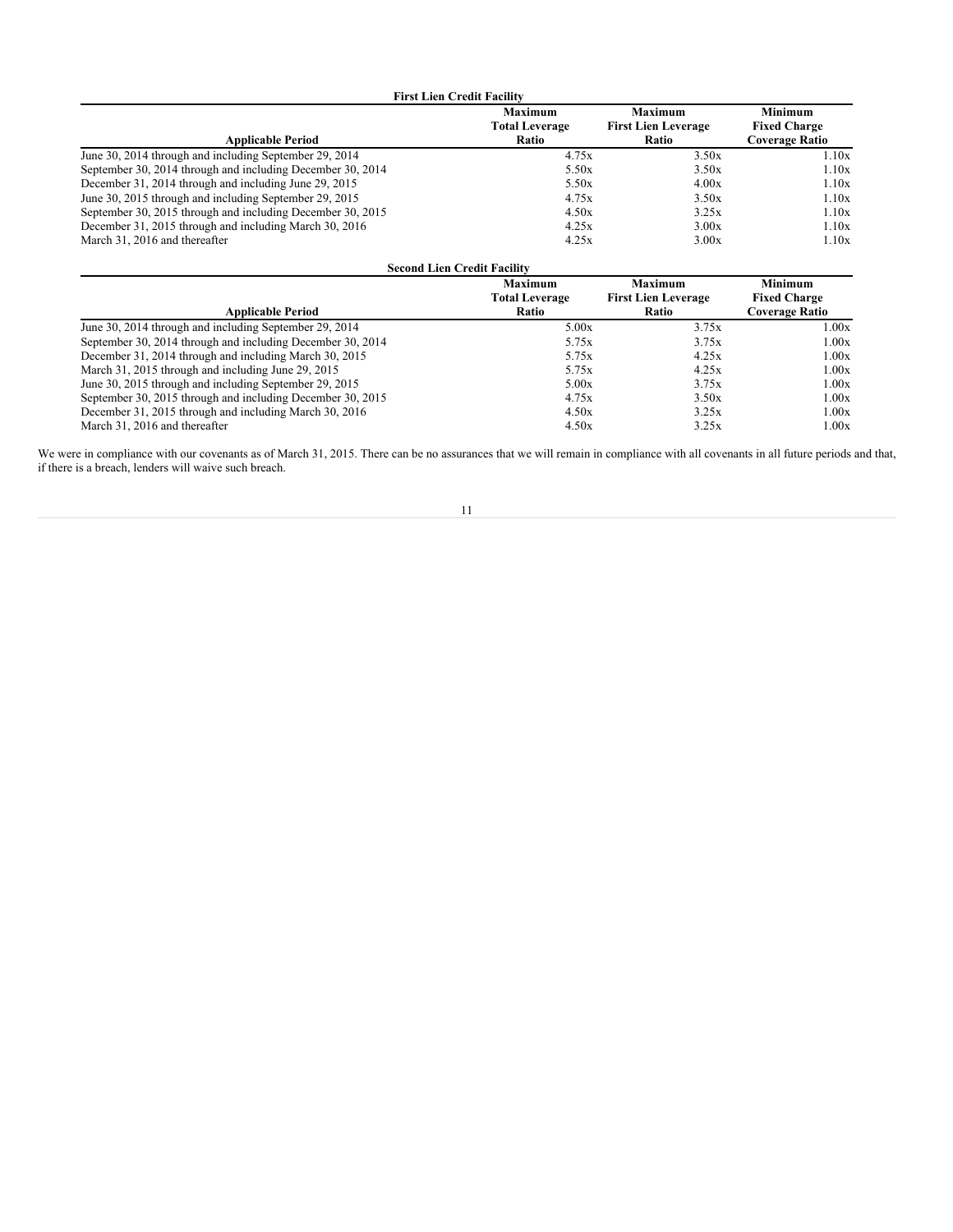# *9. INCOME TAXES*

We had a provision for income taxes in the first quarter of 2015 despite incurring a pre-tax loss. This was due to the effects of the valuation allowance against our deferred tax assets and the recording of a deferred tax expense on the tax amortization of indefinite-lived intangible assets. Our effective income tax rate for continuing operations for the three months ended March 31, 2015 was -14.9%, or an expense of \$0.2 million, as compared to an effective tax rate of 32.7%, or a benefit of \$0.5 million, for the corresponding prior-year period. In the prior-year period, we recorded a benefit against a pre-tax loss. Subsequently, in the fourth quarter of 2014, we created a valuation reserve against our deferred tax assets due to the uncertainty that such benefits would be realized. We continued the practice of recording a valuation reserve against our deferred tax assets during the first quarter of 2015.

#### *10. COMMITMENTS AND CONTINGENCIES*

#### *Operating leases*

The nature of our operating leases are as follows:

| <b>Leased Property</b>                   | Term / Expiration   |
|------------------------------------------|---------------------|
| Grand Lodge Casino facility              | 7 years/August 2018 |
| Land lease of Silver Slipper Casino site | 54 years/April 2058 |

Additionally, we have less significant operating leases for certain office and warehouse facilities, office equipment, signage and land.

The total rent expense for all operating leases for the quarters ended March 31, 2015 and 2014 was \$0.9 million.

**Grand Lodge Casino Lease.** In 2011, we entered into a lease with Hyatt Equities L.L.C. to operate the Grand Lodge Casino ("Grand Lodge Lease"). The Grand Lodge Lease is secured by the Company's interests under the lease and property as defined and is subordinate to the liens in the First and Second Lien Credit Facilities. Hyatt Equities, L.L.C. has an option to purchase our leasehold interest and related operating assets of the Grand Lodge Casino subject to assumption of applicable liabilities. The option price is an amount equal to the Grand Lodge Casino's positive working capital, plus Grand Lodge Casino's earnings before interest, income taxes, depreciation and amortization ("EBITDA") for the twelve-month period preceding the acquisition or for such period of time remaining on the lease term, whichever is less, plus the fair market value of the Grand Lodge Casino's personal property. The Grand Lodge Lease was amended in 2013 to extend the initial term to August 31, 2018 among certain other conforming changes.

**Options to Purchase Silver Slipper Casino Leased Land.**In 2004, our subsidiary, Silver Slipper Casino Venture, LLC, entered into a land lease with Cure Land Company, LLC for approximately 31 acres of marshlands and a seven-acre parcel on which the Silver Slipper Casino is situated. The lease includes base monthly payments of \$77,500 plus 3% of gross gaming revenue in excess of \$3.65 million, as defined. The land lease includes an exclusive option to purchase the leased land ("Purchase Option") after February 26, 2019 through October 1, 2027, as well as an option to purchase only a four-acre portion of the leased land for \$2.0 million, which may be exercised at any time in conjunction with the development of a hotel. If there is no change in ownership, the purchase price of the leased land will be \$15.5 million (\$13.5 million if the four-acre parcel has been previously purchased) plus a retained interest in Silver Slipper Casino operations of 3% of net income as defined. In the event that we sell or transfer substantially all of the assets of our ownership in Silver Slipper Casino, then the purchase price will increase to \$17.1 million. The current term of the land lease is through April 30, 2058.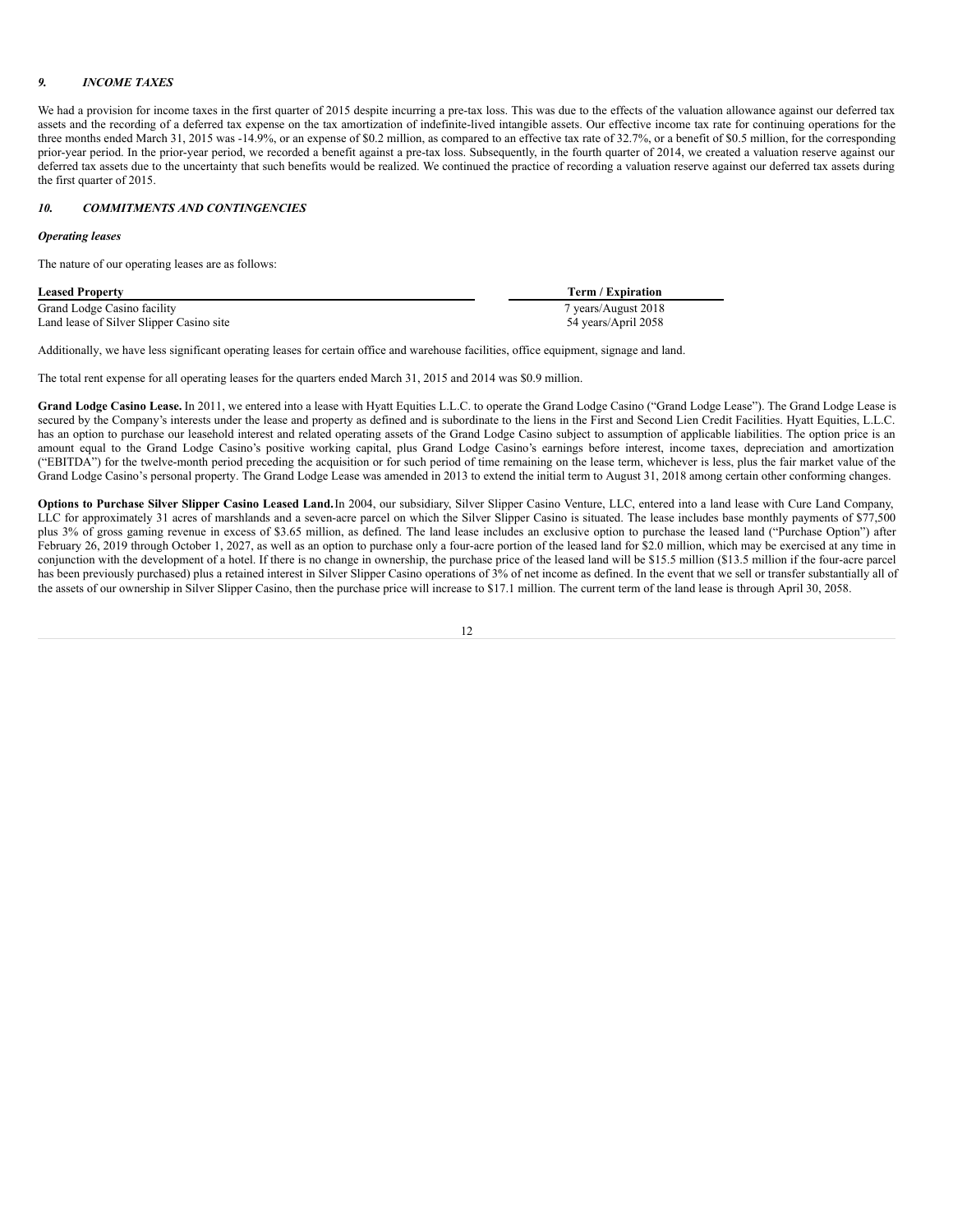## *Silver Slipper Casino Hotel Construction*

On August 26, 2013, the Silver Slipper Casino entered into an agreement for the construction of a 129-room hotel adjoining the casino. We expect costs related to the construction of the hotel to be approximately \$20 million, inclusive of capitalized interest. We intend to finance \$10 million of the construction costs with proceeds from the term loan under the First Lien Credit Facility as described in Note 8. The remaining construction and related costs will be funded from available working capital. As of March 31, 2015, we had funded \$8.5 million of hotel construction costs in cash, and anticipate funding an additional \$1.6 million in cash to complete the project, including capitalized interest. We expect to complete and open the hotel in phases during the second quarter of 2015.

#### *Indiana Department of Revenue*

During 2014, we received a proposed assessment of \$1.6 million, including interest and penalties, from the Indiana Department of Revenue ("IDOR") related to unpaid sales and use taxes for periods prior to 2013. We protested and resolved the proposed assessment after March 31, 2015 for an amount that approximated our estimate. See Note 13 for additional information regarding the resolution of this issue.

#### *Legal Matters*

We are party to a number of pending legal proceedings which occurred in the normal course of business. Management does not expect that the outcome of such proceedings, either individually or in the aggregate, will have a material effect on our financial position, cash flows or results of operations.

# *11. SHARE-BASED BENEFIT PLANS*

**Compensation Cost.** We recognized stock compensation expense of \$37,000 for the three months ended March 31, 2015 compared to \$78,000 during the prior-year period. Share-based compensation expense is included in selling, general and administrative expense. As of March 31, 2015, there was approximately \$0.6 million of total unrecognized compensation cost related to unvested stock options granted by the Company. This unrecognized compensation cost is expected to be recognized over a weighted-average period of 3.8 years.

**Stock Options.** The following table summarizes information related to our common stock options, all of which remain unvested as of March 31, 2015. The Company filed a registration statement on SEC Form S-8 on March 26, 2015 to register the shares issuable upon exercise of the nonqualified stock options.

|                                        | <b>Number</b><br>of Stock<br><b>Options</b> |    | Weighted<br>Average<br><b>Exercise Price</b> |  |  |  |
|----------------------------------------|---------------------------------------------|----|----------------------------------------------|--|--|--|
| Options outstanding at January 1, 2015 | 943.834                                     | -8 | 1.25                                         |  |  |  |
| Granted                                | 300,000                                     | -S | 1.37                                         |  |  |  |
| Exercised                              | --                                          |    |                                              |  |  |  |
| Canceled/Forfeited                     | --                                          |    |                                              |  |  |  |
| Options outstanding at March 31, 2015  | 1,243,834                                   | -8 | 1.28                                         |  |  |  |
| Options exercisable at March 31, 2015  | $\overline{\phantom{a}}$                    |    | 1.28                                         |  |  |  |
|                                        |                                             |    |                                              |  |  |  |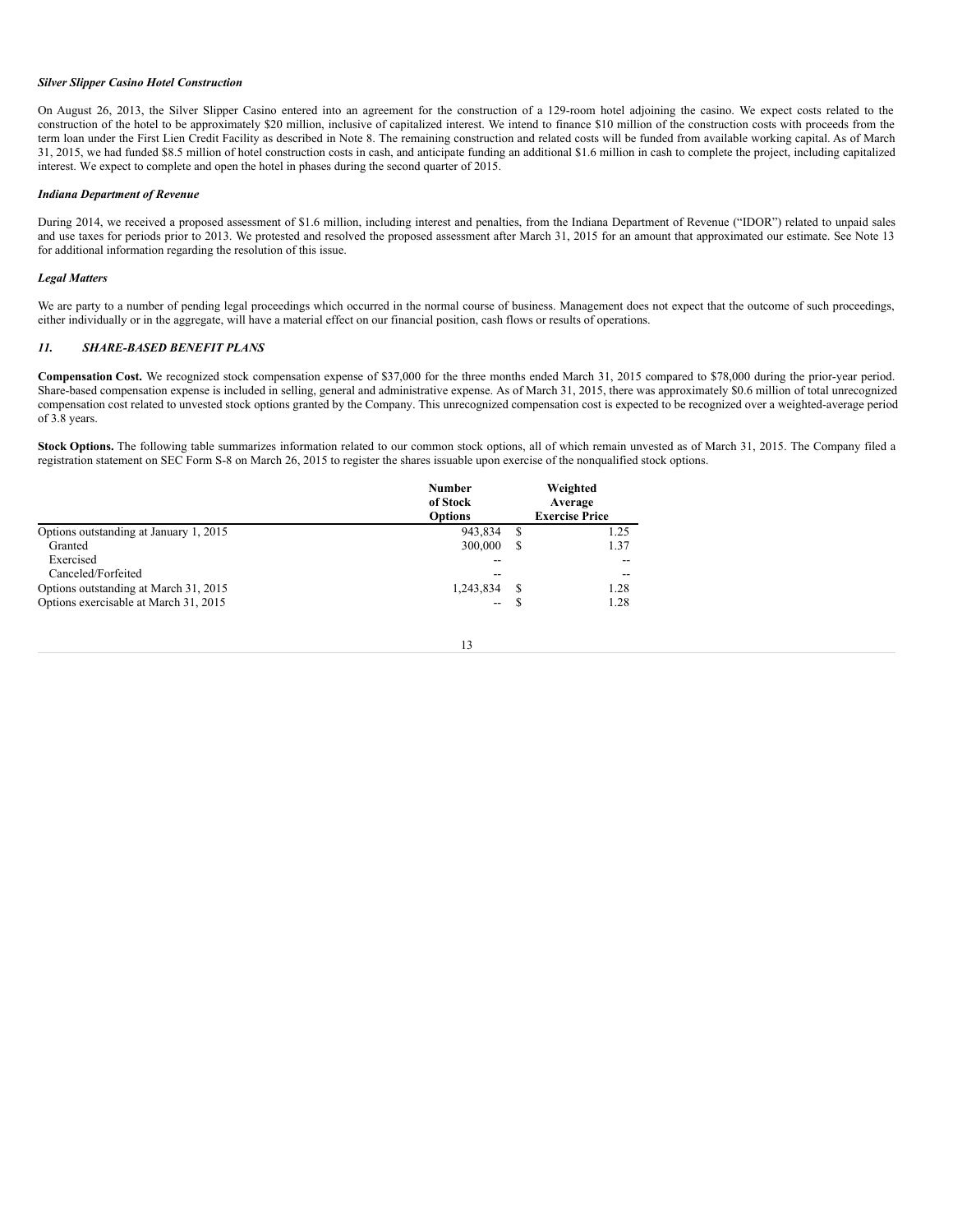On January 30, 2015, we entered into an employment agreement with Lewis Fanger to serve as the Company's Senior Vice President, Chief Financial Officer and Treasurer. In connection with entering into the employment agreement, Mr. Fanger was granted, outside of the 2006 Plan and qualifying as inducement options, nonqualified stock options covering 300,000 shares of Company common stock with an exercise price of \$1.37, the closing price per share on the grant date. The stock options will vest with respect to 25% of the shares on January 30, 2016 and will continue to vest with respect to an additional 1/48th of the shares on each monthly anniversary thereafter, subject to Mr. Fanger's continued service through the applicable vesting date. The stock options will vest in full on a change in control of the Company.

The aggregate intrinsic value of options outstanding was \$0.3 million at March 31, 2015, none of which were exercisable. The aggregate intrinsic value represents the total pretax intrinsic value that would have been realized by the option holders had all option holders exercised their options on the applicable date. The intrinsic value of a stock option is the excess of our closing stock price on that date over the exercise price, multiplied by the number of in-the-money options.

We estimated the fair value of each stock option award on the grant date using the Black-Scholes valuation model. Option valuation models require the input of highly subjective assumptions. Changes in assumptions used can materially affect the fair value estimate. Option valuation assumptions for Mr. Fanger's options granted during the three months ended March 31, 2015 were as follows:

| Vesting commencement date:       | January 30, 2016 |
|----------------------------------|------------------|
| Expected volatility:             | 60%              |
| Expected dividend yield:         | $0\%$            |
| Expected life (in years):        | 3 years          |
| Weighted average risk free rate: | $0.88\%$         |

**Restricted Stock.** There are 11,000 shares of common stock available for future issuance under the Company's Amended and Restated 2006 Incentive Compensation Plan (the "2006 Plan"), which expires on January 1, 2016. All previously issued shares have vested. See Note 13 for additional information.

# *12. SEGMENT REPORTING*

The following tables reflect selected information for our reporting segments for the three months ended March 31, 2015 and 2014. The casino/resort segments include the Silver Slipper Casino in Bay St. Louis, Mississippi; the Rising Star Casino Resort in Rising Sun, Indiana; and the Northern Nevada segment, which consists of the Grand Lodge Casino in Incline Village, Nevada and Stockman's Casino in Fallon, Nevada. The Development/Management segment includes costs associated with casino development and management projects, including our management contract with the Pueblo of Pojoaque that expired in September 2014.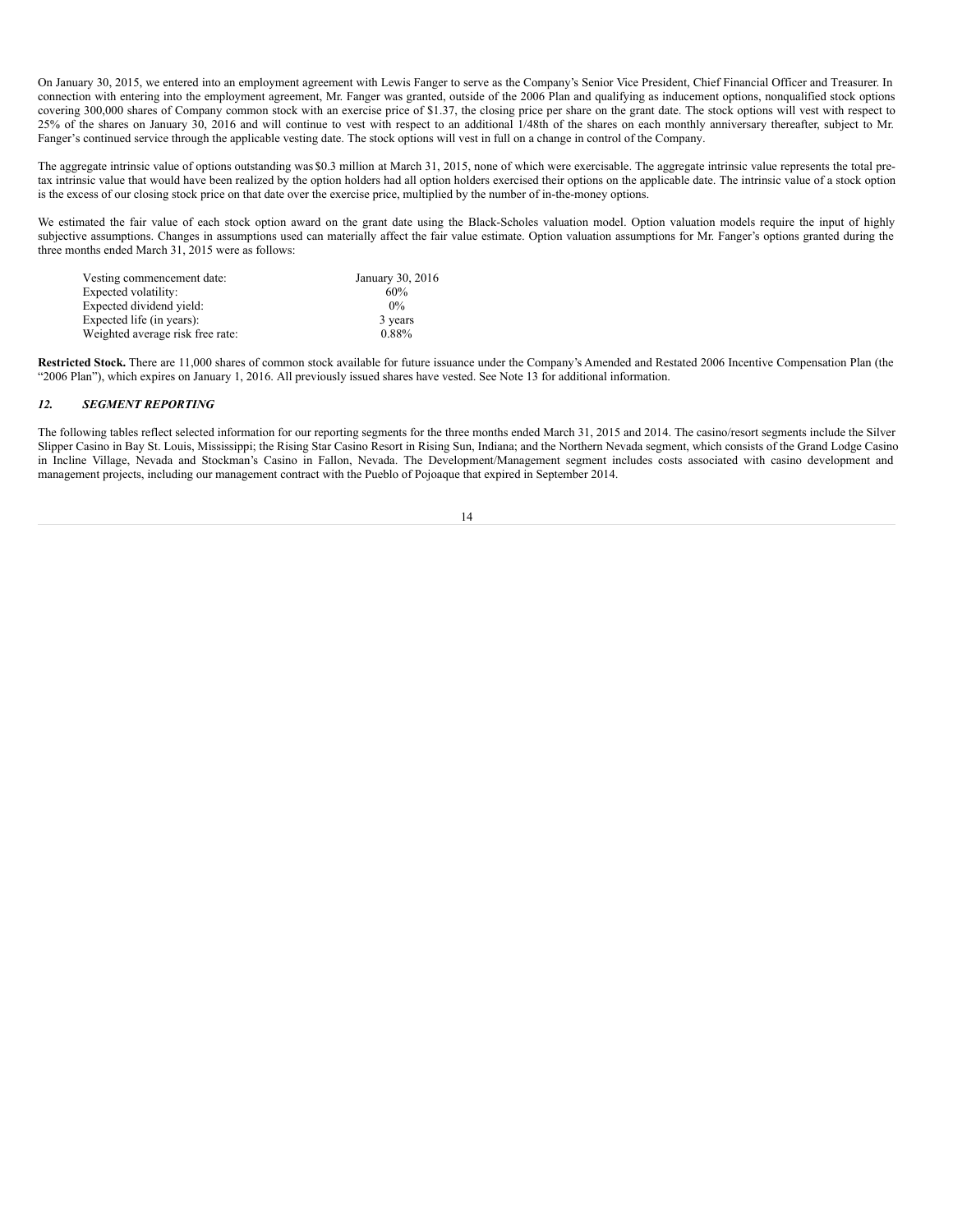#### **Three Months Ended March 31, 2015**

|                                              |                                  |   | <b>Casino/Resort Operations</b>            |   |                                 |                            |                  |           |                          |  |              |  |
|----------------------------------------------|----------------------------------|---|--------------------------------------------|---|---------------------------------|----------------------------|------------------|-----------|--------------------------|--|--------------|--|
|                                              | <b>Northern</b><br><b>Nevada</b> |   | <b>Rising Star</b><br><b>Casino Resort</b> |   | <b>Silver Slipper</b><br>Casino | Development/<br>Management |                  | Corporate |                          |  | Consolidated |  |
| Revenues, net                                | 4,245                            | S | 11.115                                     | S | 13.724                          | - \$                       | $--$             |           | $\overline{\phantom{a}}$ |  | 29,084       |  |
| Selling, general and administrative          | 501. ا                           |   | 3,896                                      |   | 4,283                           |                            | $- -$            |           | 1.164                    |  | 10.844       |  |
| Depreciation and amortization                | 200                              |   | 688                                        |   | 1,100                           |                            | --               |           |                          |  | 1,992        |  |
| Operating income (loss)                      | 83                               |   | (483)                                      |   | 1,558                           |                            | (4)              |           | (1,168)                  |  | (14)         |  |
| Interest expense, net of amounts capitalized | $\overline{\phantom{m}}$         |   | 42                                         |   |                                 |                            | $- -$            |           | 1.478                    |  | 1,525        |  |
| Net income (loss)                            | 81                               |   | (516)                                      |   | 1,334                           |                            | $\left(4\right)$ |           | (2,650)                  |  | (1,755)      |  |

#### **Three Months Ended March 31, 2014**

|                                              |   |                           | <b>Casino/Resort Operations</b> |                                            |    |                                 |                            |                   |           |                     |              |  |
|----------------------------------------------|---|---------------------------|---------------------------------|--------------------------------------------|----|---------------------------------|----------------------------|-------------------|-----------|---------------------|--------------|--|
|                                              |   | <b>Northern</b><br>Nevada |                                 | <b>Rising Star</b><br><b>Casino Resort</b> |    | <b>Silver Slipper</b><br>Casino | Development/<br>Management |                   | Corporate |                     | Consolidated |  |
| Revenues, net                                | D | 4,387                     | J.                              | 13.248                                     | -S | 12.320                          | S                          | 494               |           | $\hspace{0.05cm} -$ | 30,449       |  |
| Selling, general and administrative          |   | 1,448                     |                                 | 4,387                                      |    | 4,126                           |                            | $- -$             |           | 1.172               | 11,133       |  |
| Depreciation and amortization                |   | 217                       |                                 | 847                                        |    | 1,386                           |                            | $\hspace{0.05cm}$ |           |                     | 2,455        |  |
| Operating income (loss)                      |   | 148                       |                                 | (250)                                      |    | 750                             |                            | 438               |           | (1,177)             | (91)         |  |
| Interest expense, net of amounts capitalized |   | --                        |                                 | 48                                         |    | $\overline{\phantom{a}}$        |                            | $- -$             |           | 1.469               | 1,517        |  |
| Net income (loss)                            |   | 97                        |                                 | (248)                                      |    | 495                             |                            | 320               |           | (1,746)             | (1,082)      |  |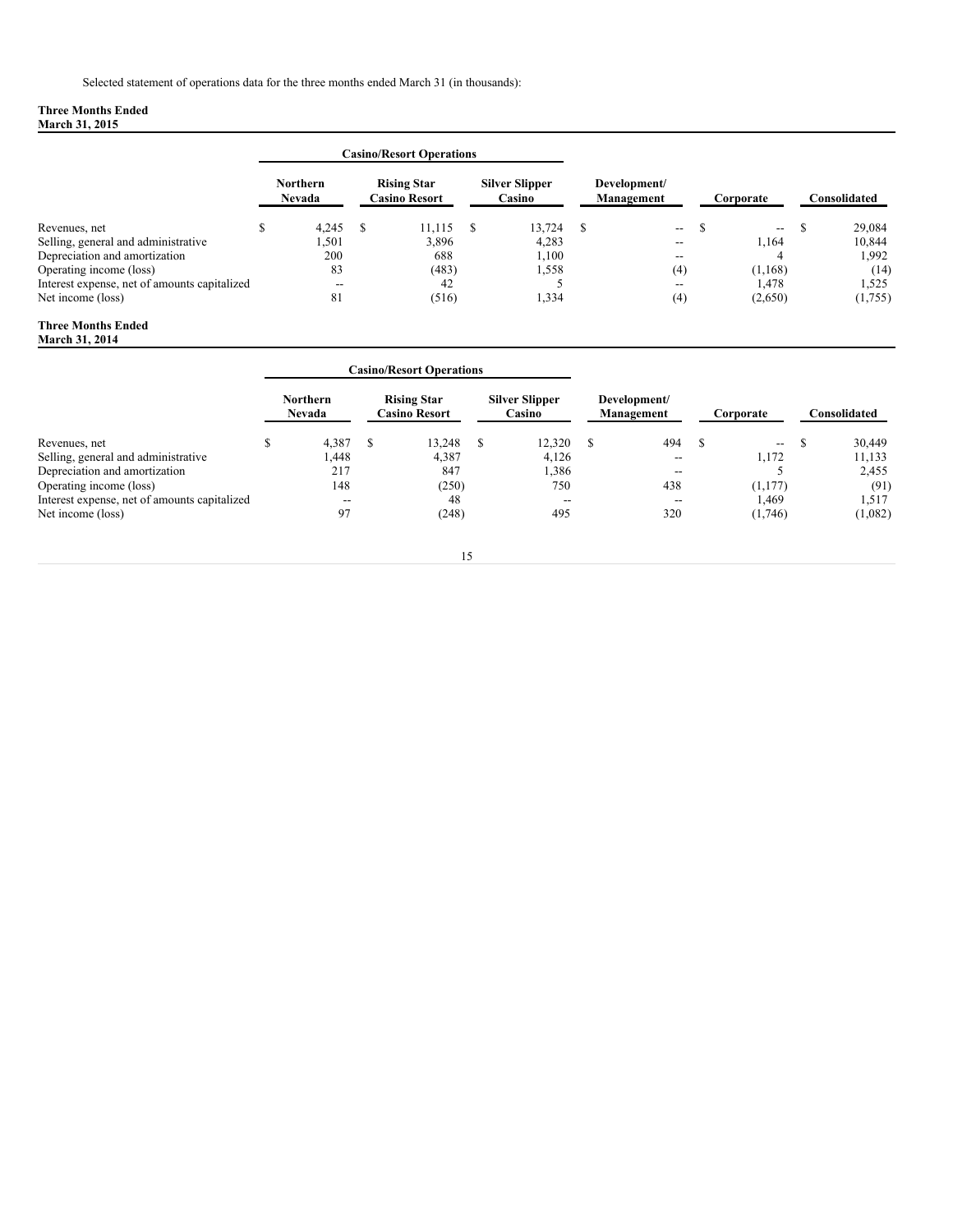# **March 31, 2015**

|                                            |                                                                                                                   |        | <b>Casino/Resort Operations</b>       |           |  |                          |        |  |         |
|--------------------------------------------|-------------------------------------------------------------------------------------------------------------------|--------|---------------------------------------|-----------|--|--------------------------|--------|--|---------|
|                                            | <b>Rising Star</b><br><b>Silver Slipper</b><br><b>Northern</b><br><b>Nevada</b><br>Casino<br><b>Casino Resort</b> |        | Development/<br>Management            | Corporate |  | Consolidated             |        |  |         |
| Total assets                               |                                                                                                                   | 10.767 | 38.083                                | 80.698    |  | $\overline{\phantom{a}}$ | 9,882  |  | 139,430 |
| Property, equipment and capital lease, net |                                                                                                                   | 6,483  | 33,129                                | 58,498    |  | $\overline{\phantom{m}}$ | 31     |  | 98.141  |
| Goodwill                                   |                                                                                                                   | .809   | $\hspace{0.05cm}$ – $\hspace{0.05cm}$ | 14.671    |  | $\overline{\phantom{m}}$ | $- -$  |  | 16.480  |
| Liabilities                                |                                                                                                                   | .662   | 11.604                                | 4,105     |  | $\overline{\phantom{m}}$ | 66.280 |  | 83,651  |

# **December 31, 2014**

|                                            |                                                                                                     |           | <b>Casino/Resort Operations</b>       |        |  |                          |              |        |  |         |
|--------------------------------------------|-----------------------------------------------------------------------------------------------------|-----------|---------------------------------------|--------|--|--------------------------|--------------|--------|--|---------|
|                                            | <b>Rising Star</b><br><b>Silver Slipper</b><br>Northern<br>Nevada<br>Casino<br><b>Casino Resort</b> |           | Development/<br>Management            |        |  | Corporate                | Consolidated |        |  |         |
| Total assets                               |                                                                                                     | 12,471 \$ | 39,101                                | 76.898 |  | $\overline{\phantom{a}}$ |              | 12.474 |  | 140,944 |
| Property, equipment and capital lease, net |                                                                                                     | 6,656     | 33,801                                | 54,548 |  | $\overline{\phantom{m}}$ |              | 35     |  | 95,040  |
| Goodwill                                   |                                                                                                     | .809      | $\hspace{0.05cm}$ – $\hspace{0.05cm}$ | 14.671 |  | $\overline{\phantom{m}}$ |              | --     |  | 16,480  |
| Liabilities                                |                                                                                                     | .970      | 11.543                                | 4,182  |  | $\overline{\phantom{m}}$ |              | 65.752 |  | 83,447  |

# *13. SUBSEQUENT EVENTS*

**Indiana Department of Revenue (IDOR)**. In April 2015, we agreed to withdrawal our formal protest with the IDOR and accept the IDOR's revised audit findings and proposed assessment relating to unpaid sales and use taxes for periods prior to 2013. The assessment payment totaled \$237,000, including interest and penalties, and was remitted in April 2015.

**Revolving Loan.** On April 1, 2015 we borrowed \$2.0 million under our \$5.0 million Revolving Loan under the First Lien Credit Facility.

**Equity Incentive Plan.** On March 31, 2015, our Board adopted the Full House Resorts, Inc. 2015 Equity Incentive Plan (the "2015 Plan"), subject to and effective upon stockholder approval. On May 5, 2015, the 2015 Plan became effective and the 2006 Plan was terminated. The 2015 Plan includes shares reserved for issuance of up to 1,400,000 new shares to directors, employees and consultants, and 1,243,834 shares issuable in respect to non-qualified stock options granted to Mr. Lee and to Mr. Fanger in connection with their employment. The 2015 Plan includes a variety of forms of awards, including stock options, stock appreciation rights, restricted stock, restricted stock units, dividend equivalents and performance-based compensation.

16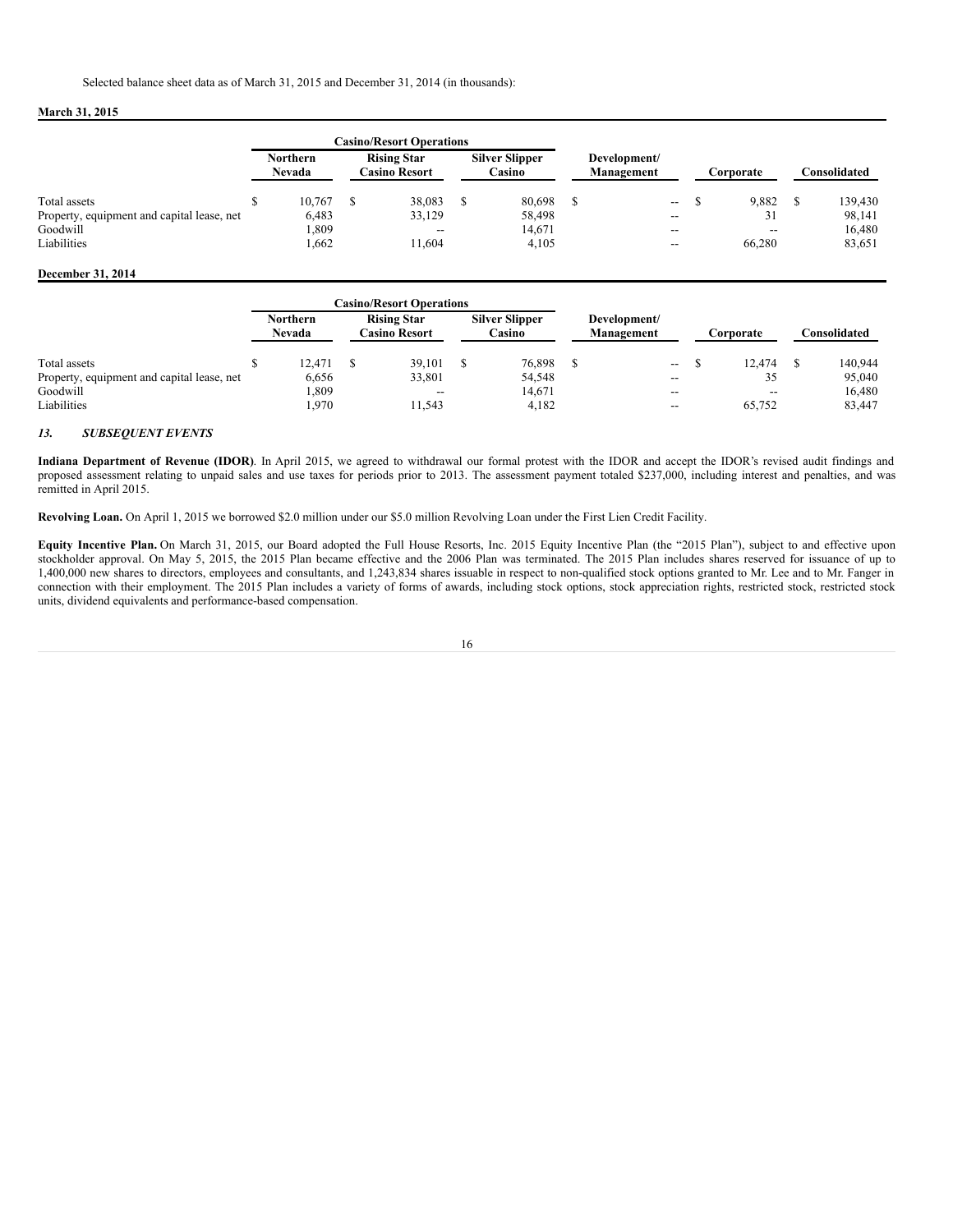#### **Item 2. Management's Discussion and Analysis of Financial Condition and Results of Operations**

This management's discussion and analysis of financial condition and results of operations ("MD&A") contains forward-looking statements that involve risks and uncertainties. Please see "Forward-Looking Statements" for a discussion of the uncertainties, risks and assumptions that may cause our actual results to differ materially from those discussed in the forward-looking statements. This discussion should be read in conjunction with our historical financial statements and related notes thereto and the other disclosures contained elsewhere in this Quarterly Report on Form 10-Q, and the audited consolidated financial statements and notes for the fiscal year ended December 31, 2014, which were included in our Annual Report on Form 10-K, filed with the Securities and Exchange Commission on March 26, 2015. The results of operations for the periods reflected herein are not necessarily indicative of results that may be expected for future periods. Full House Resorts, Inc. together with its subsidiaries may be referred to as "Full House", the "Company", "we", "our" or "us".

## **Overview**

We currently own three casino properties and operate a fourth casino subject to a lease as follows:

|                                                                      | Acquisition |                                           |
|----------------------------------------------------------------------|-------------|-------------------------------------------|
| Property                                                             | Date        | Location                                  |
| Silver Slipper Casino (Owned)                                        | 2012        | Bay St. Louis, MS (near New Orleans)      |
| Rising Star Casino Resort (Owned)                                    | 2011        | Rising Sun, IN (near Cincinnati)          |
| Stockman's Casino (Owned)                                            | 2007        | Fallon, NV (one hour east of Reno)        |
| Grand Lodge Casino (leased and part of the Hyatt Regency Lake Tahoe) | 2011        | Incline Village, NV (North Shore of Lake) |
| Resort)                                                              |             | Tahoe)                                    |

Until our three-year contract expired in September 2014, we also managed the Buffalo Thunder Casino and Resort, Cities of Gold and related gaming facilities near Santa Fe, New Mexico for the Pueblo of Pojoaque.

Our financial results are dependent upon the number of patrons that we attract to our properties and the amounts those guests spend per visit. Additionally, our operating results may be affected by, among other things, overall economic conditions affecting the disposable income of our guests, weather conditions affecting our properties, achieving and maintaining cost efficiencies, competitive factors, gaming tax increases and other regulatory changes, the commencement of new gaming operations and construction at existing facilities. We may experience significant fluctuations in our quarterly operating results due to seasonality, variations in gaming hold percentages and other factors. Consequently, our operating results for any quarter or year are not necessarily comparable and may not be indicative of future periods' results.

Our revenues are primarily derived from gaming sources, which include revenues from slot machines, table games and live keno. Gaming revenues are generally defined as gaming wins less gaming losses. In addition, we derive a significant amount of revenue from our hotel rooms and our food and beverage outlets. We also derive revenues from our golf course at the Rising Star Casino Resort, retail outlets and entertainment. Promotional allowances consist primarily of hotel, food and beverages furnished to customers on a complimentary basis. The retail value of such services is included in the respective revenue classifications and is then deducted as promotional allowances to calculate net revenues. We calculate operating income (loss) as net revenues less total operating costs and expenses. Operating income (loss) represents only those amounts that relate to our operations and excludes interest income, interest expense, and other non-operating income and expenses.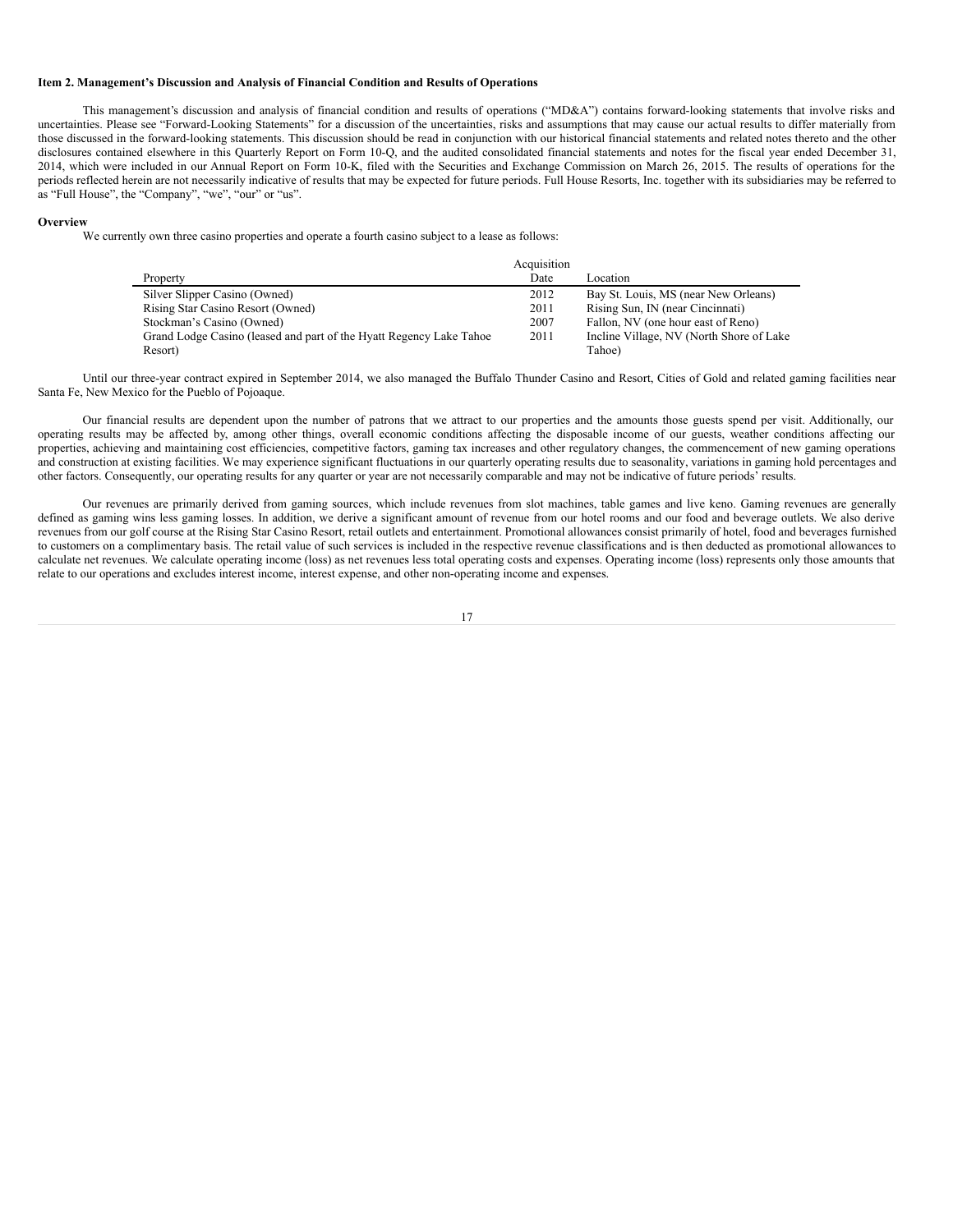#### **Key Performance Indicators**

We use several key performance indicators to evaluate the operations of our properties. These key performance indicators include the following:

#### *Gaming revenue indicators:*

Slot coin-in is the gross dollar amount wagered in slot machines and table game drop is the total amount of cash or promises to pay ("markers") exchanged into chips for use at the Company's table games. Slot coin-in and table game drop are indicators of volume.

Slot win and table game hold is the difference between customer wagers and customer winnings on slot machines and table games, respectively. Slot win and table game hold percentages represent the relationship between slot coin-in and table game drop to gaming wins and losses.

# *Room revenue indicators:*

Hotel occupancy rate is an indicator of the utilization of our available rooms; average daily rate ("ADR") is a price indicator; and hotel revenue per available room ("RevPAR") is the product of the two and indicates the overall revenue generation of the hotel. Complimentary room sales, or the retail value of accommodations gratuitously furnished to customers, are included in the calculation of the hotel occupancy rate, ADR and RevPAR.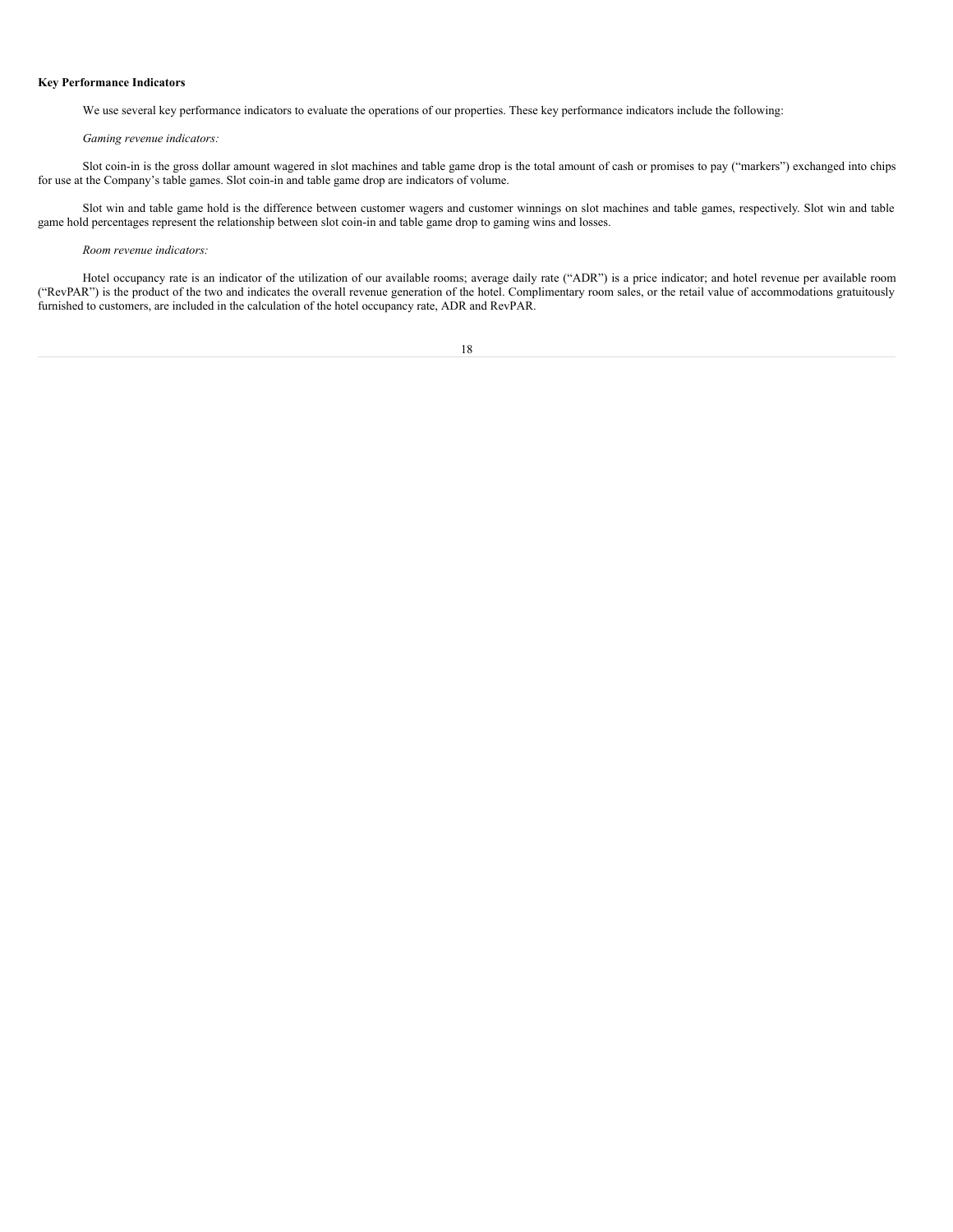#### **Results of Operations**

We manage our casinos based on geographical regions within the United States. Accordingly, Stockman's Casino and Grand Lodge Casino comprise a Northern Nevada business segment, while Rising Star Casino Resort and the Silver Slipper Casino are currently distinct segments. We previously managed certain casinos owned by Native American tribes and we also consider our fee-based casino development and management services as a segment, although none of our current casino properties are managed for others.

#### *Operating results – reportable segments*

The following summarizes our operating results by reportable segment for the three months ended March 31, 2015 and 2014, expressed in thousands of dollars:

|                                  |      | <b>Three Months Ended</b><br>March 31. |      |        | <b>Percent of Net Revenues</b> |              |  | <b>Increase</b><br>(Decrease) |            |  |  |
|----------------------------------|------|----------------------------------------|------|--------|--------------------------------|--------------|--|-------------------------------|------------|--|--|
|                                  | 2015 |                                        | 2014 |        | 2015                           | 2014         |  | <b>Dollars</b>                | Percent    |  |  |
| <b>Net Revenues</b>              |      |                                        |      |        |                                |              |  |                               |            |  |  |
| Silver Slipper Casino            | \$   | 13.724                                 | -S   | 12,320 | 47.2%                          | $40.5\%$ \$  |  | 1.404                         | $11.4\%$   |  |  |
| <b>Rising Star Casino Resort</b> |      | 11.115                                 |      | 13.248 | 38.2%                          | 43.5%        |  | (2, 133)                      | $(16.1)\%$ |  |  |
| Northern Nevada Casinos          |      | 4,245                                  |      | 4,387  | 14.6%                          | 14.4%        |  | (142)                         | $(3.2)\%$  |  |  |
| Corporate and Other              |      | $\overline{\phantom{m}}$               |      | 494    | $-2/6$                         | $1.6\%$      |  | (494)                         | $-2/6$     |  |  |
|                                  |      | 29,084                                 |      | 30,449 | 100.0%                         | 100.0%       |  | (1, 365)                      | $(4.5)\%$  |  |  |
| <b>Operating income (loss)</b>   |      |                                        |      |        |                                |              |  |                               |            |  |  |
| Silver Slipper Casino            | \$   | 1,558                                  | - \$ | 750    | 5.4%                           | $2.5\%$ \$   |  | 808                           | 107.7%     |  |  |
| <b>Rising Star Casino Resort</b> |      | (483)                                  |      | (250)  | (1.7)%                         | $(0.8)\%$    |  | (233)                         | $(93.2)\%$ |  |  |
| Northern Nevada Casinos          |      | 83                                     |      | 148    | $0.3\%$                        | $0.4\%$      |  | (65)                          | $(43.9)\%$ |  |  |
| Corporate and Other              |      | (1,172)                                |      | (739)  | $(4.0)\%$                      | $(2.4)\%$    |  | (433)                         | $(58.6)\%$ |  |  |
|                                  |      | (14)                                   |      | (91)   | $(0.0)\%$                      | $(0.3)\%$ \$ |  | 77                            | 84.6%      |  |  |

#### *Silver Slipper*

Net revenues increased primarily due to an increase in the number of patrons, marketing program improvements implemented early in the first quarter of 2015, and better weather conditions compared to the prior-year period. These items helped result in a \$0.9 million (8.8%) increase in slot revenue and a \$0.3 million (21.8%) increase in table games revenue. Non-gaming revenues (principally food and beverage revenues) increased \$0.5 million (17.3%) largely due to the increased promotional activity. During 2015, we continued to have construction disruption related to the property's adjoining hotel, which is now expected to open in phases during the second quarter of 2015.

Operating income benefited from the increase in revenue and a \$0.3 million decrease in depreciation and amortization due to certain assets becoming fully depreciated. These items were partially offset by increased casino expenses of \$0.5 million (8.8%) and food and beverage expenses of \$0.2 million (24.9%), reflecting higher gaming volumes and the increase in promotional allowances. We also incurred \$38,000 of preopening expenses for staffing and training for the new hotel.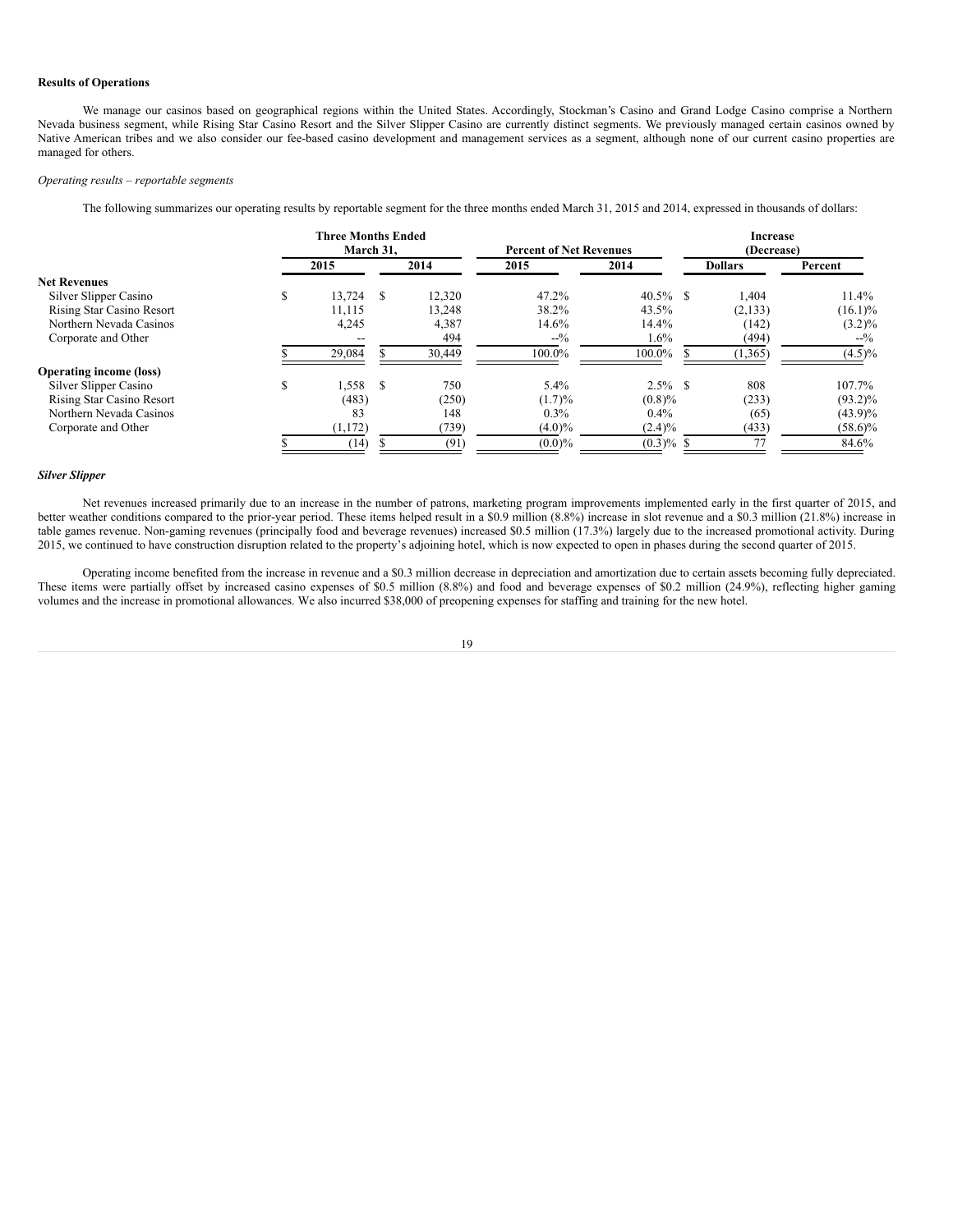#### *Rising Star Casino Resort*

Net revenues were lower primarily as a result of decreased gaming revenue of \$2.1 million (17.5%), reflecting competitive pressure from both new and existing nearby casinos. All potentially licensed casinos in Indiana and southern Ohio have now opened. The most recent openings of new regional competitors were in May and August of 2014.

Operating income was lower due to the decrease in gaming revenue, partially offset by decreased casino expenses of \$1.1 million (15.1%), reflecting cost-cutting measures and the declines in volumes and gaming revenues. During the prior-year period, Rising Star recorded a one-time operating expense credit adjustment of \$0.5 million related to the estimated effective state gaming tax rate resulting from lower than anticipated gaming revenues and \$0.2 million related to the over-accrual of unemployment taxes.

## *Northern Nevada*

Net revenues and operating income decreased slightly compared to the prior-year period primarily due to a decrease in gaming revenue. The gaming revenue decrease was primarily related to Stockman's Casino, partially offset by a gaming revenue increase and operating expense decrease at the Grand Lodge Casino.

# *Corporate and Other*

Net revenues decreased due to the expiration of our management contract in September 2014 with Buffalo Thunder, Cities of Gold, and related gaming facilities near Santa Fe, New Mexico, for the Pueblo of Pojoaque.

Operating income decreased primarily due to the expiration of the management contract, partially offset by a decrease in corporate overhead costs.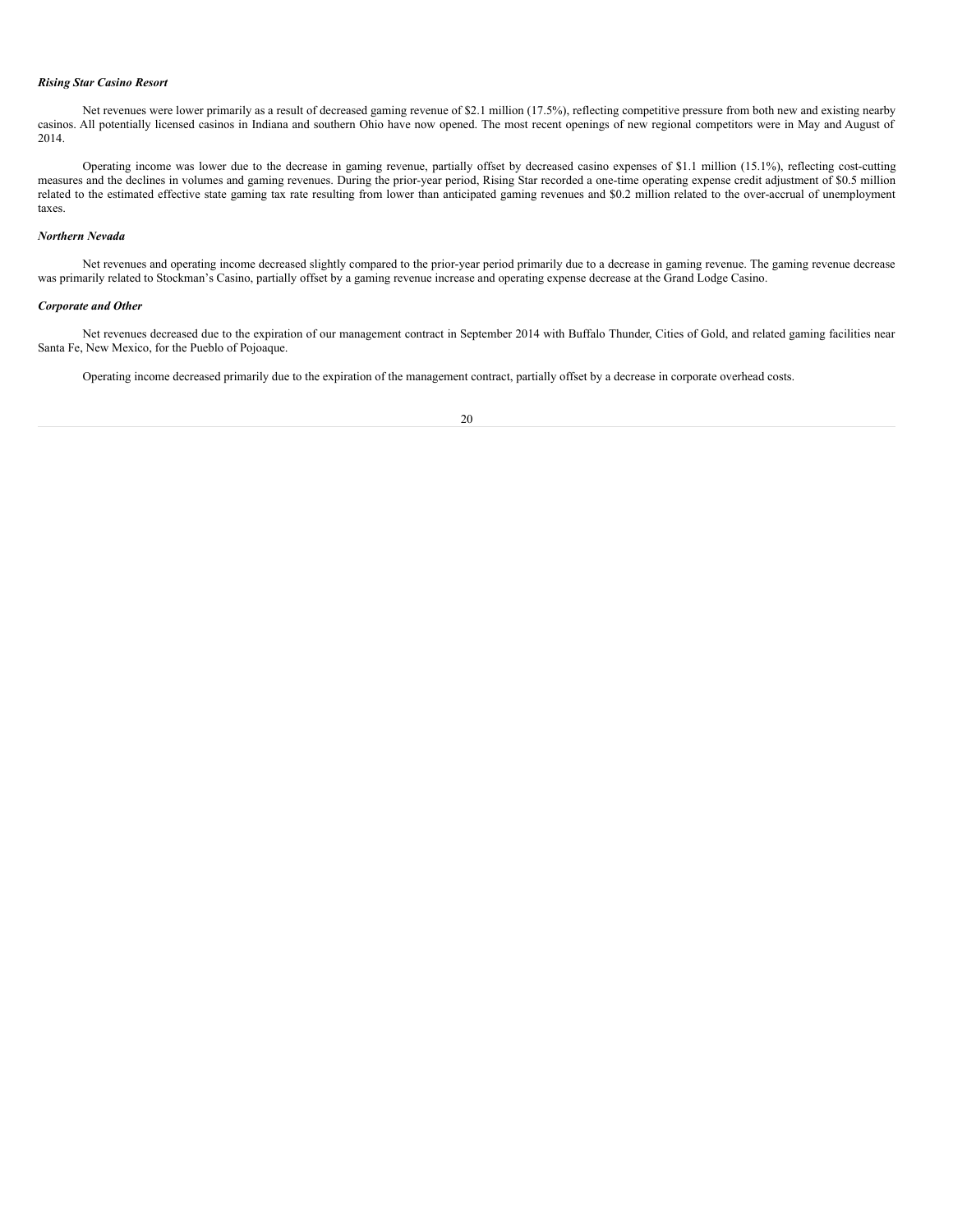# *Consolidated operating results*

The following summarizes our consolidated operating results for the three months ended March 31, 2015 and 2014, expressed in thousands of dollars:

|                                        | <b>Three Months Ended</b><br>March 31, |         | <b>Percent of Net Revenues</b> |              | <b>Increase (Decrease)</b> |             |  |  |
|----------------------------------------|----------------------------------------|---------|--------------------------------|--------------|----------------------------|-------------|--|--|
|                                        | 2015                                   | 2014    | 2015                           | 2014         | <b>Dollars</b>             | Percent     |  |  |
| Revenues, net                          |                                        |         |                                |              |                            |             |  |  |
| Casino                                 | \$<br>26,354<br>S                      | 27,481  | 90.6%                          | $90.3\%$ \$  | (1,127)                    | $(4.1)\%$   |  |  |
| Non-casino related, net of promotional |                                        |         |                                |              |                            |             |  |  |
| allowances                             | 2,730                                  | 2,474   | 9.4%                           | 8.1%         | 256                        | $10.3\%$    |  |  |
| Management fees                        |                                        | 494     | $-2/6$                         | 1.6%         | (494)                      | $-2/6$      |  |  |
|                                        | 29,084                                 | 30,449  | 100.0%                         | 100.0%       | (1,365)                    | $(4.5)\%$   |  |  |
| <b>Costs and expenses</b>              |                                        |         |                                |              |                            |             |  |  |
| Casino                                 | 13,732                                 | 14,461  | 47.2%                          | 47.5%        | (729)                      | $(5.0)\%$   |  |  |
| Non-casino related                     | 2,488                                  | 2,435   | 8.5%                           | $8.0\%$      | 53                         | $2.2\%$     |  |  |
| Selling, general and administrative    | 10,886                                 | 11,189  | 37.4%                          | 36.7%        | (303)                      | (2.7)%      |  |  |
| Depreciation and amortization          | 1,992                                  | 2,455   | 6.9%                           | 8.1%         | (463)                      | $(18.9)\%$  |  |  |
|                                        | 29,098                                 | 30,540  | 100.0%                         | 100.3%       | (1, 442)                   | $(4.7)\%$   |  |  |
| <b>Operating loss</b>                  | (14)                                   | (91)    | $-2/0$                         | $(0.3)\%$    | 77                         | 84.6%       |  |  |
| Interest expense and other             | 1,513                                  | 1,517   | $5.2\%$                        | 5.0%         | (4)                        | $(.3)\%$    |  |  |
| Loss before income tax benefit         | (1,527)                                | (1,608) | $(5.2)\%$                      | $(5.3)\%$    | 81                         | $5.0\%$     |  |  |
| Provision (benefit) for income taxes   | 228                                    | (526)   | $0.8\%$                        | $(1.7)\%$    | (754)                      | $(143.3)\%$ |  |  |
| <b>Net loss</b>                        | (1,755)<br>S                           | (1,082) | $(6.0)\%$                      | $(3.6)\%$ \$ | (673)                      | $(62.2)\%$  |  |  |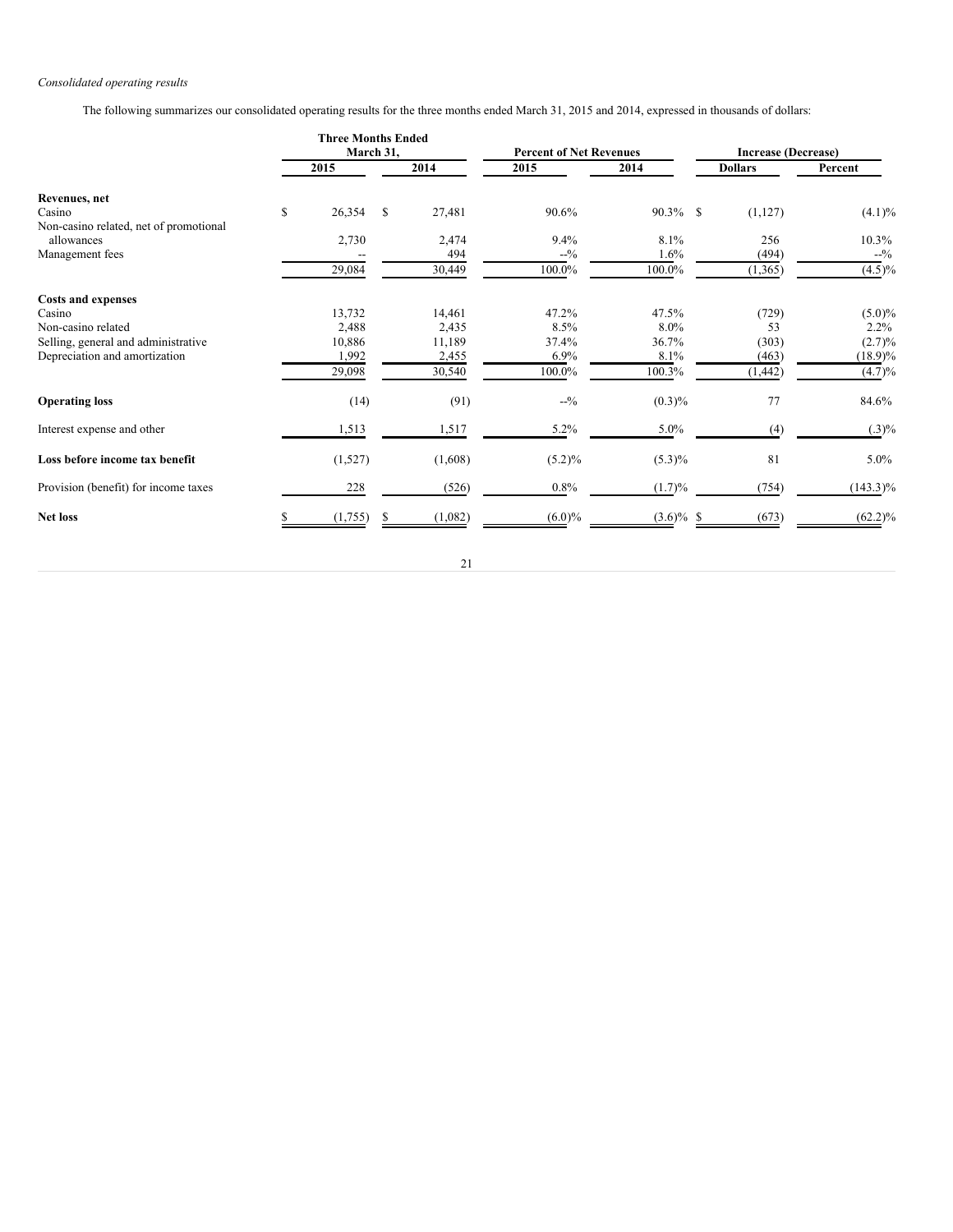Additional details related to the composition of our revenues for the three months ended March 31, 2015 and 2014, expressed in thousands of dollars, follows:

|                           | <b>Three Months Ended</b> | March 31,     |        | <b>Percent of Net</b><br><b>Revenues</b> |              | <b>Increase (Decrease)</b> |           |  |  |
|---------------------------|---------------------------|---------------|--------|------------------------------------------|--------------|----------------------------|-----------|--|--|
|                           | 2015                      |               | 2014   | 2015                                     | 2014         | <b>Dollars</b>             | Percent   |  |  |
| <b>Casino revenues</b>    |                           |               |        |                                          |              |                            |           |  |  |
| Slots                     | \$<br>22,466              | <sup>\$</sup> | 23,789 | 77.2%                                    | 78.1% \$     | (1,323)                    | $(5.6)\%$ |  |  |
| Table games               | 3,796                     |               | 3,618  | 13.1%                                    | 11.9%        | 178                        | 4.9%      |  |  |
| Other                     | 92                        |               | 74     | 0.3%                                     | $0.3\%$      | 18                         | 24.3%     |  |  |
|                           | 26,354                    |               | 27,481 | 90.6%                                    | 90.3%        | (1,127)                    | $(4.1)\%$ |  |  |
| Non-casino revenues, net  |                           |               |        |                                          |              |                            |           |  |  |
| Food and beverage         | 2,158                     |               | 1,966  | 7.4%                                     | 6.4%         | 192                        | 9.8%      |  |  |
| Hotel                     | 153                       |               | 123    | 0.5%                                     | 0.4%         | 30                         | 24.4%     |  |  |
| Other                     | 419                       |               | 385    | 1.5%                                     | $1.3\%$      | 34                         | 8.8%      |  |  |
|                           | 2,730                     |               | 2,474  | 9.4%                                     | 8.1%         | 256                        | $10.3\%$  |  |  |
| <b>Management</b> fees    |                           |               | 494    | $-2/6$                                   | 1.6%         | (494)                      | $-2/6$    |  |  |
| <b>Total net revenues</b> | 29,084                    | \$.           | 30,449 | 100.0%                                   | $100.0\%$ \$ | (1,365)                    | $(4.5)\%$ |  |  |

The following discussion is based on our consolidated financial statements for the three months ended March 31, 2015 and 2014.

**Revenues.** Consolidated net revenues and casino revenues decreased primarily as a result of decreased gaming revenue at Rising Star and the expiration of our tribal management agreement, partially offset by increased gaming revenue at Silver Slipper.

Consolidated non-casino revenues increased primarily due to the increase in food and beverage revenue at Silver Slipper, resulting from an increase in patrons and more aggressive promotional activities.

**Casino costs and expenses.** The decrease in consolidated casino costs and expenses was primarily attributable to reductions in gaming taxes associated with reduced revenues and cost containment measures at Rising Star. These decreases were partially offset by an increase in complimentaries and gaming taxes associated with increased revenues and marketing changes at Silver Slipper.

**Selling, general and administrative costs and expenses.** These costs decreased due to a \$0.5 million reduction in marketing and other costs at Rising Star, partially offset by a \$0.2 million increase at Silver Slipper. These expenses included \$38,000 related to the new hotel at Silver Slipper, which is scheduled to open in phases during the second quarter of 2015.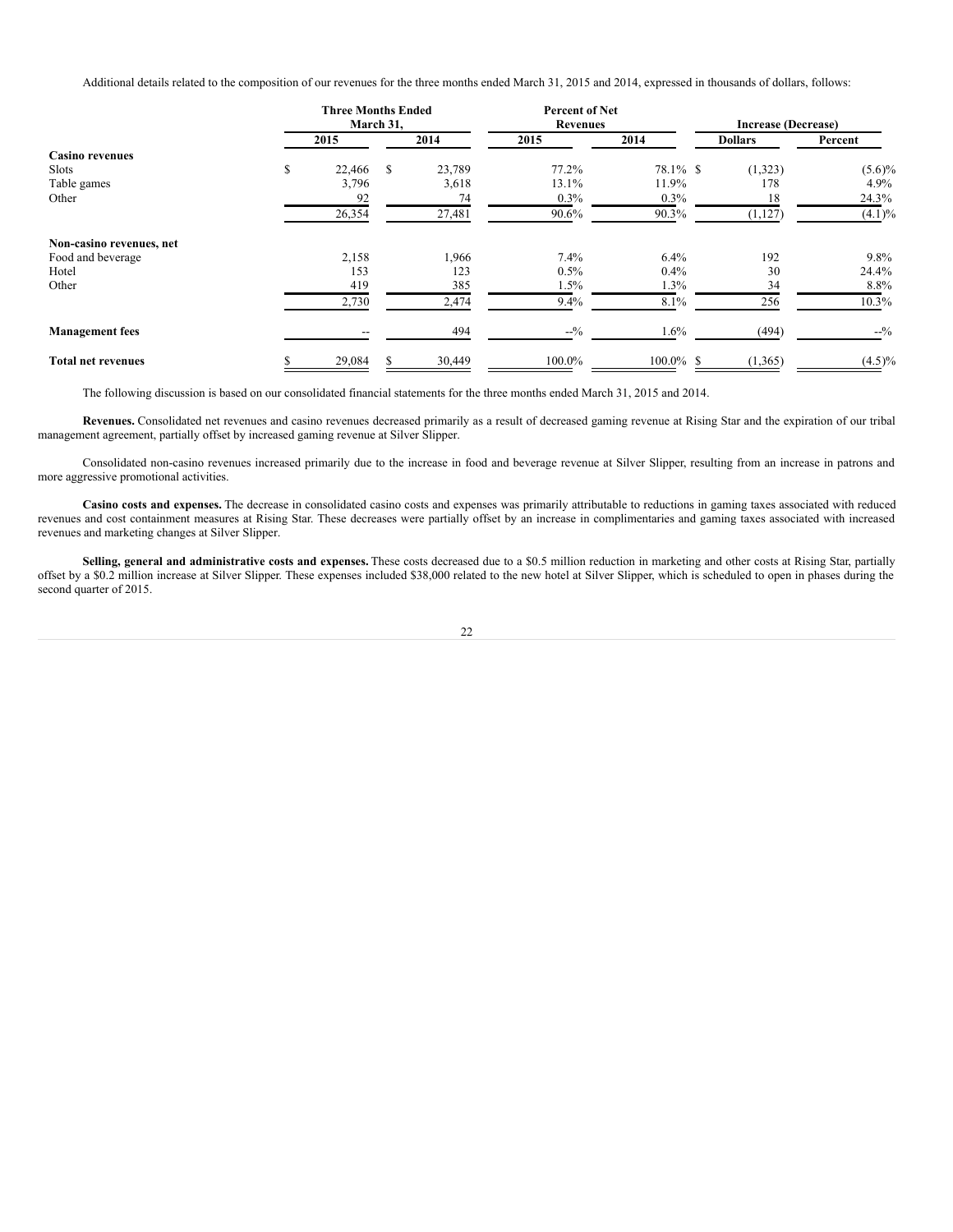**Depreciation and amortization expense.** Depreciation and amortization expense decreased primarily due to fully depreciated two-year assets at Silver Slipper and the player loyalty program becoming fully amortized at Rising Star.

**Interest expense and other.**Interest expense and other consisted of the following:

|                                                    |      | Three Months Ended<br>March 31,<br>(In Thousands) |       |
|----------------------------------------------------|------|---------------------------------------------------|-------|
|                                                    | 2015 |                                                   | 2014  |
| Interest expense (excluding loan fee amortization) |      | 1,318                                             | 1.222 |
| Amortization of loan fees                          |      | 404                                               | 370   |
| Capitalized interest                               |      | (197)                                             | (75)  |
| Other                                              |      | (12)                                              |       |
|                                                    |      | 1.513                                             | 1.517 |

There were no significant changes in interest rates during the comparative periods.

**Income tax expense.** We had a provision for income taxes in the first quarter of 2015 despite incurring a pre-tax loss. This was due to the effects of the valuation allowance against our deferred tax assets and the recording of a deferred tax expense on the tax amortization of indefinite-lived intangible assets. Our effective income tax rate for continuing operations for the three months ended March 31, 2015 was -14.9%, or an expense of \$0.2 million, as compared to an effective tax rate of 32.7%, or a benefit of \$0.5 million, for the corresponding prior-year period. In the prior-year period, we recorded a benefit against a pre-tax loss. Subsequently, in the fourth quarter of 2014, we created a valuation reserve against our deferred tax assets due to the uncertainty that such benefits would be realized. We continued the practice of recording a valuation reserve against our deferred tax assets during the first quarter of 2015.

#### *Non-GAAP Measures*

"Adjusted EBITDA" is earnings before interest and other non-operating income (expense), taxes, depreciation and amortization, preopening expenses, impairment charges, asset write-offs, gain (loss) from asset disposals, board and executive transition costs, project development and acquisition costs, and non-cash share based compensation expense. Adjusted EBITDA information is presented solely as a supplemental disclosure to reported U.S. generally accepted accounting principles ("GAAP") measures because management believes these measures are (1) widely used measures of operating performance in the gaming and hospitality industry, (2) a principal basis for valuation of gaming and hospitality companies, and (3) are utilized in the covenants within our debt agreements, although not necessarily defined in the same way as above. "Adjusted Property EBITDA" is Adjusted EBITDA before corporate related costs and expenses which are not allocated to each property. Adjusted EBITDA and Adjusted Property EBITDA are not, however, a measure of financial performance or liquidity under U.S. generally accepted accounting principles. Accordingly, these measures should be considered supplemental and not a substitute for net income (loss) or cash flows as an indicator of the Company's operating performance or liquidity.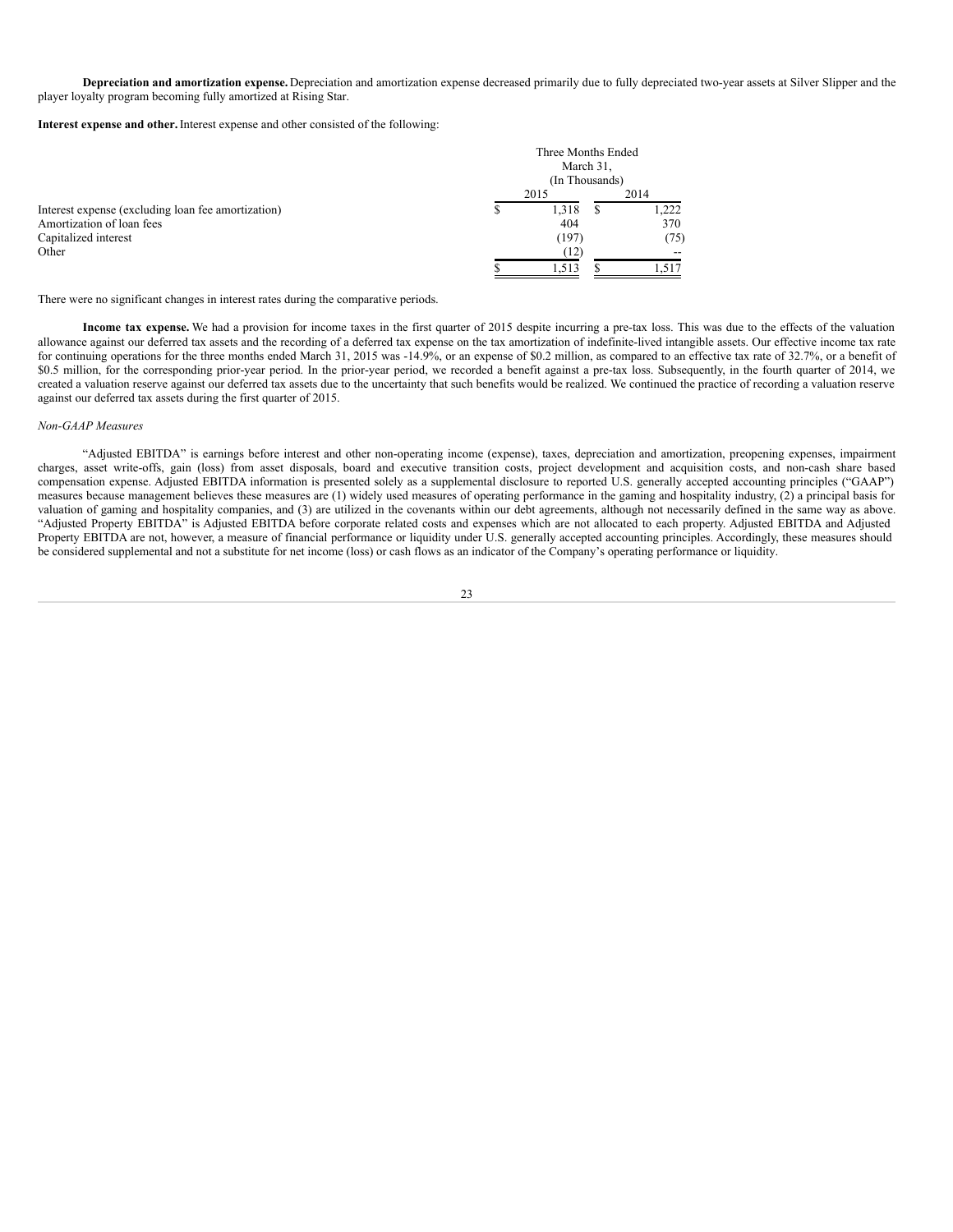The following table presents a reconciliation of Adjusted EBITDA to net loss for the three months ended March 31, 2015 and 2014:

|                                         |    | Three Months Ended March 31, |      |          |
|-----------------------------------------|----|------------------------------|------|----------|
|                                         |    | 2015                         | 2014 |          |
| <b>Adjusted EBITDA</b>                  | \$ | 2,141                        | S    | 2,498    |
| Depreciation and amortization           |    | (1,992)                      |      | (2, 455) |
| Pre-opening                             |    | (38)                         |      |          |
| Write-offs and asset disposals          |    | (84)                         |      | (1)      |
| Project development & acquisition costs |    | (4)                          |      | (55)     |
| Stock compensation                      |    | (37)                         |      | (78)     |
| <b>Operating loss</b>                   |    | (14)                         |      | (91)     |
| Non-operating expenses (income)         |    |                              |      |          |
| Interest expense                        |    | 1,525                        |      | 1,517    |
| Other                                   |    | (12)                         |      |          |
|                                         |    | 1,513                        |      | 1,517    |
| Loss before income taxes                |    | (1,527)                      |      | (1,608)  |
| Income tax expense (benefit)            |    | 228                          |      | (526)    |
| <b>Net loss</b>                         |    | (1,755)                      |      | (1,082)  |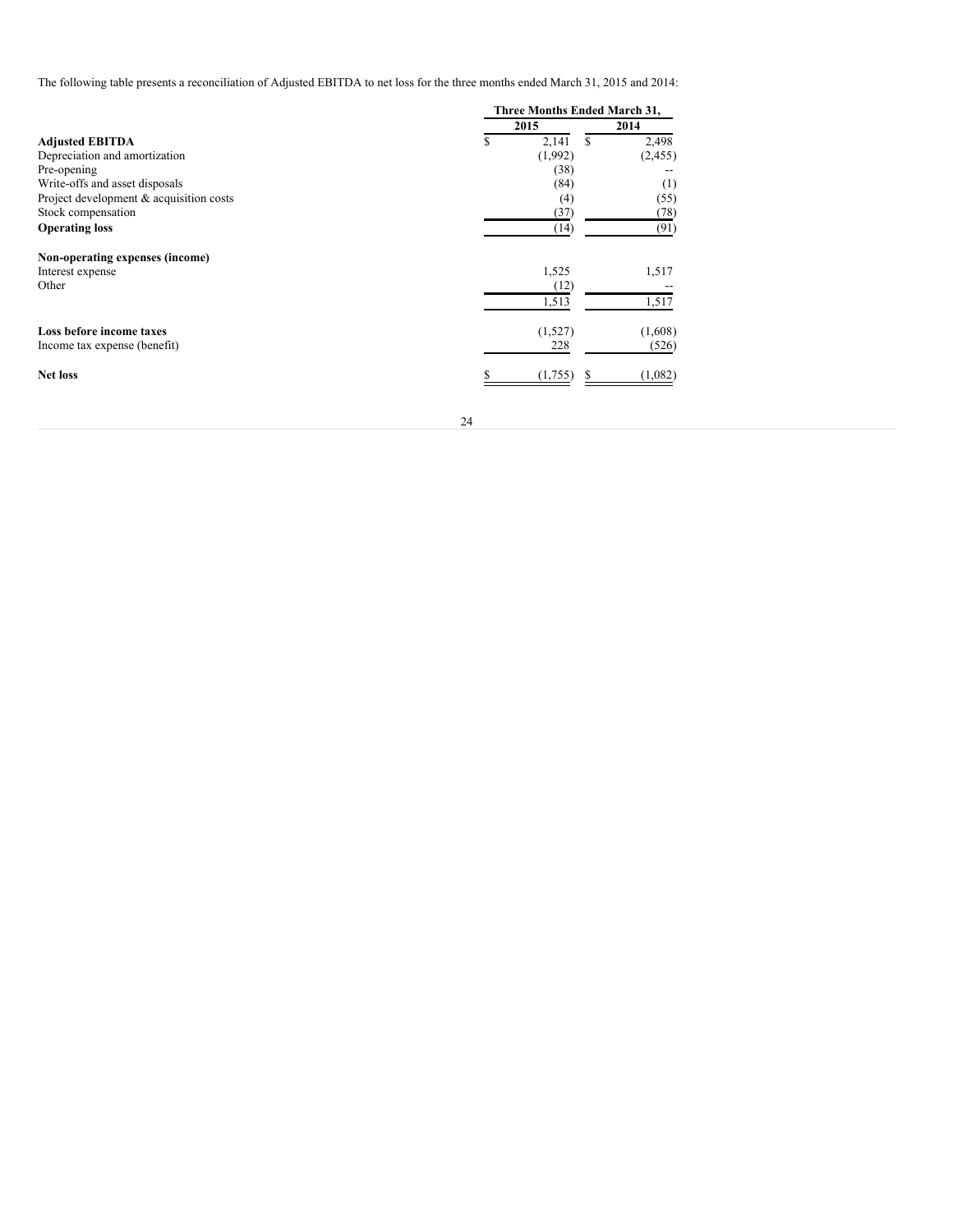The following tables present reconciliations of operating income (loss) to Adjusted Property EBITDA and Adjusted EBITDA for the three months ended March 31, 2015 and 2014:

| <b>Three Months Ended</b><br>March 31, 2015                                                                                   | Operating<br>income (loss)                    | Depreciation and<br>amortization                | Preopening             | Write-offs and<br>asset disposals       | Project<br>development and<br>acquisition costs             | Stock<br>compensation                                            | Adjusted<br><b>EBITDA</b>          |
|-------------------------------------------------------------------------------------------------------------------------------|-----------------------------------------------|-------------------------------------------------|------------------------|-----------------------------------------|-------------------------------------------------------------|------------------------------------------------------------------|------------------------------------|
| <b>Casino properties</b><br><b>Silver Slipper Casino</b><br>Rising Star Casino Resort<br>Northern Nevada Casinos              | $\mathbb{S}$<br>1,558<br>(483)<br>83<br>1,158 | S<br>1,100<br>688<br>200<br>1,988               | \$<br>38<br>38         | $\mathcal{S}$<br>80<br>80               | S                                                           | S                                                                | 2,696<br>\$<br>205<br>363<br>3,264 |
| <b>Other operations</b><br>Management fees<br>Project development and<br>acquisition costs<br>Stock compensation<br>Corporate | (4)<br>(37)<br>(1, 131)<br>(1, 172)           |                                                 |                        |                                         | 4                                                           | 37<br>$\overline{\phantom{a}}$<br>37                             | (1, 123)<br>(1, 123)               |
| <b>Three Months Ended</b><br>March 31, 2014                                                                                   | (14)<br>Operating<br>income (loss)            | 1,992<br>-S<br>Depreciation and<br>amortization | 38<br>\$<br>Preopening | 84<br>Write-offs and<br>asset disposals | $\Delta$<br>Project<br>development and<br>acquisition costs | 37<br>Stock<br>compensation                                      | 2,141<br>Adjusted<br><b>EBITDA</b> |
| <b>Casino properties</b><br><b>Silver Slipper Casino</b><br>Rising Star Casino Resort<br>Northern Nevada Casinos              | \$<br>750<br>(250)<br>148<br>648              | \$<br>1,386<br>847<br>217<br>2,450              | \$                     | \$                                      | <sup>\$</sup>                                               | \$                                                               | 2,136<br>S<br>598<br>365<br>3,099  |
| Other operations<br>Management fees<br>Project development and<br>acquisition costs<br>Stock compensation<br>Corporate        | 494<br>(55)<br>(78)<br>(1,100)<br>(739)       | 5<br>5                                          |                        |                                         | 55<br>55                                                    | $\overline{\phantom{a}}$<br>78<br>$\overline{\phantom{a}}$<br>78 | 494<br>(1,095)<br>(601)            |
|                                                                                                                               | (91)                                          | 2,455<br>S                                      |                        |                                         | 55                                                          | 78                                                               | 2,498                              |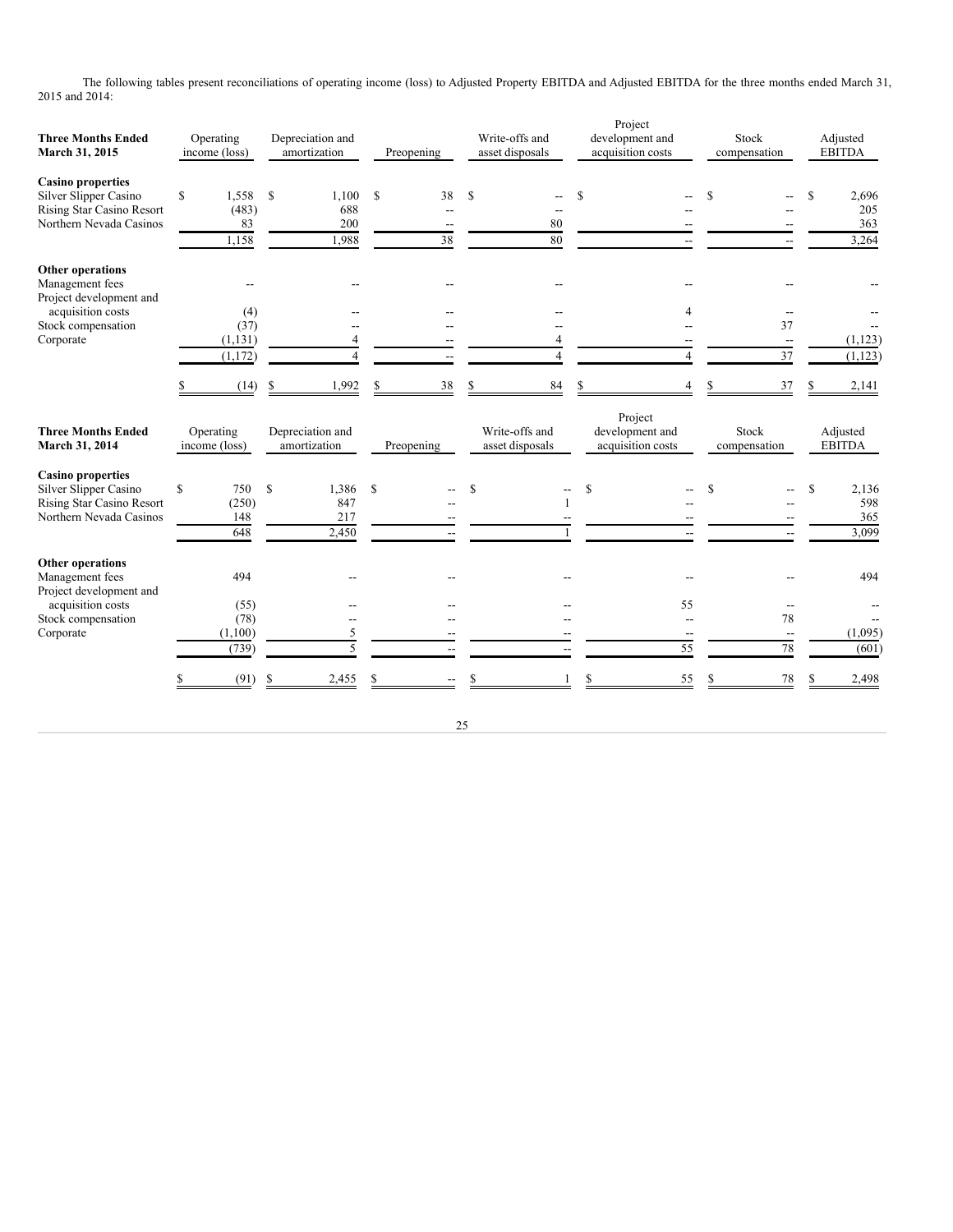The Silver Slipper information presented above is net of rent paid on its underlying land lease of \$0.3 million during the periods ended March 31, 2015 and 2014. Likewise, the Northern Nevada figures are net of \$0.4 million of rent paid for the casino space at Grand Lodge Casino during the periods ended March 31, 2015 and 2014. Rising Star Casino Resort paid \$0.2 million during the periods ended March 31, 2015 and 2014 to rent the hotel that opened in November 2013. Because this hotel lease is a capital lease, the rent payments are not included in the above numbers but instead appear as amortization of the capitalized lease obligation and as a component of interest expense.

#### **Liquidity and Capital Resources**

#### *Cash Flows*

As of March 31, 2015, we held \$14.3 million of cash and cash equivalents and our \$5.0 million Revolving Loan under our First Lien Credit Facility was available. Management estimates that approximately \$12 million of cash and cash equivalents is required for the day-to-day operations of the Company. In March 2015, we received our federal income tax receivable of \$3.1 million. During April 2015, we made a \$2.0 million draw on our Revolving Loan under our First Lien Credit Facility. Our ability to draw on our Revolving Loan is subject to, amongst other terms, our continued ability to meet our various financial covenants.

The next scheduled principal payment for the term loan of \$1.25 million is due October 1, 2015 and will continue quarterly thereafter. Additionally, quarterly payments of \$0.25 million are scheduled to begin June 1, 2015 on the construction portion of the term loan.

We believe that our existing cash balance, cash flows from operations, and availability under our Revolving Loan will meet our financial and operating obligations over the next twelve months. However, we will continue to closely monitor and manage our cash position given the current economic environment. If our sources of capital are inadequate to fund our long-term liquidity requirements, we will attempt to procure additional debt or equity financing to fund our operations, capital expenditures and debt service requirements. We are unlikely to generate sufficient cash flow from operations to repay our existing debt when it comes due and we recently began discussions with our lenders regarding the refinancing of such debt, aiming to either adjust covenants if necessary and extend their current maturities, or complete such refinancing comfortably before their maturities.

Our casinos are our primary sources of income and operating cash flow. There can be no assurance that our business will generate sufficient cash flow from operations or that future borrowings will be available in amounts sufficient to enable us to pay our indebtedness or fund our other liquidity needs. In addition, there can be no assurance that the Grand Lodge Casino lease ending in August 2018 will be extended beyond its current terms, or that the lessor will not exercise its purchase option. Moreover, we may need to refinance all or a portion of our indebtedness on or before maturity. We cannot make assurances that we will be able to refinance any of our indebtedness on commercially reasonable terms or at all.

**Cash flows - operating activities.**On a consolidated basis, cash provided by operations during the three months ended March 31, 2015 was \$1.6 million compared to \$1.8 million in the prior-year period. Trends in our operating cash flows tend to follow trends in operating income, excluding non-cash charges, but can be affected by changes in working capital. Cash provided by operating activities decreased primarily due to decreased operating cash flow at the Rising Star and the expiration of our tribal management contract.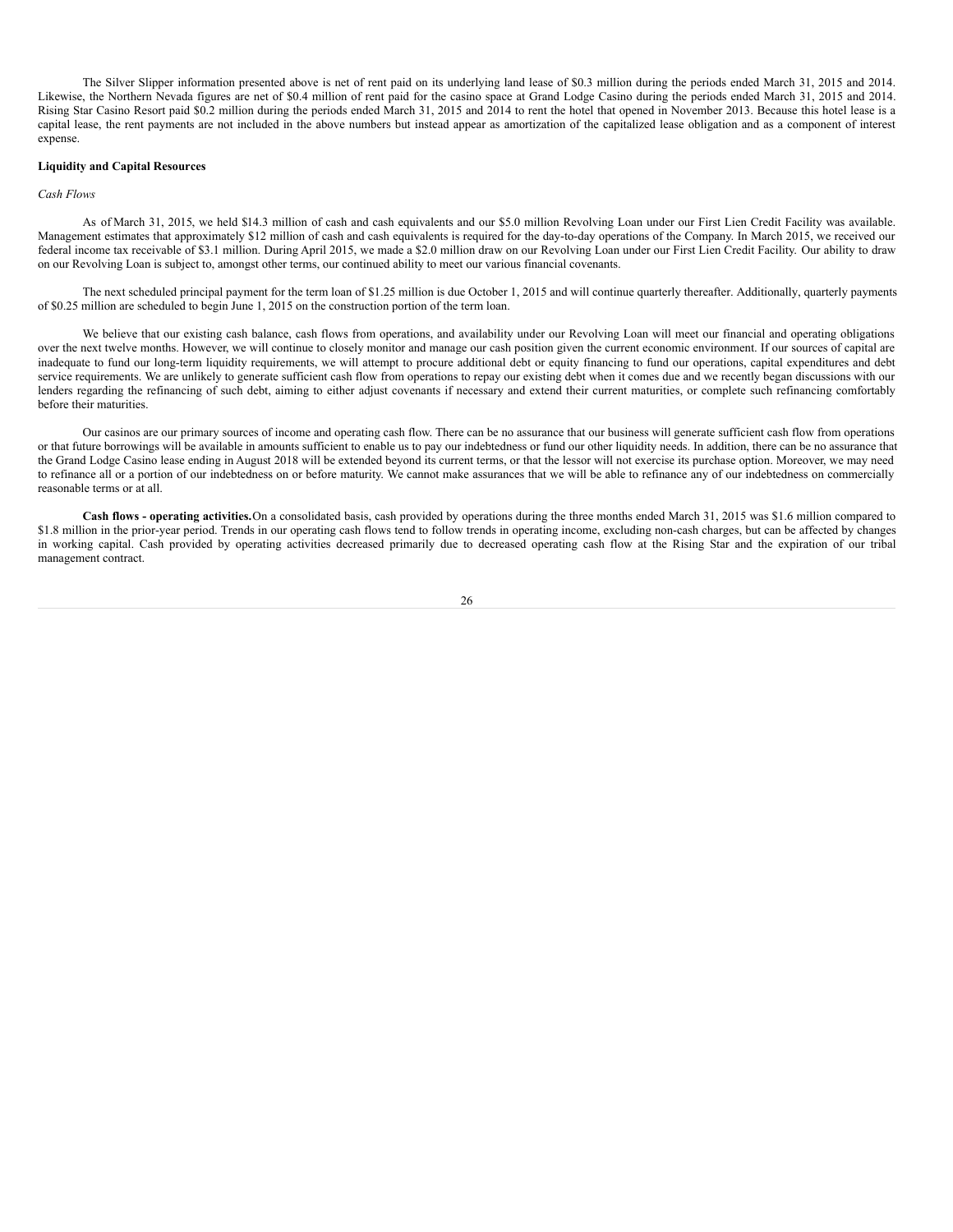**Cash flows – investing activities.** On a consolidated basis, cash used in investing activities during the three months ended March 31, 2015 was \$5.1 million, largely due to the construction of the hotel at Silver Slipper Casino. Cash used in investing activities during the prior-year period was \$4.0 million, of which \$1.75 million was used for our escrow deposit for the Fitz Tunica Casino & Hotel, and \$2 million of property and equipment purchases at our properties which includes \$1.3 million related to construction costs at Silver Slipper Casino.

**Cash flows - financing activities.**On a consolidated basis, cash provided by financing activities during the three months ended March 31, 2015 was \$2.2 million. Cash of \$4.5 million was drawn for construction costs related to the hotel at Silver Slipper Casino, \$2 million was paid down on our revolving term loan and \$0.2 million of principal was paid for the Rising Start Casino Resort's capital lease obligation.

#### **Projects**

In January 2015, we announced a design change to the hotel at Silver Slipper Casino that replaced several standard rooms with nine luxury suites. This new configuration reduced the total room count to 129 rooms, including nine suites, from 142 standard hotel rooms. By providing suites for high-end customers, we believe we can enhance the customer experience and our profitability. The budgeted cost of the hotel, inclusive of the design change, is approximately \$20 million, including capitalized interest. At March 31, 2015, \$15.7 million had been invested and we expect to complete and open the hotel in phases during the second quarter of 2015.

The Company has a \$10 million term loan under the First Lien Credit Facility specifically for the hotel construction, of which \$5.6 million was drawn at March 31, 2015. Construction and financing costs for the hotel of \$8.5 million were funded from available cash as of March 31, 2015. We expect to fund the remaining projects costs from our term loan (\$4.4 million) and from our working capital (\$1.6 million) to complete the project.

After completion of the hotel, we anticipate that the capital expenditures during the remainder of 2015 will be less than the cash flows generated during that period from operations.

Subject to the effects of the economic uncertainties discussed above, we believe that adequate financial resources will be available to execute our current growth plan from a combination of operating cash flows and external debt and equity financing. However, there can be no assurances of our ability to continue expanding.

We evaluate projects on a number of factors, including forecasted profitability, development period, regulatory and political environment, and the ability to secure the funding necessary to complete the development or acquisition, among other considerations. No assurance can be given that any additional projects will be pursued or completed or that any completed projects will be successful.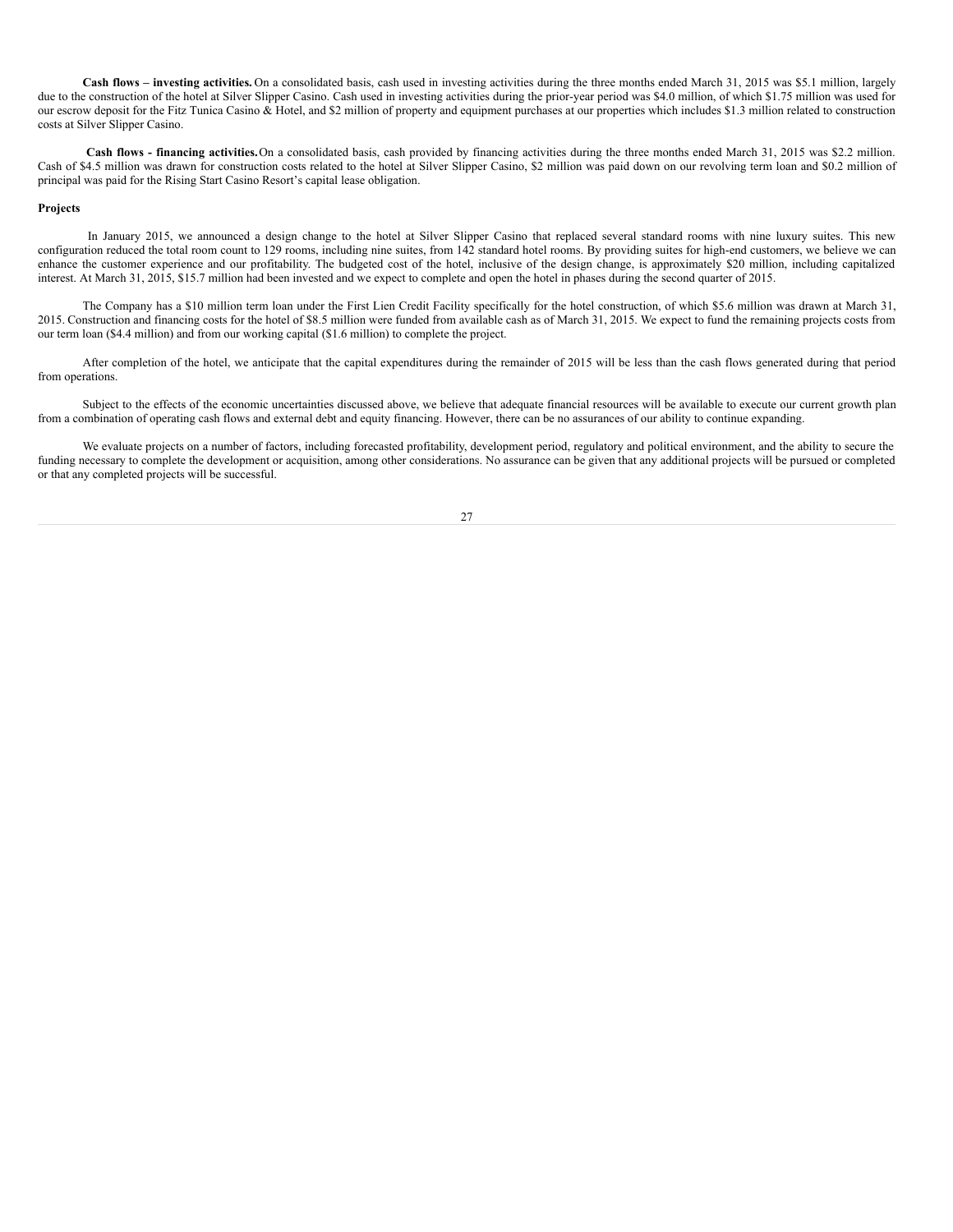#### **Credit Facilities**

As of March 31, 2015, we had drawn \$5.6 million of the \$10 million term loan under the First Lien Credit Facility and had \$43.1 million outstanding under the First Term Loan. The remaining \$4.4 million of funding availability under the \$10 million term loan will be used for a portion of construction of the 129-room hotel addition to the Silver Slipper Casino. The remaining construction costs will be funded from available working capital.

During March 2015, we paid down the outstanding \$2.0 million on our Revolving Loan under the First Lien Credit Facility. During April 2015, we made a \$2.0 million draw on our Revolving Loan.

We have elected to pay interest on the First Lien Credit Facility based on the greater of the elected London Interbank Offered Rate ("LIBOR") rate or 1.0%, plus a margin rate. LIBOR rate elections can be made based on a 30-day, 60-day, 90-day or 180-day LIBOR, and margins are adjusted quarterly. As of March 31, 2015, the interest rate was 4.75% on the balance outstanding on the First Lien Credit Facility, based on the 1.0% minimum plus a 3.75% margin. We pay interest on the Second Lien Credit Facility at the fixed rate of 14.25% per annum effective July 18, 2014. Prior to July 18, 2014, we paid interest at a fixed rate of 13.25% per annum.

The First Lien Credit Facility and Second Lien Credit Facility contain customary negative covenants, including, but not limited to, restrictions on our and our subsidiaries' ability to: incur indebtedness; grant liens; pay dividends and make other restricted payments; make investments; make fundamental changes; dispose of assets; and change the nature of our business. The First Lien Credit Facility and Second Lien Credit Facility require that we maintain specified financial covenants, including a total leverage ratio, a first lien leverage ratio, and a fixed charge coverage ratio, all of which measure Adjusted EBITDA (as defined in the agreements) against outstanding debt and fixed charges (as defined in the agreements). A capital expenditure ratio must also be maintained which requires we invest at least 1.5%, and no more than 5%, of our prior-year revenues, excluding costs related to the Silver Slipper hotel project. The First Lien Credit Facility and Second Lien Credit Facility currently defines Adjusted EBITDA as net income (loss) plus (a) interest expense, (b) provisions for income taxes, and (c) depreciation and amortization, and further adjusted to eliminate the impact of certain items that are either non-cash items or are not indicative of ongoing operating performance such as (d) extraordinary gains and losses (including non-cash impairment charges), (e) noncash stock compensation expense, (f) certain acquisition costs, including the Company's canceled acquisition of the Fitz Tunica Casino & Hotel (g) costs related to the Company's canceled S-1 registration statement filed in early 2014, (h) board and management transition expenses from the changes enacted in 2014, and (i) joint venture net income, unless such net income has actually been received by the Company in the form of cash dividends or distributions. For purposes of our covenants, we also receive pro forma credit for gaming tax reductions implemented in Indiana in 2014 and the first quarter of 2015.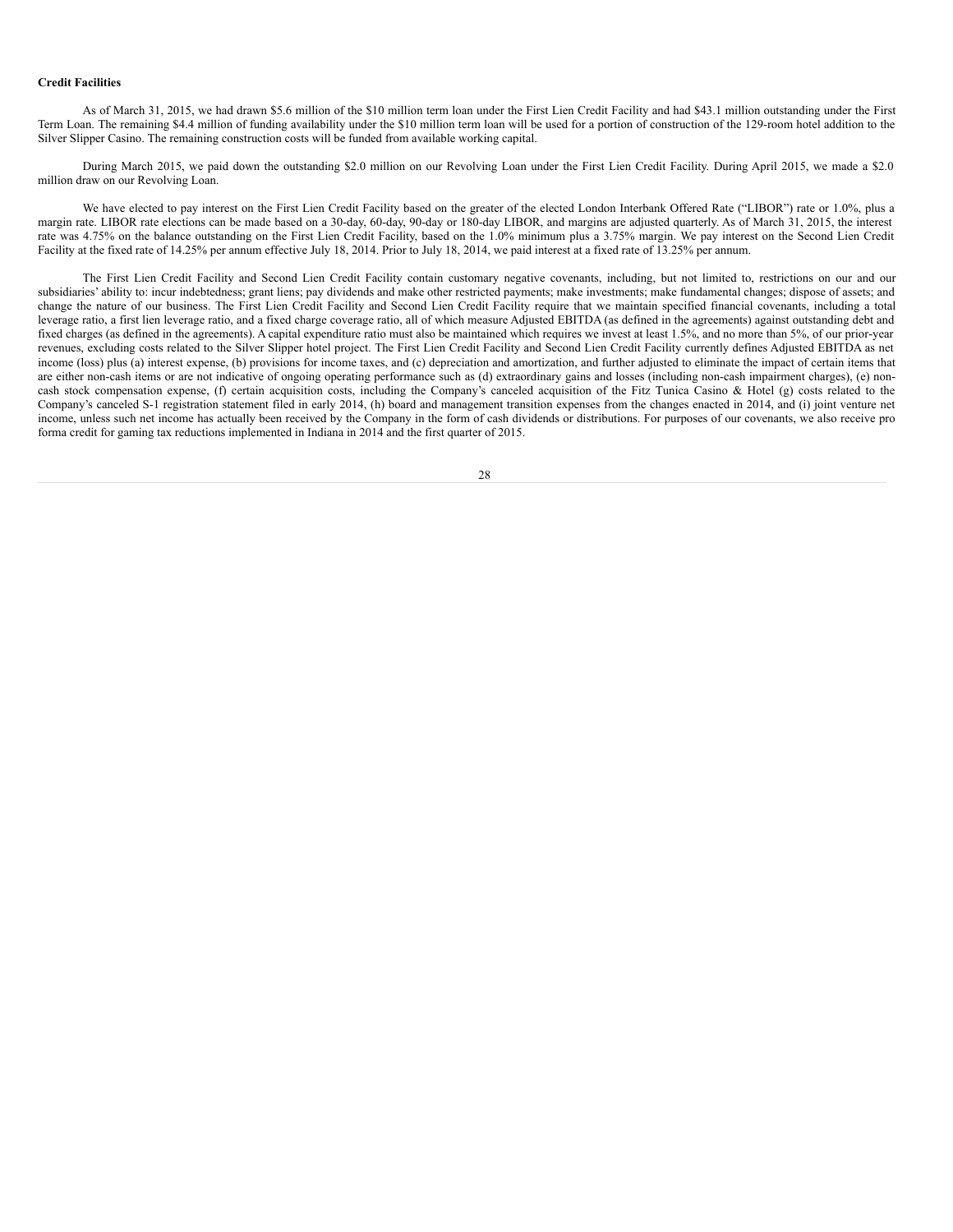The First Lien Credit Facility and the Second Lien Credit Facility maximum total leverage ratio and maximum first lien leverage ratio vary according to the applicable time period and the fixed charge coverage ratio remains constant, as indicated in the tables below:

| <b>First Lien Credit Facility</b>                          |                                                  |                                                       |                                                                |  |  |
|------------------------------------------------------------|--------------------------------------------------|-------------------------------------------------------|----------------------------------------------------------------|--|--|
| <b>Applicable Period</b>                                   | <b>Maximum</b><br><b>Total Leverage</b><br>Ratio | <b>Maximum</b><br><b>First Lien Leverage</b><br>Ratio | <b>Minimum</b><br><b>Fixed Charge</b><br><b>Coverage Ratio</b> |  |  |
| June 30, 2014 through and including September 29, 2014     | 4.75x                                            | 3.50x                                                 | 1.10x                                                          |  |  |
| September 30, 2014 through and including December 30, 2014 | 5.50x                                            | 3.50x                                                 | 1.10x                                                          |  |  |
| December 31, 2014 through and including June 29, 2015      | 5.50x                                            | 4.00x                                                 | 1.10x                                                          |  |  |
| June 30, 2015 through and including September 29, 2015     | 4.75x                                            | 3.50x                                                 | 1.10x                                                          |  |  |
| September 30, 2015 through and including December 30, 2015 | 4.50x                                            | 3.25x                                                 | 1.10x                                                          |  |  |
| December 31, 2015 through and including March 30, 2016     | 4.25x                                            | 3.00x                                                 | 1.10x                                                          |  |  |
| March 31, 2016 and thereafter                              | 4.25x                                            | 3.00x                                                 | 1.10x                                                          |  |  |

| <b>Second Lien Credit Facility</b>                         |                       |                            |                     |  |  |
|------------------------------------------------------------|-----------------------|----------------------------|---------------------|--|--|
|                                                            | <b>Maximum</b>        | <b>Maximum</b>             | <b>Minimum</b>      |  |  |
|                                                            | <b>Total Leverage</b> | <b>First Lien Leverage</b> | <b>Fixed Charge</b> |  |  |
| <b>Applicable Period</b>                                   | Ratio                 | Ratio                      | Coverage Ratio      |  |  |
| June 30, 2014 through and including September 29, 2014     | 5.00x                 | 3.75x                      | 1.00x               |  |  |
| September 30, 2014 through and including December 30, 2014 | 5.75x                 | 3.75x                      | 1.00x               |  |  |
| December 31, 2014 through and including March 30, 2015     | 5.75x                 | 4.25x                      | 1.00x               |  |  |
| March 31, 2015 through and including June 29, 2015         | 5.75x                 | 4.25x                      | 1.00x               |  |  |
| June 30, 2015 through and including September 29, 2015     | 5.00x                 | 3.75x                      | 1.00x               |  |  |
| September 30, 2015 through and including December 30, 2015 | 4.75x                 | 3.50x                      | 1.00x               |  |  |
| December 31, 2015 through and including March 30, 2016     | 4.50x                 | 3.25x                      | 1.00x               |  |  |
| March 31, 2016 and thereafter                              | 4.50x                 | 3.25x                      | 1.00x               |  |  |

We were in compliance with our covenants as of March 31, 2015. There can be no assurances that we will remain in compliance with all covenants in all future periods and that, if there is a breach, lenders will waive such breach. The First Lien Credit Facility and Second Lien Credit Facility also include other customary events of default, including, among other things: non-payment; breach of representation or warranty; cross-default under certain other indebtedness or guarantees; commencement of insolvency proceedings; inability to pay debts; entry of certain material judgments against us or our subsidiaries; occurrence of certain ERISA events; limitations on our ability to repurchase shares or pay dividends and certain changes of control. A breach of a covenant or other events of default could cause the loans to be immediately due and payable, terminate commitments for additional loan funds, or the lenders could exercise any other remedy available under the First Lien Credit Facility or Second Lien Credit Facility or by law.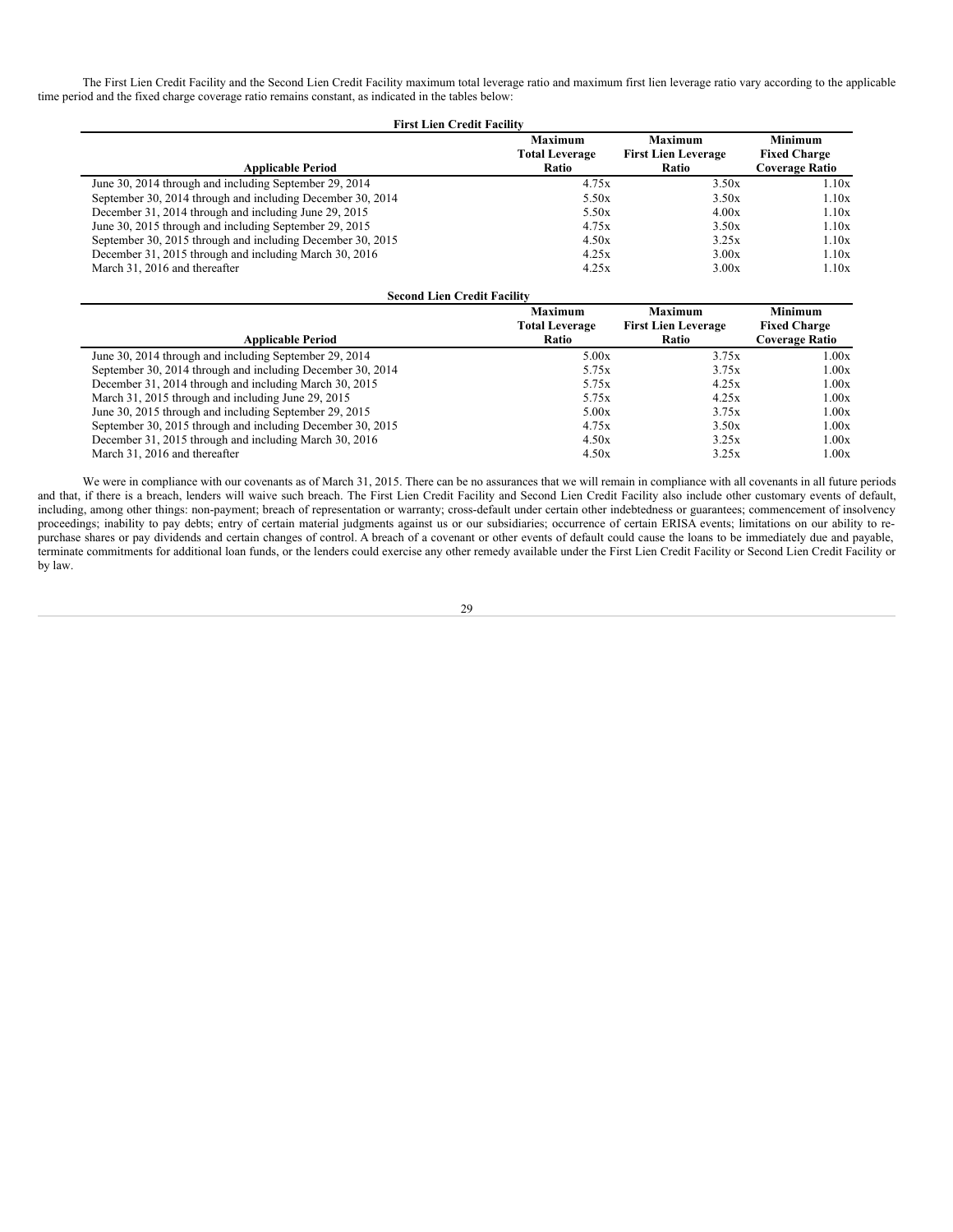We are required to make prepayments under the First Lien Credit Facility, under certain conditions as defined in the agreement, in addition to the scheduled principal installments as defined. With regards to the Second Lien Credit Facility, no mandatory prepayments are required prior to the discharge of the First Lien Credit Facility. However, with the permission of our lenders under the First Lien Credit Facility, the Company may elect to make optional prepayments on the Second Lien Credit Facility prior to the discharge of the First Lien Credit Facility. In the event that the Company chooses to make such an optional prepayment on the Second Lien Credit Facility, the Company must pay an additional call premium, currently at 2.00% of the prepayment amount. This call premium reduces to 0% in October 2015.

#### The summary of principal terms of and the amendments to the First Lien Credit Facility and to the Second Lien Credit Facility in this Quarterly Report on Form 10-Q are in all cases subject to the terms of the actual credit agreements and amendments, copies of which are referenced as Exhibits in Part IV to our 2014 Annual Report *on Form 10-K filed with the Securities and Exchange Commission on March 26, 2015.*

#### **Off-balance Sheet Arrangements**

We have no off-balance sheet arrangements that have, or are reasonably likely to have, a current or future effect on our financial condition, changes in financial condition, revenues or expenses, results of operations, liquidity, capital expenditures or capital resources that is material to investors.

#### **Critical Accounting Estimates and Policies**

We describe our critical accounting estimates and policies in Note 2, Basis of Presentation and Summary of Significant Accounting Policies, of the Notes to Consolidated Financial Statements included in our Form 10-K for the year ended December 31, 2014. We also discuss our critical accounting estimates and policies in Item 7, Management's Discussion and Analysis of Financial Condition and Results of Operations, in our Form 10-K for the year ended December 31, 2014. There has been no significant change in our critical accounting estimates or policies since the end of 2014.

#### **Forward-Looking Statements**

This Quarterly Report on Form 10-Q contains forward-looking statements within the meaning of Section 21E of the Securities Exchange Act of 1934, as amended, relating to our financial condition, profitability, liquidity, resources, business outlook, market forces, corporate strategies, contractual commitments, legal matters, capital requirements and other matters. The Private Securities Litigation Reform Act of 1995 provides a safe harbor for forward-looking statements. We note that many factors could cause our actual results and experience to change significantly from the anticipated results or expectations expressed in our forward-looking statements. When words and expressions such as: "believes," "expects," "anticipates," "estimates," "plans," "intends," "objectives," "goals," "aims," "projects," "forecasts," "possible," "seeks," "may," "could," "should," "might," "likely," "enable," or similar words or expressions are used in this Form 10-Q, as well as statements containing phrases such as "in our view," "there can be no assurance," "although no assurance can be given," or "there is no way to anticipate with certainty," forward-looking statements are being made.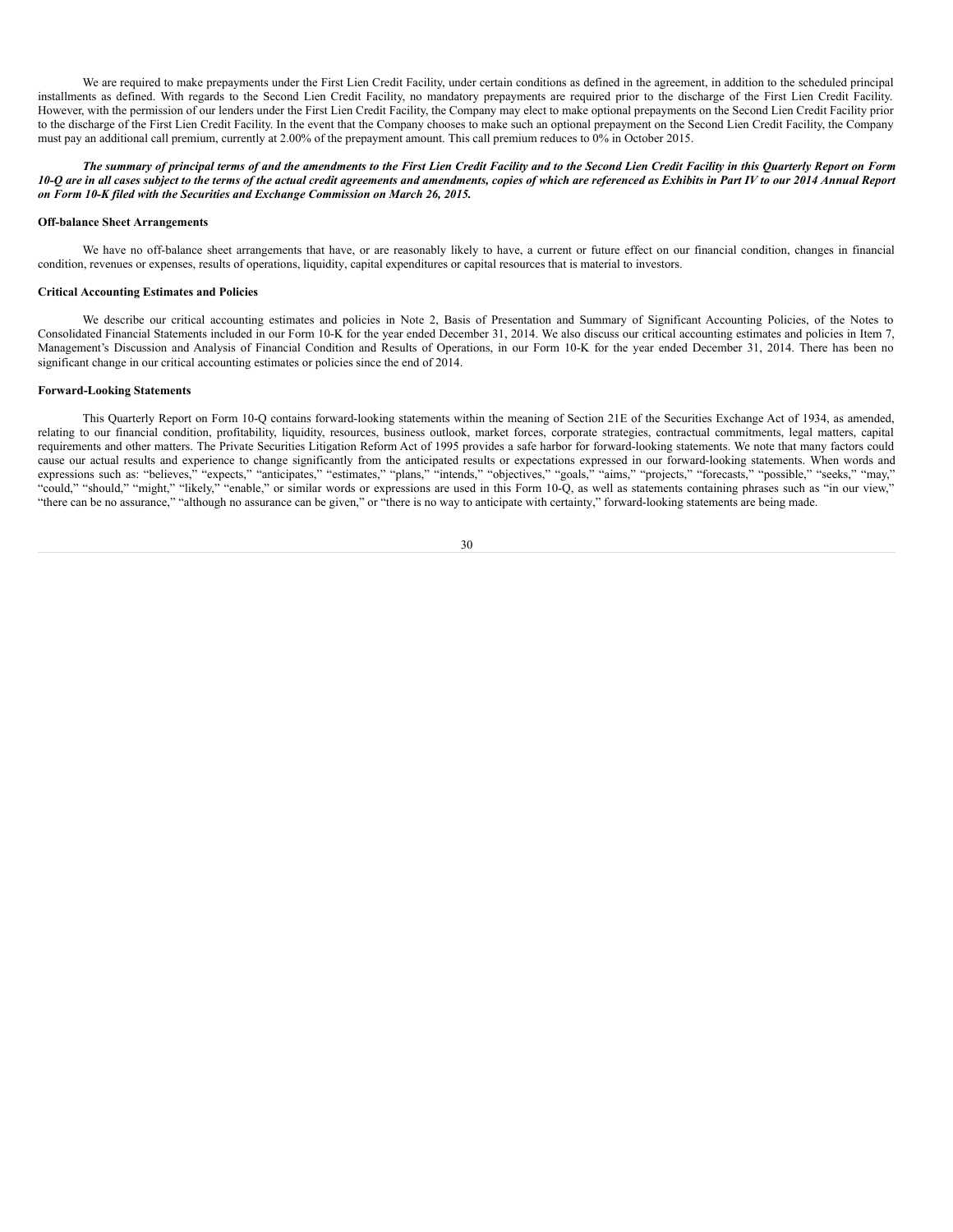Various risks and uncertainties may affect the operation, performance, development and results of our business and could cause future outcomes to change significantly from those set forth in our forward-looking statements, including the following risks:

- our growth strategies:
- our potential acquisitions and investments;
- successful integration of acquisitions;
- risks related to development and construction activities;
- anticipated trends in the gaming industries;
- patron demographics;
- general market and economic conditions, including but not limited to, the effects of local and national economic, housing and energy conditions on the economy in general and on the gaming and lodging industries in particular;
- access to capital and credit, including our ability to finance future business requirements;
- our dependence on key personnel;
- the availability of adequate levels of insurance;
- changes in federal, state, and local laws and regulations, including environmental and gaming licenses or legislation and regulations;
- ability to obtain and maintain gaming and other governmental licenses;
- regulatory approvals;
- impact of weather;
- competitive environment, including increased competition in our target market areas;
- increases in the effective rate of taxation at any of our properties or at the corporate level; and
- risks, uncertainties and other factors described from time to time in this and our other SEC filings and reports.

We undertake no obligation to publicly update or revise any forward-looking statements as a result of future developments, events or conditions. New risks emerge from time to time and it is not possible for us to predict all such risk factors, nor can we assess the impact of all such risk factors on our business or the extent to which any factor, or combination of factors, may cause actual results to differ significantly from those forecasted in any forward-looking statements.

#### **Item 3. Quantitative and Qualitative Disclosures about Market Risk**

Not applicable.

# **Item 4. Controls and Procedures**

**Evaluation of Disclosure Controls and Procedures** — As of March 31, 2015, we completed an evaluation, under the supervision and with the participation of our management, including our Chief Executive Officer and Chief Financial Officer, of the effectiveness of the design and operation of our disclosure controls and procedures (as defined in the Securities Exchange Act of 1934 Rule 13a-15(e) and 15d-15(e)). Based upon that evaluation, the Chief Executive Officer and Chief Financial Officer concluded that our disclosure controls and procedures are effective at a reasonable assurance level in timely alerting them to material information relating to us, which is required to be included in our periodic Securities and Exchange Commission filings.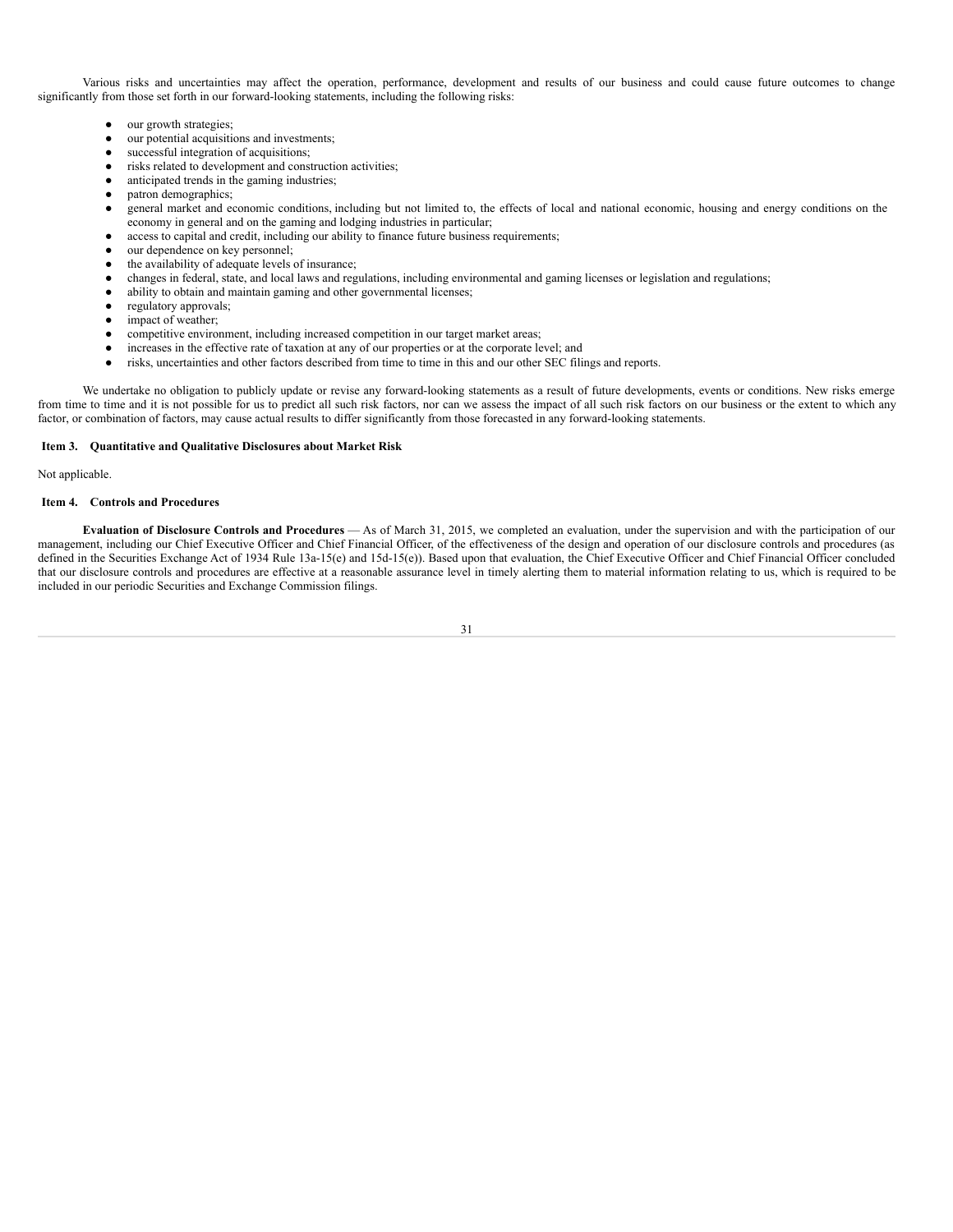**Changes in Internal Control Over Financial Reporting**— There have been no changes in our internal controls over financial reporting that occurred during the last fiscal quarter that materially affected, or are reasonably likely to materially affect, our internal controls over financial reporting.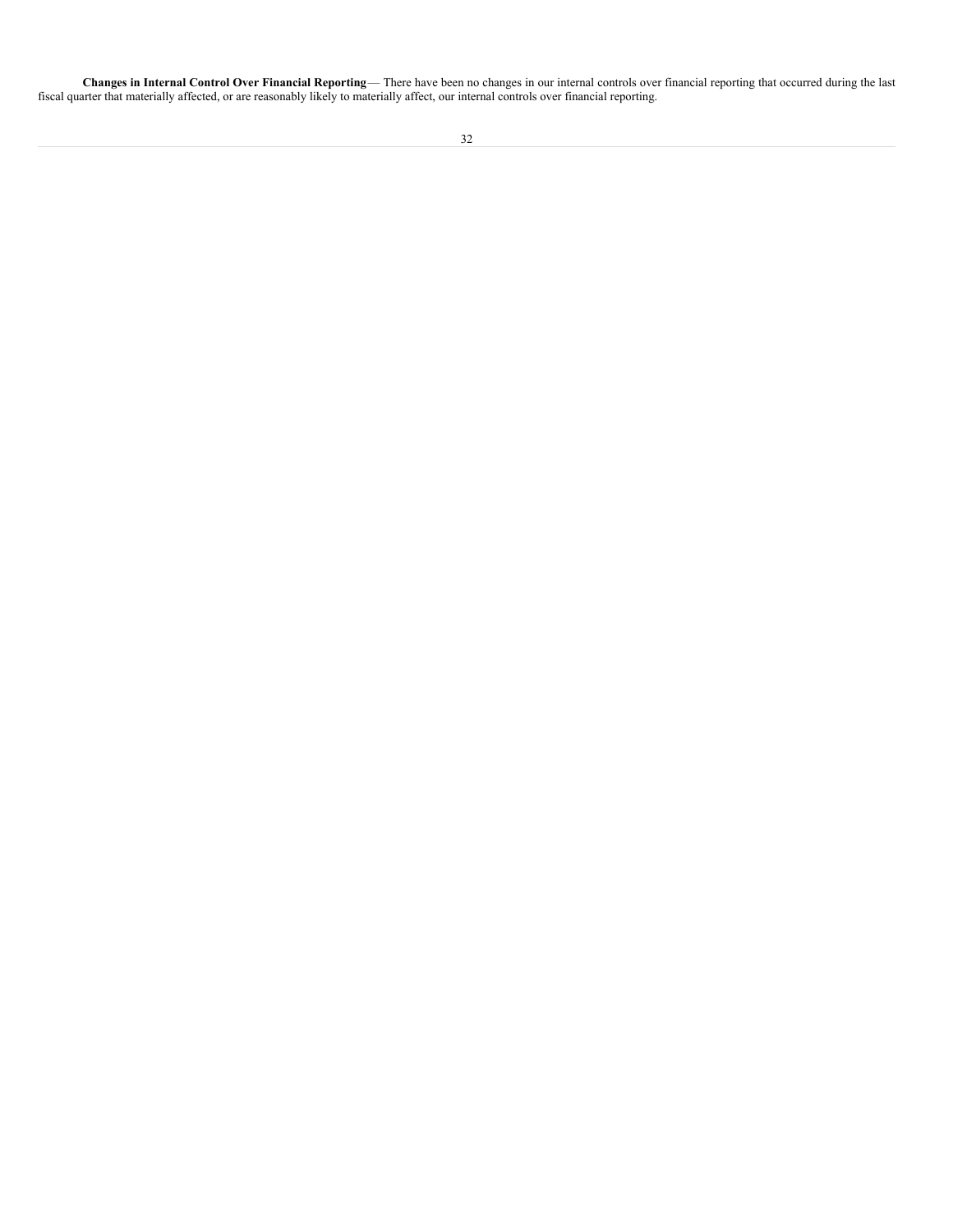#### **PART II - OTHER INFORMATION**

# **Item 1. Legal Proceedings**

We are subject to various legal and administrative proceedings relating to personal injuries, employment matters, commercial transactions and other matters arising in the normal course of business. We do not believe that the final outcome of these matters will have a material adverse effect on our consolidated financial position or results of operations. We maintain what we believe is adequate insurance coverage to further mitigate the risks of such proceedings.

## **Item 1A. Risk Factors**

There were no material changes from the risk factors set forth under Part I, Item 1A "Risk Factors" section of the Company's Annual Report on Form 10-K for the year ended December 31, 2014.

# **Item 6. Exhibits**

- 10.1 2015 Equity Incentive Plan (Effective as of May 5, 2015) (Incorporated by reference to Attachment A to Registrant's Proxy Statement on Schedule 14A filed on April 3, 2015)
- 31.1 Certification of principal executive officer pursuant to 18 U.S.C. section 1350, as adopted pursuant to Section 302 of the Sarbanes-Oxley Act of 2002
- 31.2 Certification of principal financial officer pursuant to 18 U.S.C. section 1350, as adopted pursuant to Section 302 of the Sarbanes-Oxley Act of 2002
- 32.1 Certification of principal executive officer pursuant to 18 U.S.C. section 1350, as adopted pursuant to Section 906 of the Sarbanes-Oxley Act of 2002
- 32.2 Certification of principal financial officer pursuant to 18 U.S.C. section 1350, as adopted pursuant to Section 906 of the Sarbanes-Oxley Act of 2002
- 101.INS XBRL Instance<br>101.SCH XBRL Taxonon
- 101.SCH XBRL Taxonomy Extension Schema<br>101.CAL XBRL Taxonomy Extension Calculat
- 101.CAL XBRL Taxonomy Extension Calculation<br>101.DEF XBRL Taxonomy Extension Definition
- 101.DEF XBRL Taxonomy Extension Definition<br>101.LAB XBRL Taxonomy Extension Labels
- 101.LAB XBRL Taxonomy Extension Labels<br>101.PRE XBRL Taxonomy Extension Present
- XBRL Taxonomy Extension Presentation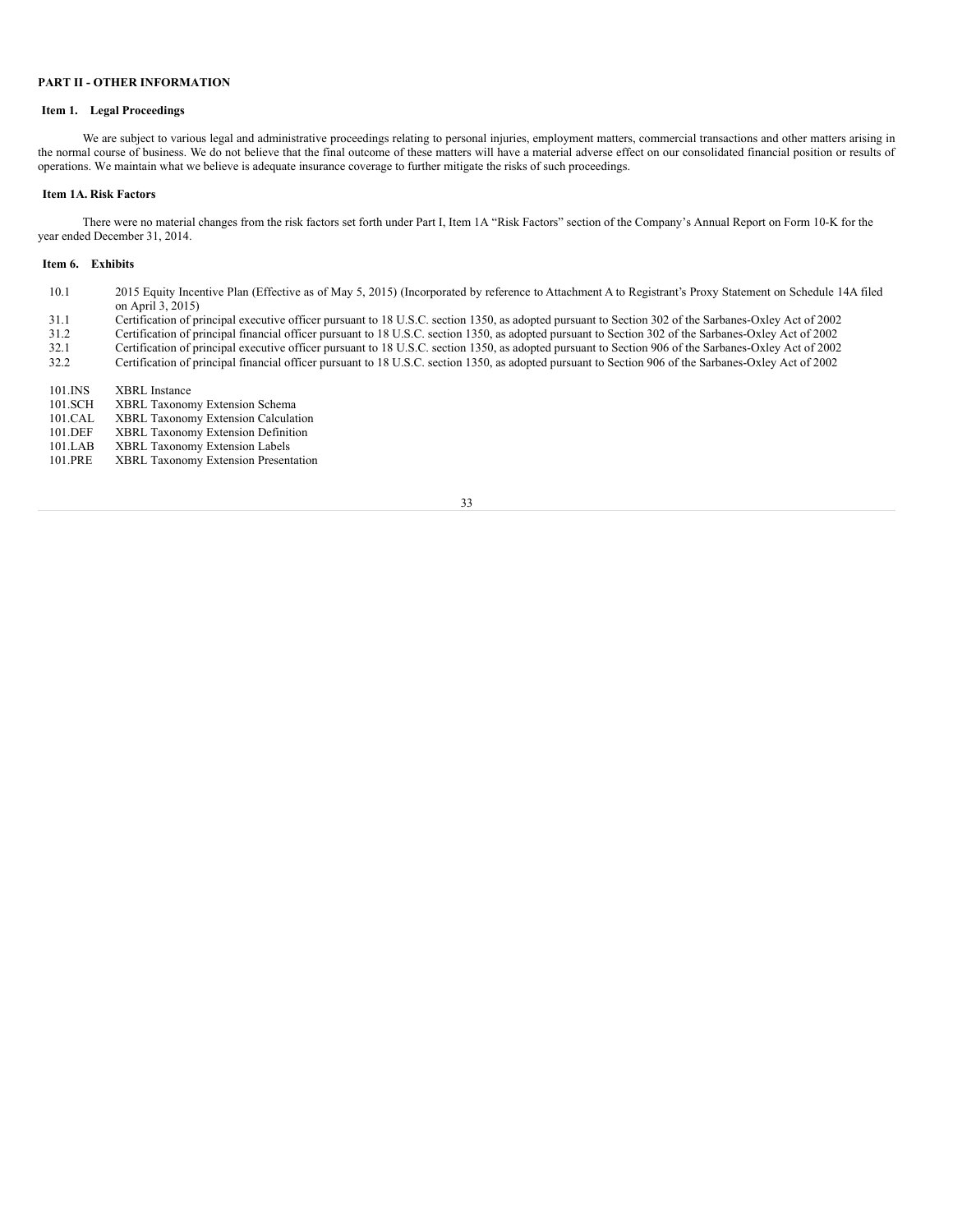# **SIGNATURES**

Pursuant to the requirements of the Securities Exchange Act of 1934, as amended, the Company has duly caused this report to be signed on its behalf by the undersigned, thereunto duly authorized.

|                    | <b>FULL HOUSE RESORTS, INC.</b>                                                                                                                                                  |
|--------------------|----------------------------------------------------------------------------------------------------------------------------------------------------------------------------------|
| Date: May 14, 2015 | By: /s/ DANIEL R. LEE<br>Daniel R. Lee<br>Chief Executive Officer<br>(on behalf of the Registrant and as principal executive officer)                                            |
| Date: May 14, 2015 | By: /s/ LEWIS A. FANGER<br>Lewis A. Fanger<br>Chief Financial Officer<br>(on behalf of the Registrant and as principal financial officer and as principal<br>accounting officer) |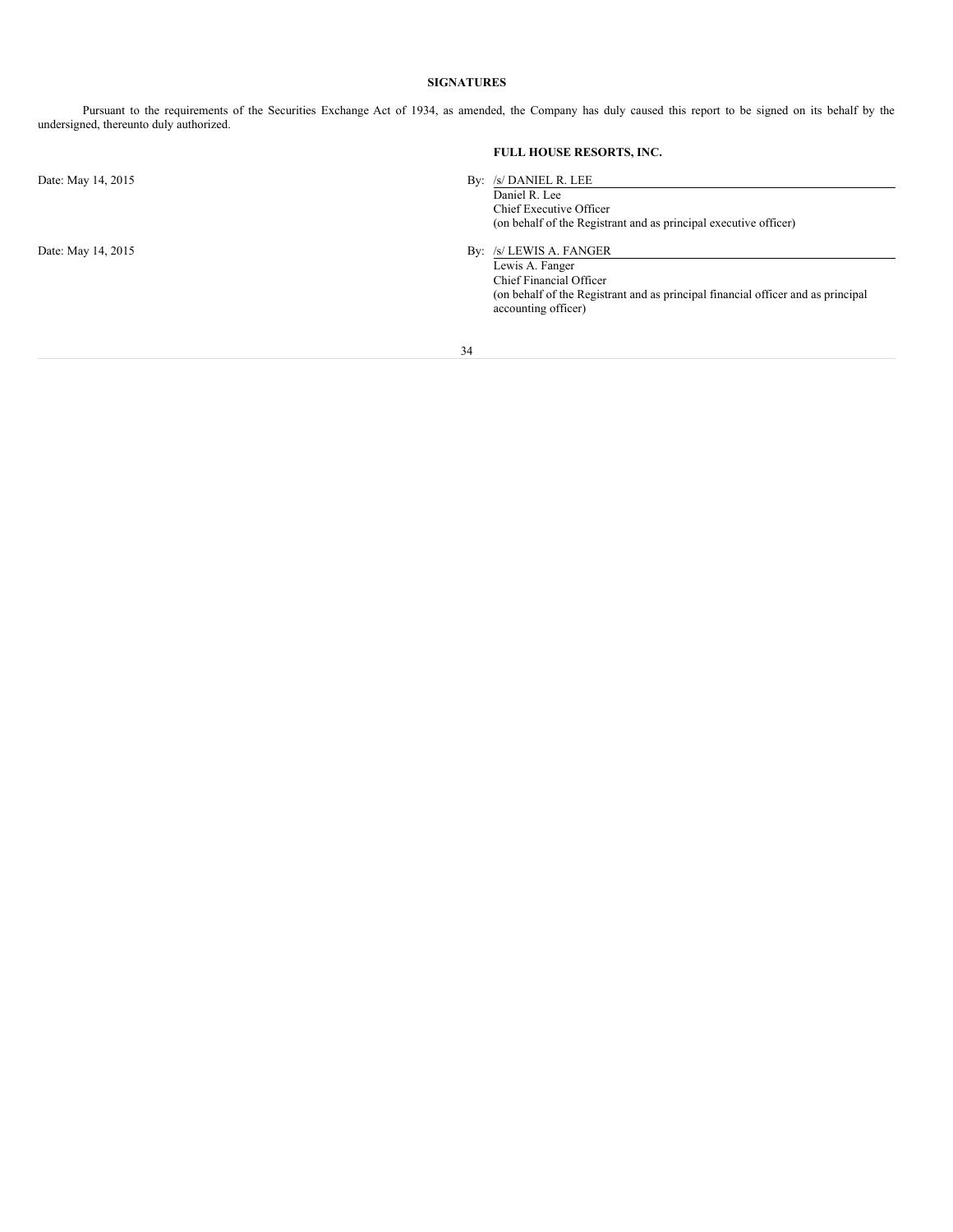#### **CERTIFICATION**

I, Daniel R. Lee, certify that:

- 1. I have reviewed this Quarterly Report on Form 10-Q of Full House Resorts, Inc.;
- 2. Based on my knowledge, this report does not contain any untrue statement of a material fact or omit to state a material fact necessary to make the statements made, in light of the circumstances under which such statements were made, not misleading with respect to the period covered by this report;
- 3. Based on my knowledge, the financial statements, and other financial information included in this report, fairly present in all material respects the financial condition, results of operations and cash flows of the small business issuer as of, and for, the periods presented in this report;
- 4. The small business issuer's other certifying officer(s) and I are responsible for establishing and maintaining disclosure controls and procedures (as defined in Exchange Act Rules 13a-15(e) and 15d-15(e)) and internal control over financial reporting (as defined in Exchange Act Rules 13a-15(f)) for the small business issuer and have:
	- a) Designed such disclosure controls and procedures, or caused such disclosure controls and procedures to be designed under our supervision, to ensure that material information relating to the small business issuer, including its consolidated subsidiaries, is made known to us by others within those entities, particularly during the period in which this report is being prepared;
	- b) Designed such internal control over financial reporting, or caused such internal control over financial reporting to be designed under our supervision, to provide reasonable assurance regarding the reliability of financial reporting and the preparation of financial statements for external purposes in accordance with generally accepted accounting principles;
	- c) Evaluated the effectiveness of the small business issuer's disclosure controls and procedures and presented in this report our conclusions about the effectiveness of the disclosure controls and procedures, as of the end of the period covered by this report based on such evaluation; and
	- d) Disclosed in this report any change in the small business issuer's internal control over financial reporting that occurred during the small business issuer's most recent quarter (the small business issuer's fourth quarter in the case of an annual report) that has materially affected, or is reasonably likely to materially affect the small business issuer's internal control over financial reporting; and
- 5. The small business issuer's other certifying officer(s) and I have disclosed, based on our most recent evaluation of internal control over financial reporting, to the small business issuer's auditors and the audit committee of the small business issuer's board of directors (or persons performing the equivalent function):
	- a) All significant deficiencies and material weaknesses in the design or operation of internal controls over financial reporting which are reasonably likely to adversely affect the small business issuer's ability to record, process, summarize and report financial information; and
	- b) Any fraud, whether or not material, that involves management of other employees who have a significant role in the small business issuer's internal controls over financial reporting.

Dated: May 14, 2015 By: /s/ DANIEL R. LEE Daniel R. Lee Chief Executive Officer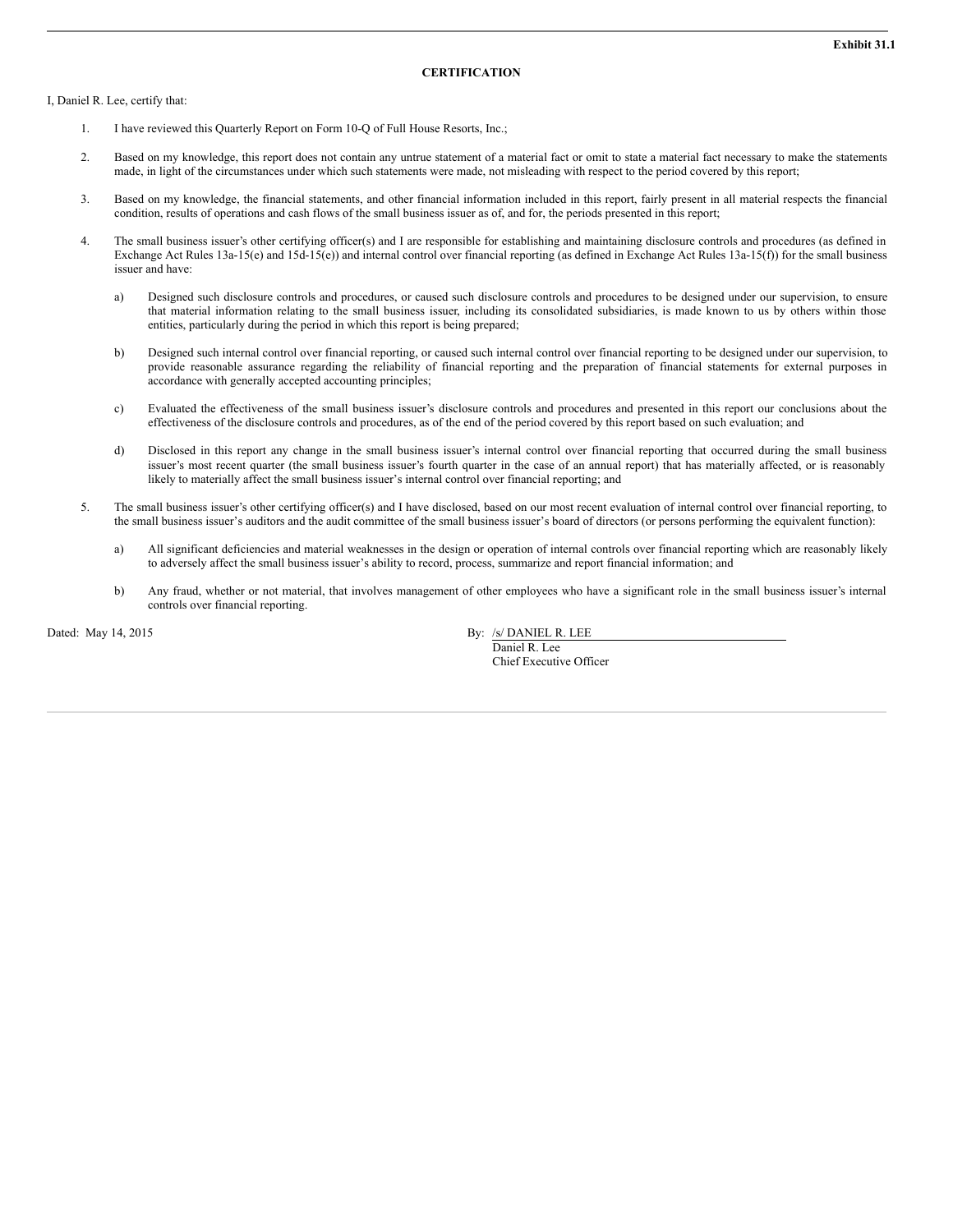#### **CERTIFICATION**

I, Lewis A. Fanger, certify that:

- 1. I have reviewed this Quarterly Report on Form 10-Q of Full House Resorts, Inc.;
- 2. Based on my knowledge, this report does not contain any untrue statement of a material fact or omit to state a material fact necessary to make the statements made, in light of the circumstances under which such statements were made, not misleading with respect to the period covered by this report;
- 3. Based on my knowledge, the financial statements, and other financial information included in this report, fairly present in all material respects the financial condition, results of operations and cash flows of the small business issuer as of, and for, the periods presented in this report;
- 4. The small business issuer's other certifying officer(s) and I are responsible for establishing and maintaining disclosure controls and procedures (as defined in Exchange Act Rules 13a-15(e) and 15d-15(e)) and internal control over financial reporting (as defined in Exchange Act Rules 13a-15(f)) and internal control over financial reporting (as defined in Exchange Act Rules 13a-15(f)) for the small business issuer and have:
	- a) Designed such disclosure controls and procedures, or caused such disclosure controls and procedures to be designed under our supervision, to ensure that material information relating to the small business issuer, including its consolidated subsidiaries, is made known to us by others within those entities, particularly during the period in which this report is being prepared;
	- b) Designed such internal control over financial reporting, or caused such internal control over financial reporting to be designed under our supervision, to provide reasonable assurance regarding the reliability of financial reporting and the preparation of financial statements for external purposes in accordance with generally accepted accounting principles;
	- c) Evaluated the effectiveness of the small business issuer's disclosure controls and procedures and presented in this report our conclusions about the effectiveness of the disclosure controls and procedures, as of the end of the period covered by this report based on such evaluation; and
	- d) Disclosed in this report any change in the small business issuer's internal control over financial reporting that occurred during the small business issuer's most recent quarter (the small business issuer's fourth quarter in the case of an annual report) that has materially affected, or is reasonably likely to materially affect the small business issuer's internal control over financial reporting; and
- 5. The small business issuer's other certifying officer(s) and I have disclosed, based on our most recent evaluation of internal control over financial reporting, to the small business issuer's auditors and the audit committee of the small business issuer's board of directors (or persons performing the equivalent function):
	- a) All significant deficiencies and material weaknesses in the design or operation of internal controls over financial reporting which are reasonably likely to adversely affect the small business issuer's ability to record, process, summarize and report financial information; and
	- b) Any fraud, whether or not material, that involves management of other employees who have a significant role in the small business issuer's internal controls over financial reporting.

Dated: May 14, 2015 By: /s/ LEWIS A. FANGER Lewis A. Fanger

Chief Financial Officer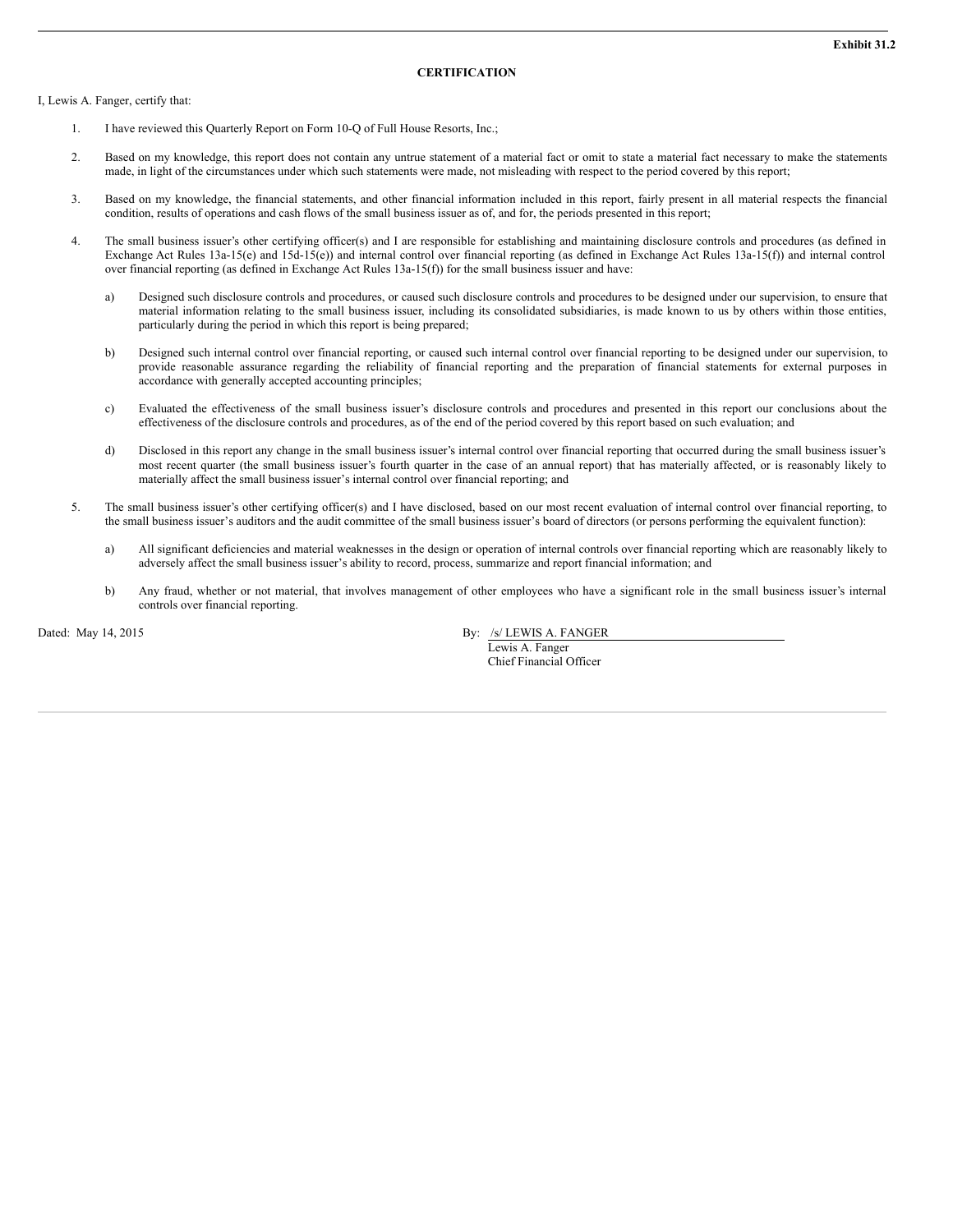#### **CERTIFICATION OF PRINCIPAL EXECUTIVE OFFICER PURSUANT TO 18 U.S.C. SECTION 1350**

In connection with the Quarterly Report on Form 10-Q of Full House Resorts, Inc. for the quarter ended March 31, 2015 as filed with the Securities and Exchange Commission (the "Report'), I, Daniel R. Lee, Chief Executive Officer of Full House Resorts, Inc., hereby certify pursuant to 18 U.S.C. Section 1350, as adopted pursuant to Section 906 of the Sarbanes-Oxley Act of 2002, that:

- (1) The Report fully complies with the requirements of section 13(a) or 15(d) of the Securities Exchange Act of 1934; and
- (2) The information contained in the Report fairly presents, in all material respects, the financial condition and results of operations of Full House Resorts, Inc.

Dated: May 14, 2015 By: /s/ DANIEL R. LEE Daniel R. Lee Chief Executive Officer